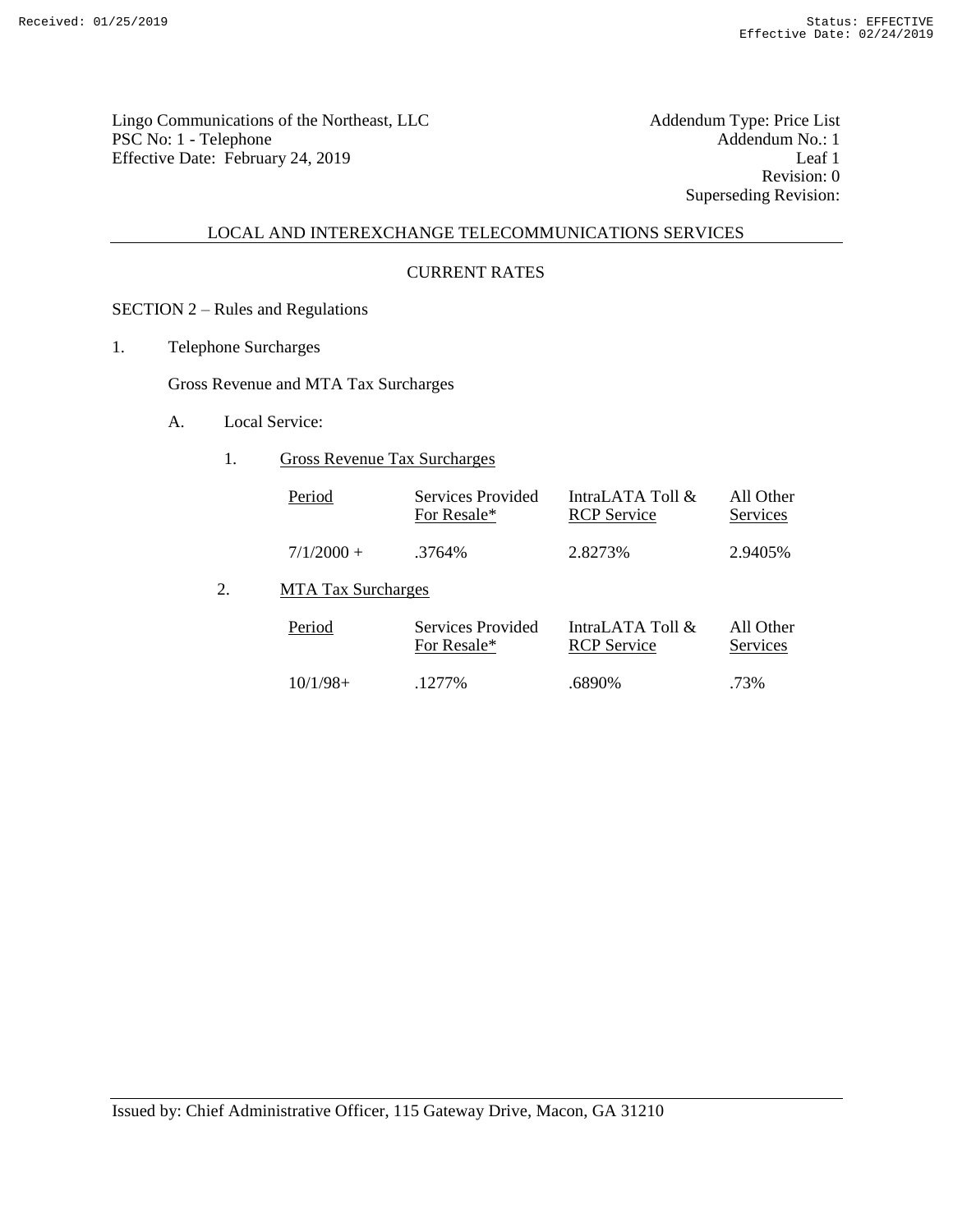Lingo Communications of the Northeast, LLC<br>
PSC No: 1 - Telephone Addendum No.: 1 PSC No: 1 - Telephone Addendum No.: 1<br>
Effective Date: February 24, 2019 [Leaf 2] Effective Date: February 24, 2019

Revision: 0 Superseding Revision:

#### LOCAL AND INTEREXCHANGE TELECOMMUNICATIONS SERVICES

#### CURRENT RATES (CONT'D.)

SECTION 2 - Rules and Regulations (Cont'd.)

2.18.1 Dishonored Checks

Charge per Dishonored Check \$20.00

SECTION 4 – Service Charges and Surcharges

## 4.1 Service Order and Change Charges

| Charge                                      | Price                        |
|---------------------------------------------|------------------------------|
| Feature Add or Change                       | \$10.00 per Order            |
| <b>Basic Service Change</b>                 | \$10.00 per Order            |
| Establishing or Re-arranging Hunting        | \$10.00 per Order            |
| Directory Listing Change                    | \$10.00 per Order            |
| Invoice Change                              | \$25.00 per Order            |
| <b>Transfer of Service</b>                  | \$25.00 per Order            |
| TN Change                                   | \$25.00 per Order            |
| Line Signaling Change                       | \$25.00 per Order            |
| <b>Vanity Number Search</b>                 | $$25.00$ per Order           |
| <b>Establishing Dual Service</b>            | \$25.00 per Order            |
| Expedite Service Charge (LWC/UNE)           | \$50.00 per Order            |
| <b>Expedite Service Charge (Facilities)</b> | \$200.00 per Day per Line    |
| Expedite Service Charge (T1 Circuits)       | \$595.00 per Day per Circuit |

4.2 Maintenance Visit Charges

Duration of time, per technician

| <b>Duration</b> of three, per technician    |             |                 |
|---------------------------------------------|-------------|-----------------|
|                                             | Residential | <b>Business</b> |
| Premise Work Charge                         | \$100.00    | \$100.00        |
| No Trouble Found Charge                     | \$100.00    | \$100.00        |
| Initial Hour (time & materials)             | \$165.00    | \$165.00        |
| Trouble Determination (per request)         | \$110.00    | \$110.00        |
| Each Additional 15 minute increment         | \$30.00     | \$30.00         |
| Initial Jack $& Wiring$ (existing customer) | \$80.00     | \$80.00         |
| Each Additional Jack & Wiring               |             |                 |
| (existing customer)                         | \$65.00     | \$65.00         |
| After Hours Time and Materials Charge (1)   | \$100.00    | \$100.00        |
|                                             |             |                 |

(1) This charge is billed per instance and is in addition to the standard charges. This is for Business and Residential customers for services after 5pm Monday through Friday and all day Saturday and Sunday.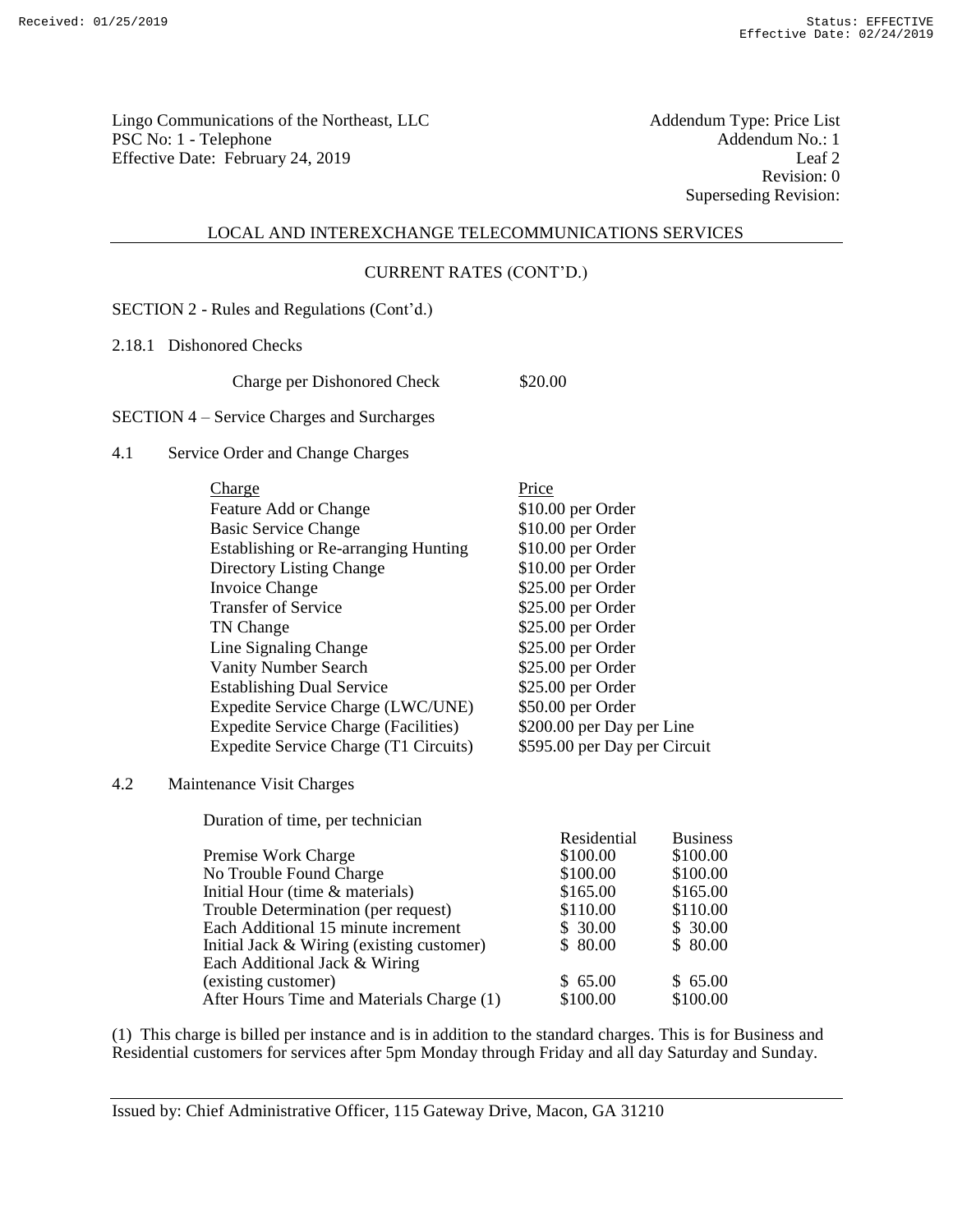Lingo Communications of the Northeast, LLC<br>
PSC No: 1 - Telephone Addendum No.: 1 PSC No: 1 - Telephone Addendum No.: 1 Effective Date: February 24, 2019 Leaf 3

Revision: 0 Superseding Revision:

## LOCAL AND INTEREXCHANGE TELECOMMUNICATIONS SERVICES

#### CURRENT RATES (CONT'D.)

# SECTION 4 – Service Charges and Surcharges (Cont'd.)

4.3 Premises Visit Charge

|       |                                                                                                        | <b>Business</b> | Residential |
|-------|--------------------------------------------------------------------------------------------------------|-----------------|-------------|
|       | Premises Visit Charge, per visit                                                                       | \$100.00        | \$100.00    |
|       | Premises Work Charge:                                                                                  |                 |             |
|       | Initial 30 minutes                                                                                     | \$165.00        | \$165.00    |
|       | Each Additional 15 minutes                                                                             | \$46.00         | \$46.00     |
| 4.4   | <b>Carrier Presubscription Charges</b>                                                                 |                 |             |
|       | Per business or residence line, trunk, or port                                                         | <b>Business</b> | Residential |
|       | Initial Line, or Trunk or Port                                                                         | \$5.00          | \$5.00      |
|       | Additional Line, Trunk or Port                                                                         | \$5.00          | \$5.00      |
| 4.5   | Public Telephone Surcharge                                                                             |                 |             |
|       | Rate Per Call:                                                                                         | \$0.50          |             |
|       | <b>SECTION 5 - Local Exchange Service</b>                                                              |                 |             |
| 5.2.1 | Nonrecurring Charges                                                                                   |                 |             |
|       | Nonrecurring charges for installation of Business lines are:<br>First Line (incl. first jack w/wiring) | \$130.00        |             |

Each Additional Line (incl. jack w/wiring) \$65.00<br>Additional Jack w/wiring at time of install \$65.00 Additional Jack w/wiring at time of install  $$65.00$ <br>Line Installation w/ no jack or wiring  $$65.00$ 

Line Installation  $w/$  no jack or wiring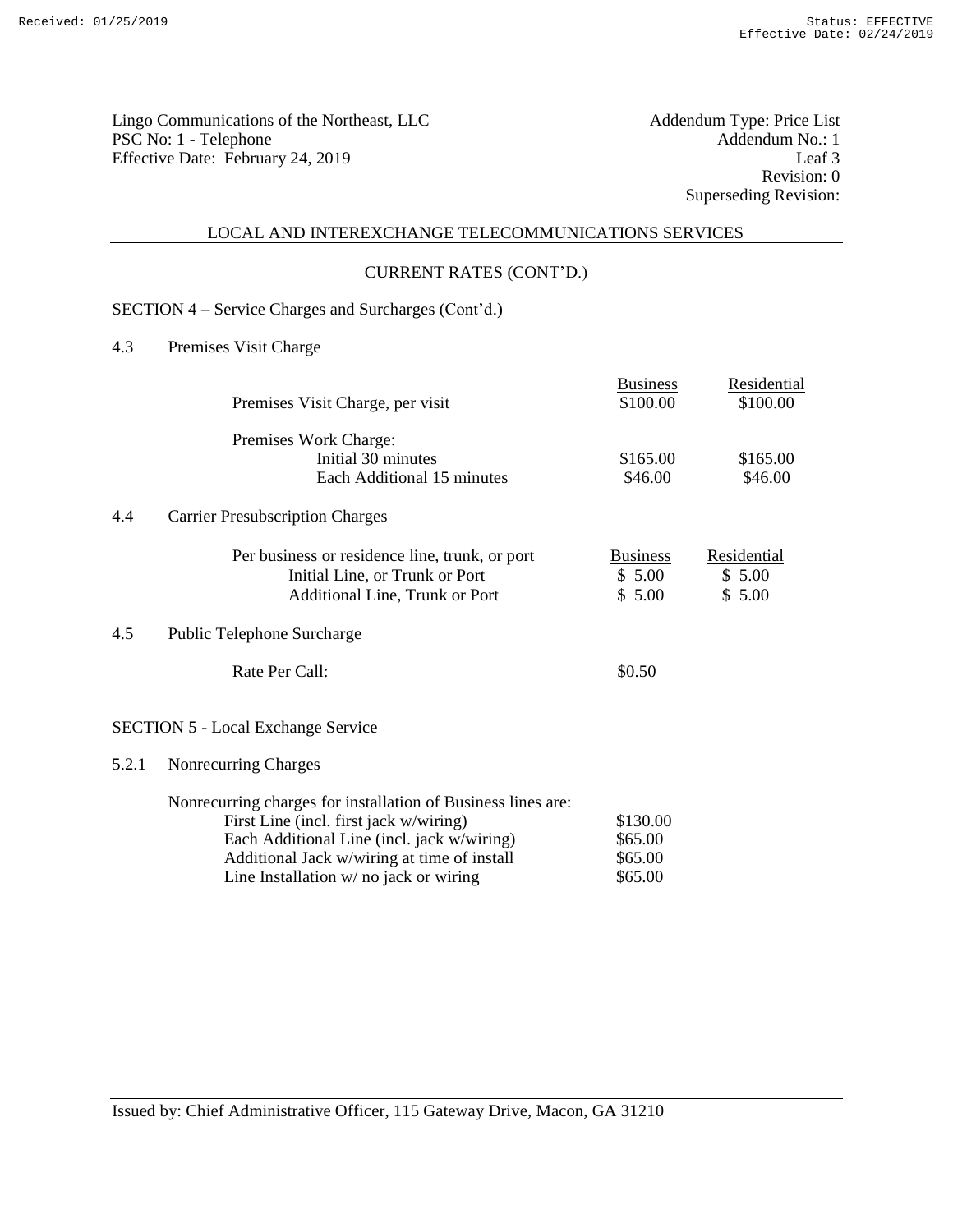Lingo Communications of the Northeast, LLC<br>
PSC No: 1 - Telephone Addendum No.: 1 PSC No: 1 - Telephone Addendum No.: 1<br>Effective Date: February 24, 2019 Leaf 4 Effective Date: February 24, 2019

Revision: 0 Superseding Revision:

## LOCAL AND INTEREXCHANGE TELECOMMUNICATIONS SERVICES

#### CURRENT RATES (CONT'D.)

- SECTION 5 Local Exchange Service (Cont'd.)
- 5.2.2 Business and Residential Price Packages
	- A. Lingo Basic Line
		- 1. Monthly Recurring Charges

| a. For the following CLLI areas: | $24/36$ Month | 12 Month |
|----------------------------------|---------------|----------|
|                                  | \$52.95       | \$55.95  |

| <b>ALBYNYWA</b> | <b>LVTWNYLT</b> | <b>NYCKNYCL</b> | <b>NYCMNYWA</b> | <b>NYCRNYND</b> | <b>RSLNNYRO</b> |
|-----------------|-----------------|-----------------|-----------------|-----------------|-----------------|
| <b>BBYLNYBN</b> | <b>LYBRNYLB</b> | <b>NYCKNYFA</b> | <b>NYCMNYWS</b> | <b>NYCRNYNS</b> | <b>RYE NYRY</b> |
| <b>BFLONYBA</b> | <b>MMRNNYMA</b> | <b>NYCKNYFT</b> | <b>NYCMNYZO</b> | <b>NYCRNYSS</b> | <b>SCDLNYSR</b> |
| <b>BFLONYEL</b> | <b>MNHSNYMH</b> | <b>NYCKNYKP</b> | <b>NYCONYAS</b> | <b>NYCRNYWS</b> | <b>SLDNNYSE</b> |
| <b>BFLONYHE</b> | <b>MSPONYMP</b> | <b>NYCKNYLA</b> | <b>NYCONYBA</b> | <b>NYCRNYND</b> | <b>SPVYNYSV</b> |
| <b>BFLONYMA</b> | <b>MTVRNYMV</b> | <b>NYCKNYRA</b> | <b>NYCONYBH</b> | <b>NYCXNYGC</b> | <b>SYOSNYSY</b> |
| <b>BYSHNYBY</b> | <b>NGFLNYPO</b> | <b>NYCKNYTY</b> | <b>NYCONYCO</b> | <b>NYCXNYHO</b> | <b>SYRCNYDD</b> |
| <b>CHKTNYFR</b> | <b>NWCYNYNC</b> | NYCMNY18        | <b>NYCONYFH</b> | <b>NYCXNYJE</b> | <b>SYRCNYEP</b> |
| <b>DBFYNYDF</b> | <b>NWRCNYNR</b> | NYCMNY30        | <b>NYCONYFL</b> | <b>NYCXNYKB</b> | <b>SYRCNYJS</b> |
| <b>ENPTNYEN</b> | NYCKNY14        | NYCMNY36        | <b>NYCONYFR</b> | <b>NYCXNYMH</b> | <b>SYRCNYSA</b> |
| <b>FRDLNYFM</b> | NYCKNY71        | NYCMNY50        | <b>NYCONYHS</b> | <b>NYCXNYTB</b> | <b>SYVLNYSA</b> |
| <b>FRPTNYFP</b> | NYCKNY77        | NYCMNY56        | <b>NYCONYIA</b> | <b>NYCXNYTR</b> | <b>TKHONYTU</b> |
| <b>GLCVNYGC</b> | <b>NYCKNYAI</b> | NYCMNY73        | <b>NYCONYJA</b> | <b>OCBHNYOB</b> | TROYNY04        |
| <b>GNBGNYFV</b> | <b>NYCKNYAL</b> | NYCMNY79        | <b>NYCONYLI</b> | <b>PLVWNYPV</b> | <b>TRTWNYTT</b> |
| <b>GRNKNYGN</b> | <b>NYCKNYAR</b> | NYCMNY97        | <b>NYCONYLN</b> | <b>PRRVNYNP</b> | <b>WBYNNYWE</b> |
| <b>HCVLNYHV</b> | <b>NYCKNYAU</b> | <b>NYCMNYCA</b> | <b>NYCONYNJ</b> | <b>PSVLNYPV</b> | <b>WDMRNYFR</b> |
| <b>HMPSNYHS</b> | <b>NYCKNYAY</b> | <b>NYCMNYMN</b> | <b>NYCONYNW</b> | <b>PTCHNYPC</b> | <b>WNTGNYWT</b> |
| <b>HRSNNYHN</b> | <b>NYCKNYBR</b> | <b>NYCMNYPS</b> | <b>NYCONYOP</b> | <b>PTWANYPW</b> | <b>WSVLNYNC</b> |
| <b>LHSTNYLH</b> | <b>NYCKNYBU</b> | <b>NYCMNYTH</b> | <b>NYCONYRH</b> | <b>RNKNNYRN</b> | <b>YNKRNYYN</b> |
|                 |                 |                 |                 |                 |                 |

```
b. For all other CLLI areas: \frac{24/36 \text{ month}}{558.95} \frac{12 \text{ month}}{561.95}$58.95
```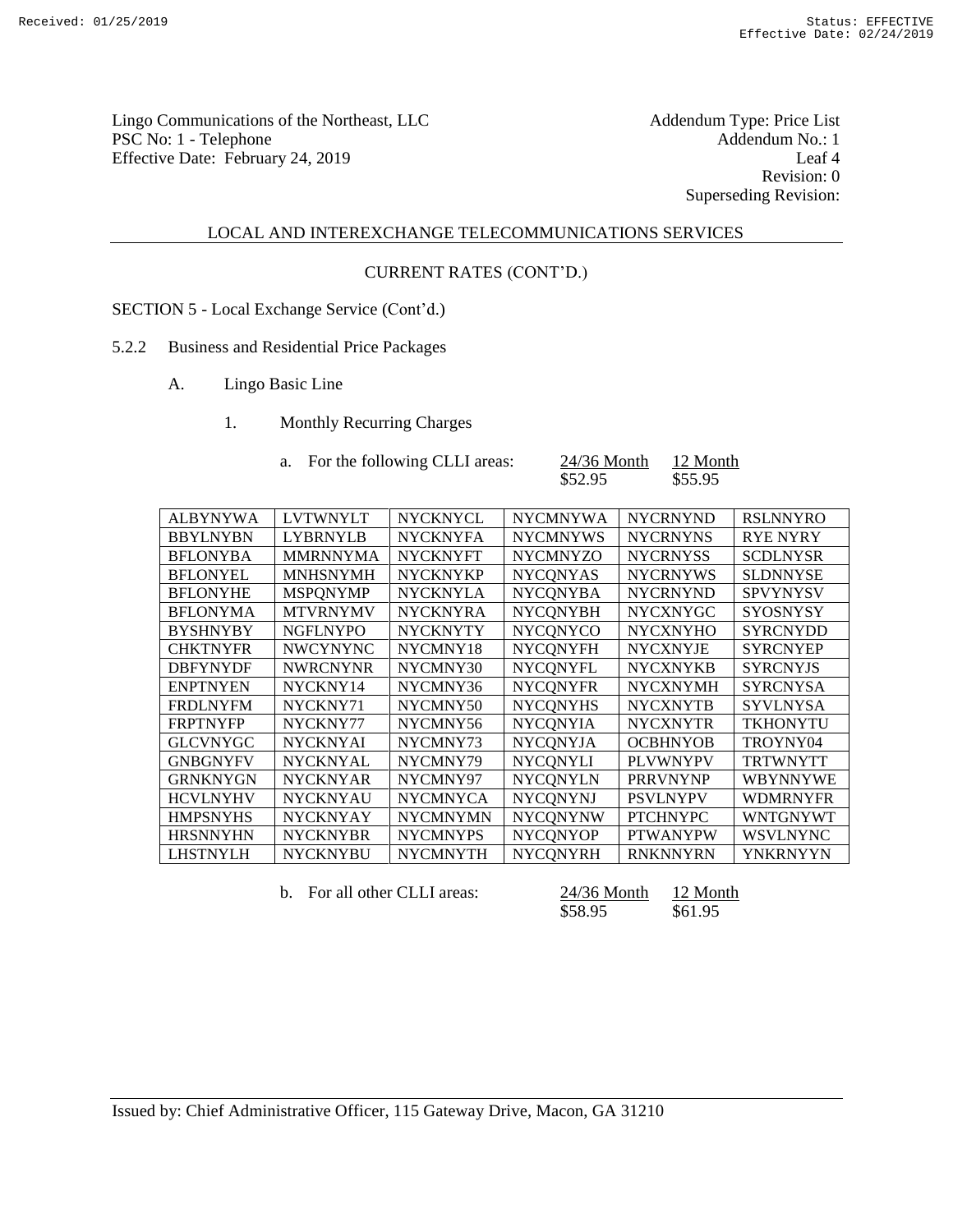Lingo Communications of the Northeast, LLC<br>
PSC No: 1 - Telephone Addendum No.: 1 PSC No: 1 - Telephone Addendum No.: 1<br>
Effective Date: February 24, 2019 [Leaf 5] Effective Date: February 24, 2019

Revision: 0 Superseding Revision:

#### LOCAL AND INTEREXCHANGE TELECOMMUNICATIONS SERVICES

## CURRENT RATES (CONT'D.)

SECTION 5 - Local Exchange Service (Cont'd.)

## 5.2.2 Business and Residential Price Packages

- A. Lingo Basic Line
	- 2. Lingo Long Distance Rates for Lingo Basic Line:

| Lingo Long Distance       | Rate per minute |
|---------------------------|-----------------|
| All Long Distance Minutes | \$.049          |

- 3. Lingo Basic Line Feature List The availability of certain features depends on ILEC feature availability. See Section 5.5
- 4. Optional Calling Features Offered on a Usage Sensitive Basis

|                                            | Residential | <b>Business</b> |
|--------------------------------------------|-------------|-----------------|
| Three-Way Calling                          | \$1.25      | \$1.25          |
| Call Return                                | \$1.25      | \$1.25          |
| <b>Repeat Dialing</b>                      | \$1.25      | \$1.25          |
| Busy Connect (Per call, per use)           | \$0.90      | \$0.90          |
| Calling Number Delivery Blocking, Per Call | No Charge   | No Charge       |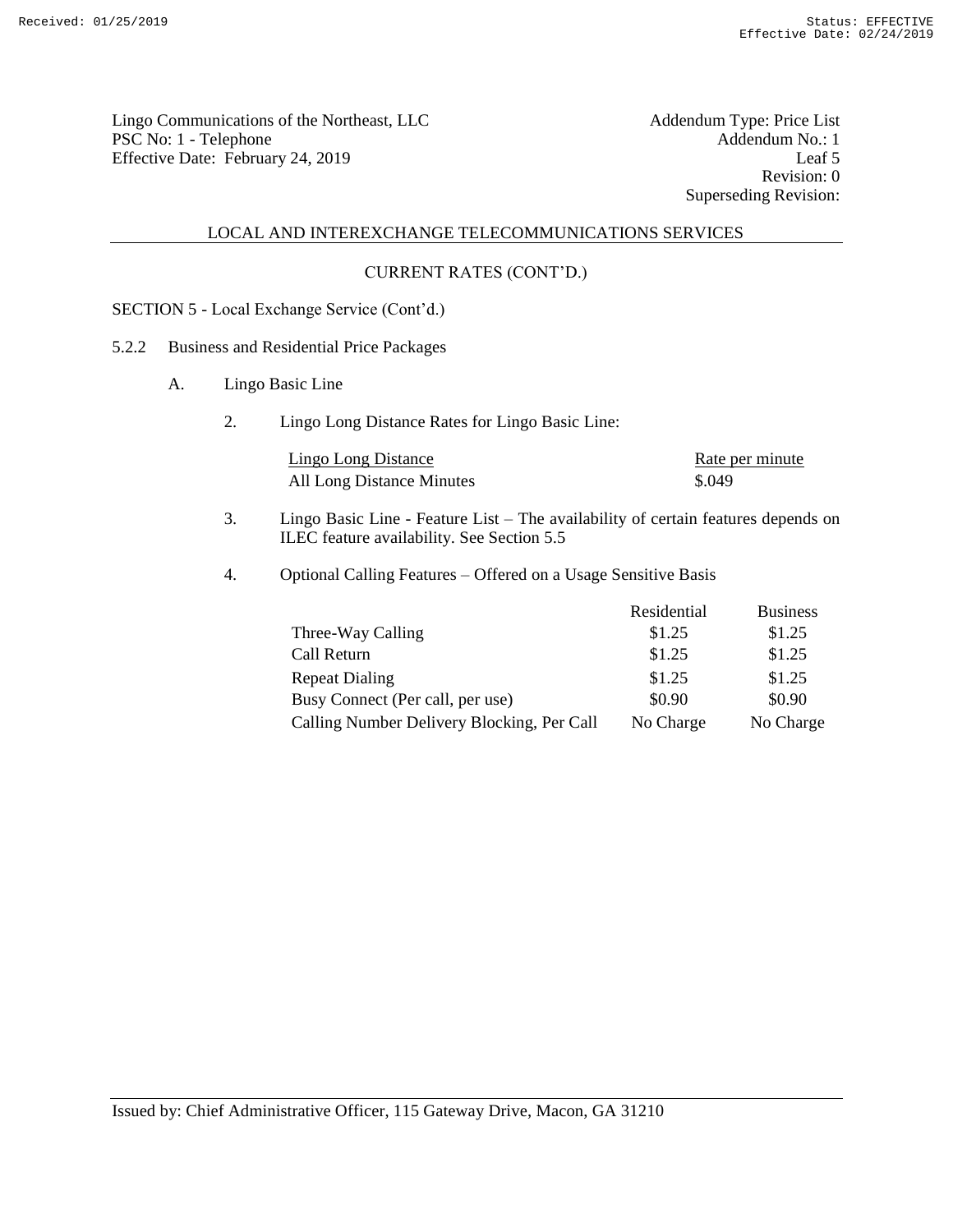Lingo Communications of the Northeast, LLC<br>
PSC No: 1 - Telephone Addendum No.: 1 PSC No: 1 - Telephone Addendum No.: 1<br>
Effective Date: February 24, 2019 [Leaf 6] [Leaf 6] Effective Date: February 24, 2019

Revision: 0 Superseding Revision:

#### LOCAL AND INTEREXCHANGE TELECOMMUNICATIONS SERVICES

#### CURRENT RATES (CONT'D.)

SECTION 5 - Local Exchange Service (Cont'd.)

#### 5.2.2 Business and Residential Price Packages (Cont'd.)

- B. Lingo Essentials
	- 1. Monthly Recurring Charges

| For the following CLLI areas: | $24/36$ Month | 12 Month |
|-------------------------------|---------------|----------|
|                               | \$54.95       | \$57.95  |

| <b>LVTWNYLT</b> | <b>NYCKNYCL</b> | <b>NYCMNYWA</b> | <b>NYCRNYND</b> | <b>RSLNNYRO</b> |
|-----------------|-----------------|-----------------|-----------------|-----------------|
| <b>LYBRNYLB</b> | <b>NYCKNYFA</b> | <b>NYCMNYWS</b> | <b>NYCRNYNS</b> | <b>RYE NYRY</b> |
| <b>MMRNNYMA</b> | <b>NYCKNYFT</b> | <b>NYCMNYZO</b> | <b>NYCRNYSS</b> | <b>SCDLNYSR</b> |
| <b>MNHSNYMH</b> | <b>NYCKNYKP</b> | <b>NYCONYAS</b> | <b>NYCRNYWS</b> | <b>SLDNNYSE</b> |
| <b>MSPONYMP</b> | <b>NYCKNYLA</b> | <b>NYCONYBA</b> | <b>NYCRNYND</b> | <b>SPVYNYSV</b> |
| <b>MTVRNYMV</b> | <b>NYCKNYRA</b> | <b>NYCONYBH</b> | <b>NYCXNYGC</b> | <b>SYOSNYSY</b> |
| <b>NGFLNYPO</b> | <b>NYCKNYTY</b> | <b>NYCONYCO</b> | <b>NYCXNYHO</b> | <b>SYRCNYDD</b> |
| <b>NWCYNYNC</b> | NYCMNY18        | <b>NYCONYFH</b> | <b>NYCXNYJE</b> | <b>SYRCNYEP</b> |
| <b>NWRCNYNR</b> | NYCMNY30        | <b>NYCONYFL</b> | <b>NYCXNYKB</b> | <b>SYRCNYJS</b> |
| NYCKNY14        | NYCMNY36        | <b>NYCONYFR</b> | <b>NYCXNYMH</b> | <b>SYRCNYSA</b> |
| NYCKNY71        | NYCMNY50        | <b>NYCONYHS</b> | <b>NYCXNYTB</b> | <b>SYVLNYSA</b> |
| NYCKNY77        | NYCMNY56        | <b>NYCONYIA</b> | <b>NYCXNYTR</b> | <b>TKHONYTU</b> |
| <b>NYCKNYAI</b> | NYCMNY73        | <b>NYCONYJA</b> | <b>OCBHNYOB</b> | TROYNY04        |
| <b>NYCKNYAL</b> | NYCMNY79        | <b>NYCONYLI</b> | <b>PLVWNYPV</b> | <b>TRTWNYTT</b> |
| <b>NYCKNYAR</b> | NYCMNY97        | <b>NYCQNYLN</b> | <b>PRRVNYNP</b> | <b>WBYNNYWE</b> |
| <b>NYCKNYAU</b> | <b>NYCMNYCA</b> | <b>NYCONYNJ</b> | <b>PSVLNYPV</b> | <b>WDMRNYFR</b> |
| <b>NYCKNYAY</b> | <b>NYCMNYMN</b> | <b>NYCONYNW</b> | <b>PTCHNYPC</b> | <b>WNTGNYWT</b> |
| <b>NYCKNYBR</b> | <b>NYCMNYPS</b> | <b>NYCONYOP</b> | <b>PTWANYPW</b> | <b>WSVLNYNC</b> |
| <b>NYCKNYBU</b> | <b>NYCMNYTH</b> | <b>NYCONYRH</b> | <b>RNKNNYRN</b> | <b>YNKRNYYN</b> |
|                 |                 |                 |                 |                 |

b. For all other CLLI areas:  $\frac{24/36 \text{ month}}{860.95}$   $\frac{12 \text{ month}}{863.95}$  $$63.95$ 

2. 200 Minute Long Distance Calling Block for Lingo Essentials:

Block of Time per Month<sup>)</sup> Overage Usage Rate per Minute 200 Minutes of Inter-LATA Domestic Long Distance Included in bundle<br>Additional Minutes 5.049 Additional Minutes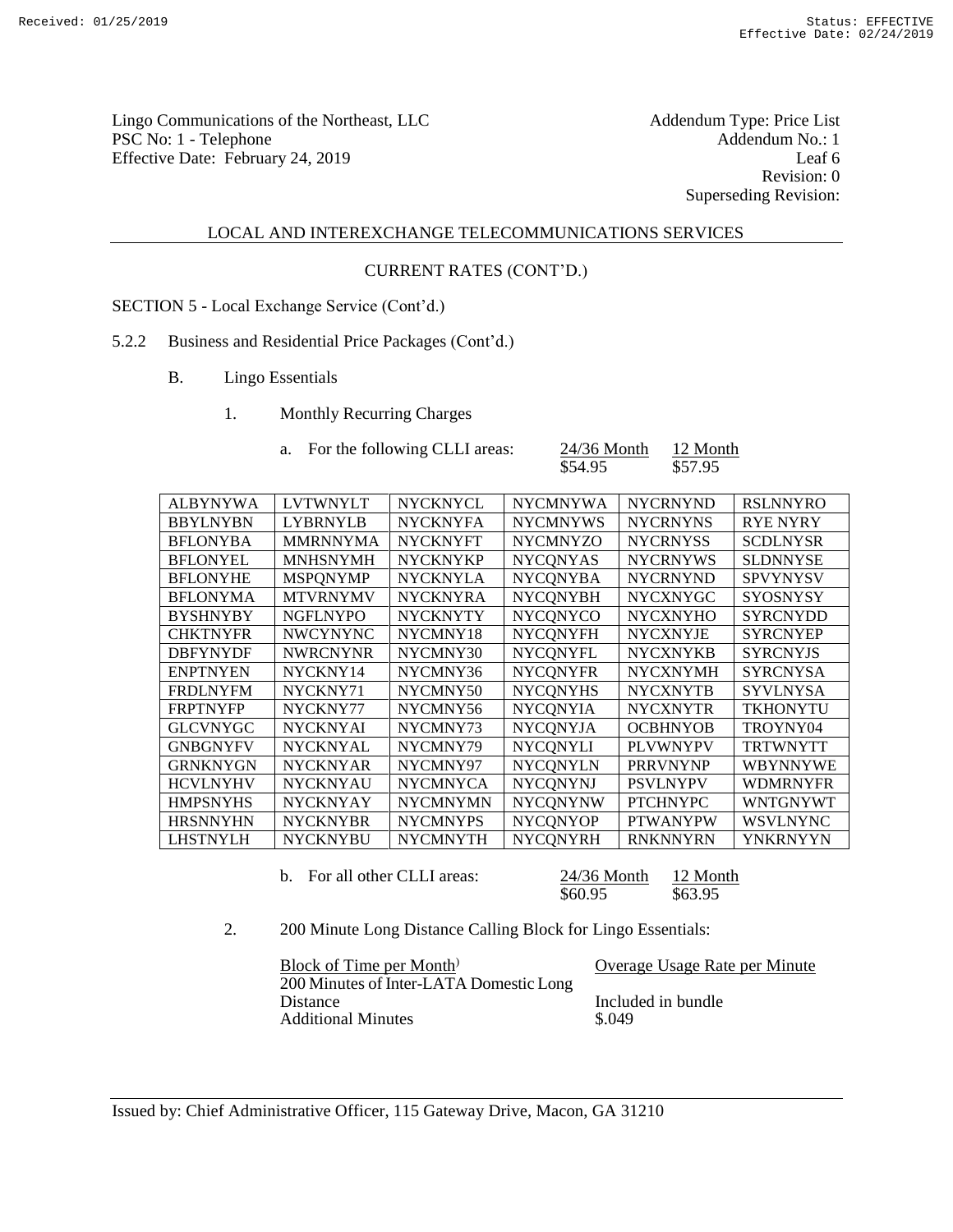Lingo Communications of the Northeast, LLC<br>
PSC No: 1 - Telephone Addendum No.: 1 PSC No: 1 - Telephone Addendum No.: 1<br>
Effective Date: February 24, 2019 [eaf 7] Effective Date: February 24, 2019

Revision: 0 Superseding Revision:

#### LOCAL AND INTEREXCHANGE TELECOMMUNICATIONS SERVICES

## CURRENT RATES (CONT'D.)

SECTION 5 - Local Exchange Service (Cont'd.)

## 5.2.2 Business and Residential Price Packages (Cont'd.)

- C. Lingo Value Line
	- 1. Monthly Recurring Charges

| For the following CLLI areas: | $24/36$ Month | 12 Month |
|-------------------------------|---------------|----------|
|                               |               |          |

| $24/36$ Month | 12 Month |
|---------------|----------|
| \$49.95       | \$52.95  |

| <b>ALBYNYWA</b> | <b>LVTWNYLT</b> | <b>NYCKNYCL</b> | <b>NYCMNYWA</b> | <b>NYCRNYND</b> | <b>RSLNNYRO</b> |
|-----------------|-----------------|-----------------|-----------------|-----------------|-----------------|
| <b>BBYLNYBN</b> | <b>LYBRNYLB</b> | <b>NYCKNYFA</b> | <b>NYCMNYWS</b> | <b>NYCRNYNS</b> | <b>RYE NYRY</b> |
| <b>BFLONYBA</b> | <b>MMRNNYMA</b> | <b>NYCKNYFT</b> | <b>NYCMNYZO</b> | <b>NYCRNYSS</b> | <b>SCDLNYSR</b> |
| <b>BFLONYEL</b> | <b>MNHSNYMH</b> | <b>NYCKNYKP</b> | <b>NYCONYAS</b> | <b>NYCRNYWS</b> | <b>SLDNNYSE</b> |
| <b>BFLONYHE</b> | <b>MSPONYMP</b> | <b>NYCKNYLA</b> | <b>NYCONYBA</b> | <b>NYCRNYND</b> | <b>SPVYNYSV</b> |
| <b>BFLONYMA</b> | <b>MTVRNYMV</b> | <b>NYCKNYRA</b> | <b>NYCONYBH</b> | <b>NYCXNYGC</b> | <b>SYOSNYSY</b> |
| <b>BYSHNYBY</b> | <b>NGFLNYPO</b> | <b>NYCKNYTY</b> | <b>NYCONYCO</b> | <b>NYCXNYHO</b> | <b>SYRCNYDD</b> |
| <b>CHKTNYFR</b> | <b>NWCYNYNC</b> | NYCMNY18        | <b>NYCONYFH</b> | <b>NYCXNYJE</b> | <b>SYRCNYEP</b> |
| <b>DBFYNYDF</b> | <b>NWRCNYNR</b> | NYCMNY30        | <b>NYCONYFL</b> | <b>NYCXNYKB</b> | <b>SYRCNYJS</b> |
| <b>ENPTNYEN</b> | NYCKNY14        | NYCMNY36        | <b>NYCONYFR</b> | <b>NYCXNYMH</b> | <b>SYRCNYSA</b> |
| <b>FRDLNYFM</b> | NYCKNY71        | NYCMNY50        | <b>NYCONYHS</b> | <b>NYCXNYTB</b> | <b>SYVLNYSA</b> |
| <b>FRPTNYFP</b> | NYCKNY77        | NYCMNY56        | <b>NYCONYIA</b> | <b>NYCXNYTR</b> | <b>TKHONYTU</b> |
| <b>GLCVNYGC</b> | <b>NYCKNYAI</b> | NYCMNY73        | <b>NYCONYJA</b> | <b>OCBHNYOB</b> | TROYNY04        |
| <b>GNBGNYFV</b> | <b>NYCKNYAL</b> | NYCMNY79        | <b>NYCQNYLI</b> | <b>PLVWNYPV</b> | <b>TRTWNYTT</b> |
| <b>GRNKNYGN</b> | <b>NYCKNYAR</b> | NYCMNY97        | <b>NYCQNYLN</b> | <b>PRRVNYNP</b> | <b>WBYNNYWE</b> |
| <b>HCVLNYHV</b> | <b>NYCKNYAU</b> | <b>NYCMNYCA</b> | <b>NYCONYNJ</b> | <b>PSVLNYPV</b> | <b>WDMRNYFR</b> |
| <b>HMPSNYHS</b> | <b>NYCKNYAY</b> | <b>NYCMNYMN</b> | <b>NYCONYNW</b> | <b>PTCHNYPC</b> | <b>WNTGNYWT</b> |
| <b>HRSNNYHN</b> | <b>NYCKNYBR</b> | <b>NYCMNYPS</b> | <b>NYCONYOP</b> | <b>PTWANYPW</b> | <b>WSVLNYNC</b> |
| <b>LHSTNYLH</b> | <b>NYCKNYBU</b> | <b>NYCMNYTH</b> | <b>NYCONYRH</b> | <b>RNKNNYRN</b> | <b>YNKRNYYN</b> |

b. For all other CLLI areas:  $\frac{24/36 \text{ month}}{554.95}$   $\frac{12 \text{ month}}{557.95}$ 

24/36 Month<br>\$54.95

2. Lingo Long Distance Rates for Lingo Value Line:

| Lingo Long Distance       | Rate per minute |
|---------------------------|-----------------|
| All Long Distance Minutes | \$.060          |

- 3. Lingo Value Line Feature List The availability of certain features depends on ILEC feature availability. See Section 5.5
- 4. Optional Calling Features

See Lingo Basic Line Optional Calling Features on Section 5.2.2.A.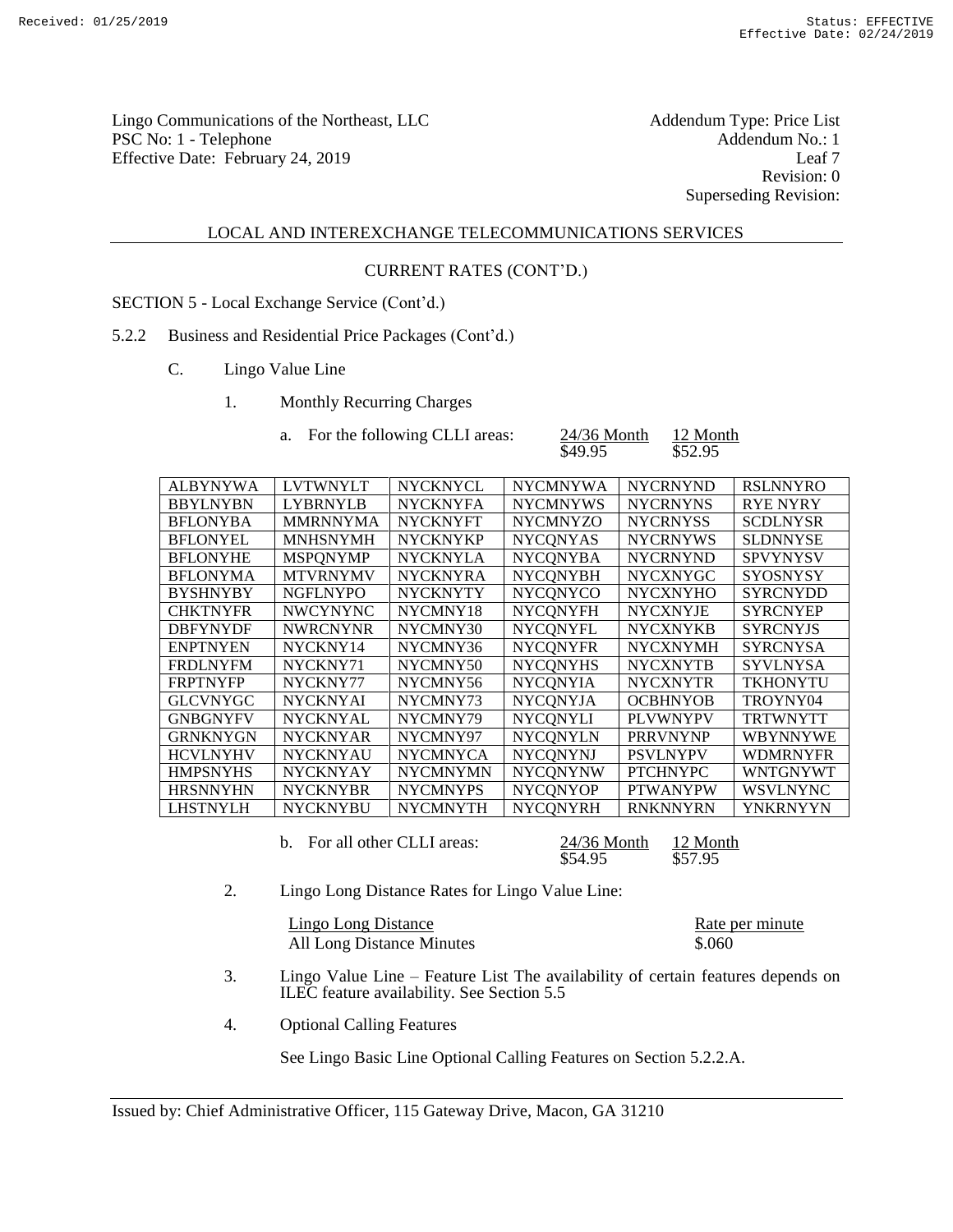Lingo Communications of the Northeast, LLC<br>
PSC No: 1 - Telephone Addendum No.: 1 PSC No: 1 - Telephone Addendum No.: 1<br>Effective Date: February 24, 2019 Leaf 8 Effective Date: February 24, 2019

Revision: 0 Superseding Revision:

## LOCAL AND INTEREXCHANGE TELECOMMUNICATIONS SERVICES

#### CURRENT RATES (CONT'D.)

SECTION 5 - Local Exchange Service (Cont'd.)

## 5.2.2 Business and Residential Price Packages (Cont'd.)

- D. Lingo Basic Plus
	- 1. Monthly Recurring Charges

| For the following CLLI areas: | $24/36$ Month | 12 Month |
|-------------------------------|---------------|----------|
|                               | \$52.95       | \$55.95  |

| <b>ALBYNYWA</b> | <b>LVTWNYLT</b> | <b>NYCKNYCL</b> | <b>NYCMNYWA</b> | <b>NYCRNYND</b> | <b>RSLNNYRO</b> |
|-----------------|-----------------|-----------------|-----------------|-----------------|-----------------|
| <b>BBYLNYBN</b> | <b>LYBRNYLB</b> | <b>NYCKNYFA</b> | <b>NYCMNYWS</b> | <b>NYCRNYNS</b> | <b>RYE NYRY</b> |
| <b>BFLONYBA</b> | <b>MMRNNYMA</b> | <b>NYCKNYFT</b> | <b>NYCMNYZO</b> | <b>NYCRNYSS</b> | <b>SCDLNYSR</b> |
| <b>BFLONYEL</b> | <b>MNHSNYMH</b> | <b>NYCKNYKP</b> | <b>NYCONYAS</b> | <b>NYCRNYWS</b> | <b>SLDNNYSE</b> |
| <b>BFLONYHE</b> | <b>MSPONYMP</b> | <b>NYCKNYLA</b> | <b>NYCONYBA</b> | <b>NYCRNYND</b> | <b>SPVYNYSV</b> |
| <b>BFLONYMA</b> | <b>MTVRNYMV</b> | <b>NYCKNYRA</b> | <b>NYCONYBH</b> | <b>NYCXNYGC</b> | <b>SYOSNYSY</b> |
| <b>BYSHNYBY</b> | <b>NGFLNYPO</b> | <b>NYCKNYTY</b> | <b>NYCONYCO</b> | <b>NYCXNYHO</b> | <b>SYRCNYDD</b> |
| <b>CHKTNYFR</b> | <b>NWCYNYNC</b> | NYCMNY18        | <b>NYCONYFH</b> | <b>NYCXNYJE</b> | <b>SYRCNYEP</b> |
| <b>DBFYNYDF</b> | <b>NWRCNYNR</b> | NYCMNY30        | <b>NYCONYFL</b> | <b>NYCXNYKB</b> | <b>SYRCNYJS</b> |
| <b>ENPTNYEN</b> | NYCKNY14        | NYCMNY36        | <b>NYCONYFR</b> | <b>NYCXNYMH</b> | <b>SYRCNYSA</b> |
| <b>FRDLNYFM</b> | NYCKNY71        | NYCMNY50        | <b>NYCONYHS</b> | <b>NYCXNYTB</b> | <b>SYVLNYSA</b> |
| <b>FRPTNYFP</b> | NYCKNY77        | NYCMNY56        | <b>NYCONYIA</b> | <b>NYCXNYTR</b> | <b>TKHONYTU</b> |
| <b>GLCVNYGC</b> | <b>NYCKNYAI</b> | NYCMNY73        | <b>NYCONYJA</b> | <b>OCBHNYOB</b> | TROYNY04        |
| <b>GNBGNYFV</b> | <b>NYCKNYAL</b> | NYCMNY79        | <b>NYCONYLI</b> | <b>PLVWNYPV</b> | <b>TRTWNYTT</b> |
| <b>GRNKNYGN</b> | <b>NYCKNYAR</b> | NYCMNY97        | <b>NYCONYLN</b> | <b>PRRVNYNP</b> | <b>WBYNNYWE</b> |
| <b>HCVLNYHV</b> | <b>NYCKNYAU</b> | <b>NYCMNYCA</b> | <b>NYCONYNJ</b> | <b>PSVLNYPV</b> | <b>WDMRNYFR</b> |
| <b>HMPSNYHS</b> | <b>NYCKNYAY</b> | <b>NYCMNYMN</b> | <b>NYCONYNW</b> | <b>PTCHNYPC</b> | <b>WNTGNYWT</b> |
| <b>HRSNNYHN</b> | <b>NYCKNYBR</b> | <b>NYCMNYPS</b> | <b>NYCONYOP</b> | <b>PTWANYPW</b> | <b>WSVLNYNC</b> |
| <b>LHSTNYLH</b> | <b>NYCKNYBU</b> | <b>NYCMNYTH</b> | <b>NYCONYRH</b> | <b>RNKNNYRN</b> | <b>YNKRNYYN</b> |
|                 |                 |                 |                 |                 |                 |

b. For all other CLLI areas:  $\frac{24/36 \text{ month}}{558.95}$   $\frac{12 \text{ month}}{561.95}$  $\overline{$61.95}$ 

2. Lingo Long Disatance Rates for Lingo Basic Plus

| Per Minute Rate     | <b>Business</b> |
|---------------------|-----------------|
| In Contract Minutes | \$.049          |
| No Contract Minutes | \$.075          |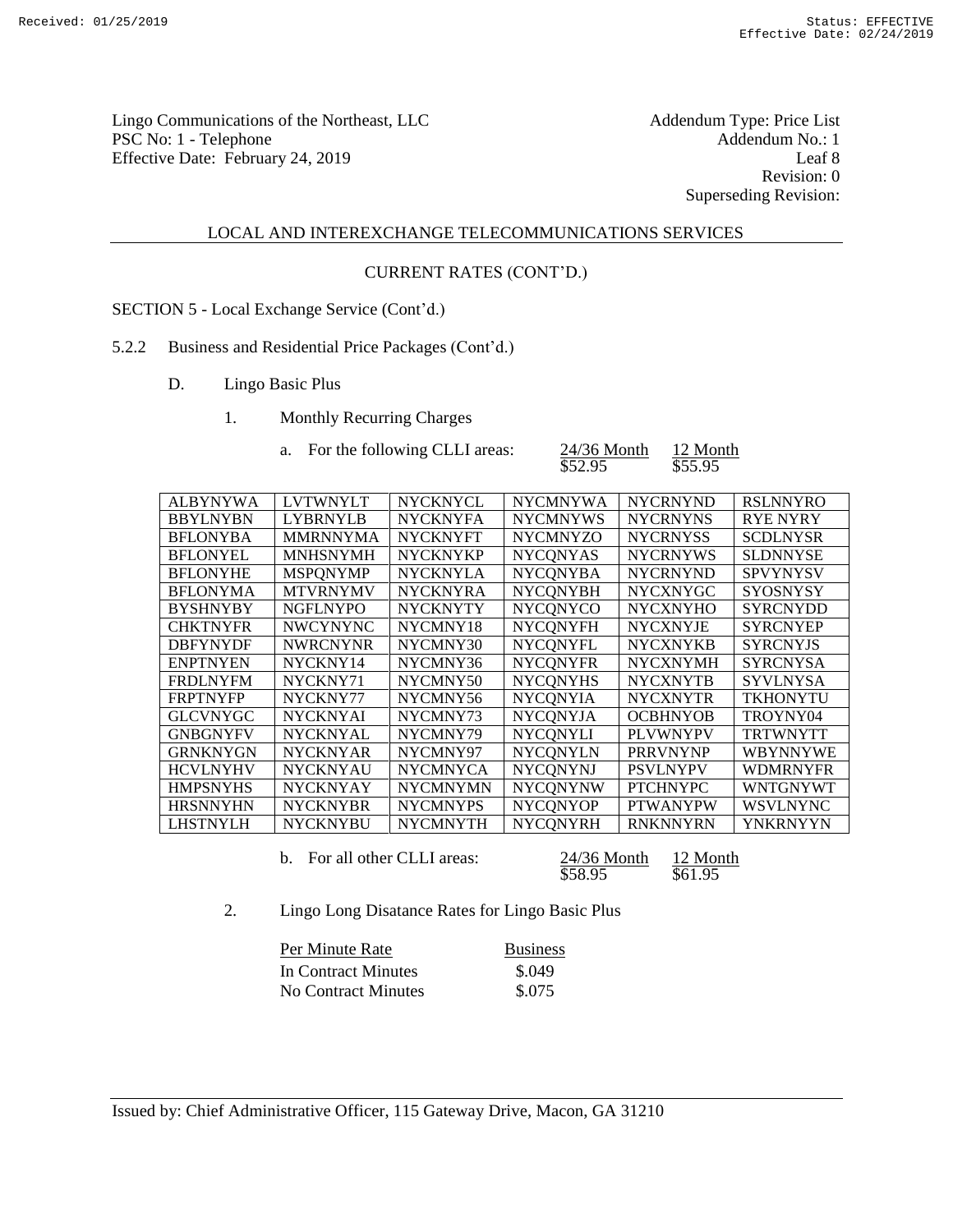Lingo Communications of the Northeast, LLC<br>
PSC No: 1 - Telephone Addendum No.: 1 PSC No: 1 - Telephone Addendum No.: 1 Effective Date: February 24, 2019 Leaf 9

Revision: 0 Superseding Revision:

## LOCAL AND INTEREXCHANGE TELECOMMUNICATIONS SERVICES

#### CURRENT RATES (CONT'D.)

SECTION 5 - Local Exchange Service (Cont'd.)

## 5.3 Navigator Services

- 5.3.1 Business Bundled Offerings
	- A. Business Unlimited

| Rate Element             | <b>Monthly Recurring Charge</b> |
|--------------------------|---------------------------------|
| <b>All Density Zones</b> | \$75.00                         |

B. SmartTime For Business

| Rate Element      | Monthly Recurring Charge |
|-------------------|--------------------------|
| All Density Zones | \$70.00                  |

C. SmartATM

| Rate Element      | <b>Monthly Recurring Charge</b> |
|-------------------|---------------------------------|
| Zone 1A Exchanges | \$20.80                         |
| Zone 1B Exchanges | \$20.80                         |
| Zone 2 Exchanges  | \$22.75                         |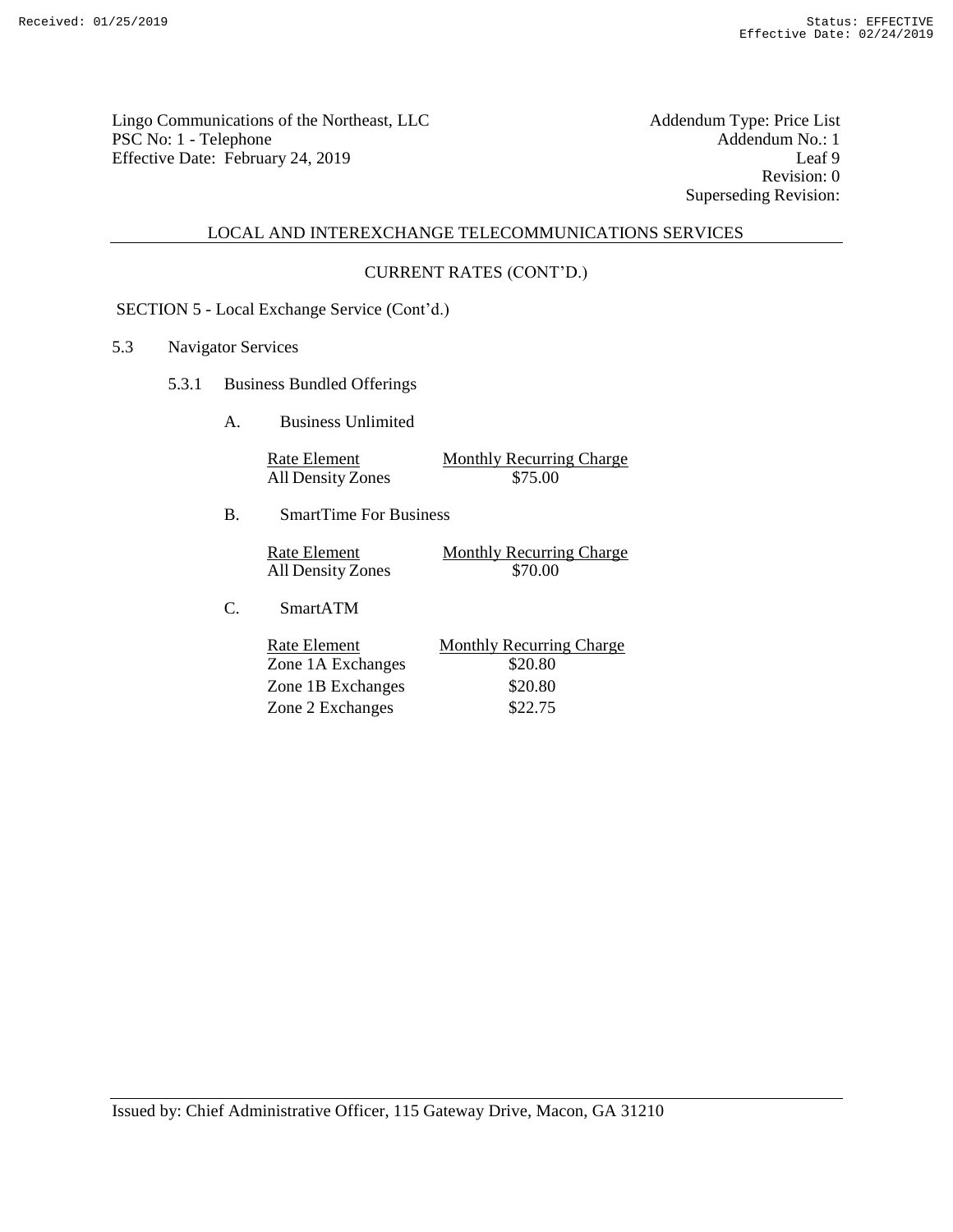Lingo Communications of the Northeast, LLC<br>
PSC No: 1 - Telephone Addendum No.: 1 PSC No: 1 - Telephone Addendum No.: 1<br>Effective Date: February 24, 2019 Leaf 10 Effective Date: February 24, 2019

Revision: 0 Superseding Revision:

## LOCAL AND INTEREXCHANGE TELECOMMUNICATIONS SERVICES

#### CURRENT RATES (CONT'D.)

- SECTION 6 Supplemental Charges
- 6.1.2 Usage Charges

Usage charges for operator assisted calls are those usage charges that would normally apply to the calling party's service.

Per Call Service Charges

|     |    |                                                   | <b>Customer Dialed Calling Card</b>                   | \$0.40 |
|-----|----|---------------------------------------------------|-------------------------------------------------------|--------|
|     |    |                                                   | <b>Operator Assisted Station-to-Station</b>           | \$1.33 |
|     |    |                                                   | <b>Operator Assisted Person-to-Person</b>             | \$3.49 |
| 6.2 |    | <b>Location Surcharge</b>                         |                                                       |        |
|     |    | Subscriber Surcharge: up to                       |                                                       | \$1.50 |
| 6.3 |    | Busy Line Verification and Interrupt Service      |                                                       |        |
|     |    |                                                   | Busy Verification Charge, each request:               | \$6.25 |
|     |    |                                                   | Emergency Interrupt Charge, each request:             | \$5.00 |
| 6.4 |    | <b>Critical Facilities Administration Service</b> |                                                       |        |
|     | А. |                                                   | Enhanced Design Layout Record (Circuit Layout Record) |        |
|     |    | Per Circuit                                       | \$50.00                                               |        |
|     | Β. | <b>Hourly Charges</b>                             |                                                       |        |

Per Hour \$47.00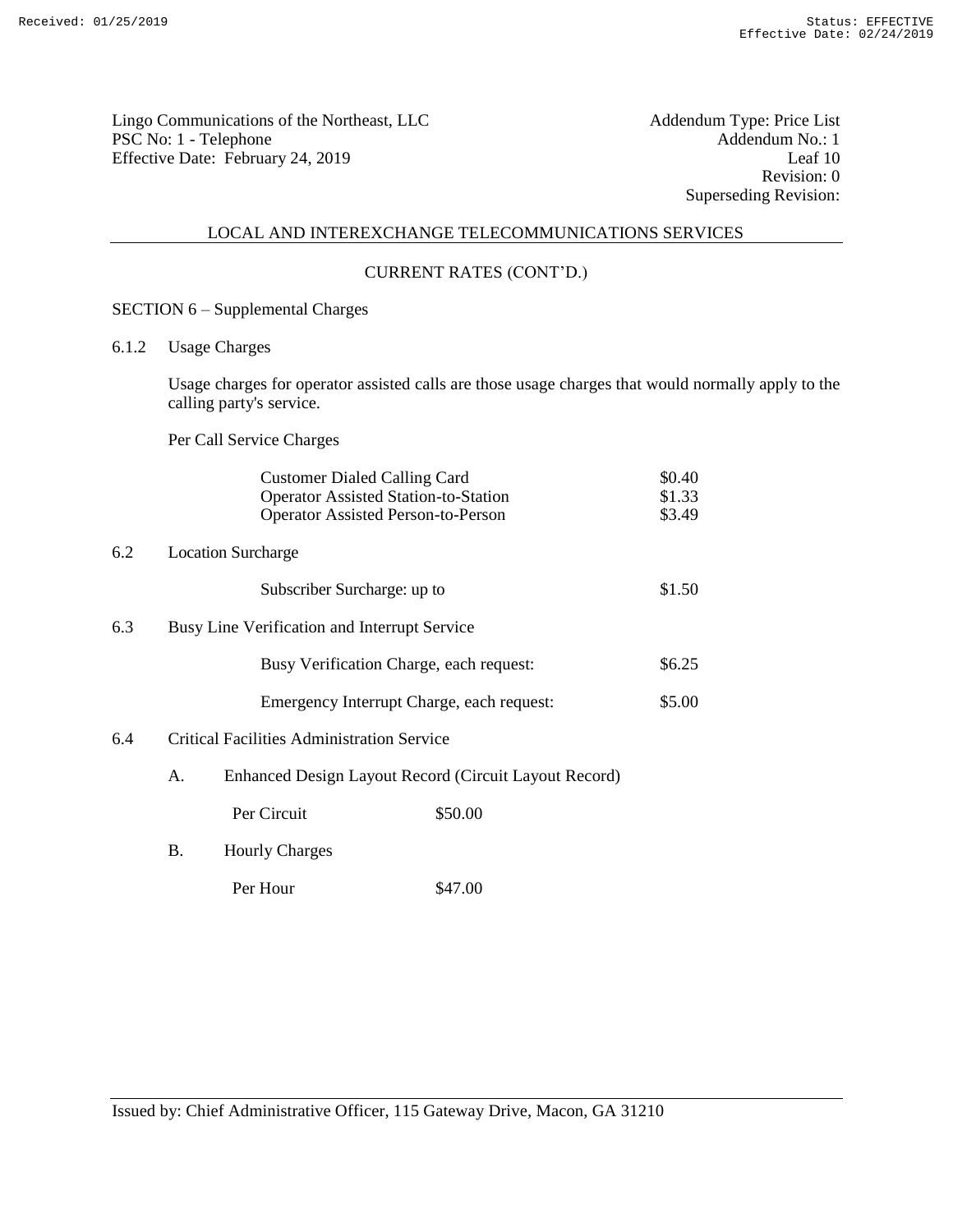Lingo Communications of the Northeast, LLC<br>
PSC No: 1 - Telephone Addendum No.: 1 PSC No: 1 - Telephone Addendum No.: 1<br>
Effective Date: February 24, 2019 [eaf 11] Effective Date: February 24, 2019

Revision: 0 Superseding Revision:

#### LOCAL AND INTEREXCHANGE TELECOMMUNICATIONS SERVICES

## CURRENT RATES (CONT'D.)

SECTION 6 – Supplemental Charges (Cont'd.)

#### 6.5 Directory Listings and Non-Published Service Monthly Recurring Charges

| <b>Business</b>            |        |
|----------------------------|--------|
| <b>Additional Listings</b> | \$5.50 |
| Designer Listing           | \$6.73 |
| Foreign Listing            | \$5.25 |
| Non-Published Service      | \$4.00 |
| Residential                |        |
| <b>Additional Listings</b> | \$3.75 |
| Non-Published Service      | \$4.00 |

#### SECTION 7 – Toll Services

7.1 Toll Free Service

8XX toll-free service is available. A recurring monthly fee of \$5.00 per toll free number will be applied. 8XX usage will be billed separately.

|                       | Per Minute | Minimum Increment | <b>Billing Increment</b> |
|-----------------------|------------|-------------------|--------------------------|
| With Local Service    | \$0.069    | 30 seconds        | 6 seconds                |
| Without Local Service | \$0.089    | 30 seconds        | 6 seconds                |

# 7.2 Toll Service

Monthly Recurring Charge for Long Distance Only Customers: \$4.95

|                       | Per Minute                  | Minimum Increment | Billing Increment |
|-----------------------|-----------------------------|-------------------|-------------------|
| With Local Service    | $\langle$ -Rased on Product | 30 seconds        | 6 seconds         |
| Without Local Service | \$0.099                     | 30 seconds        | 6 seconds         |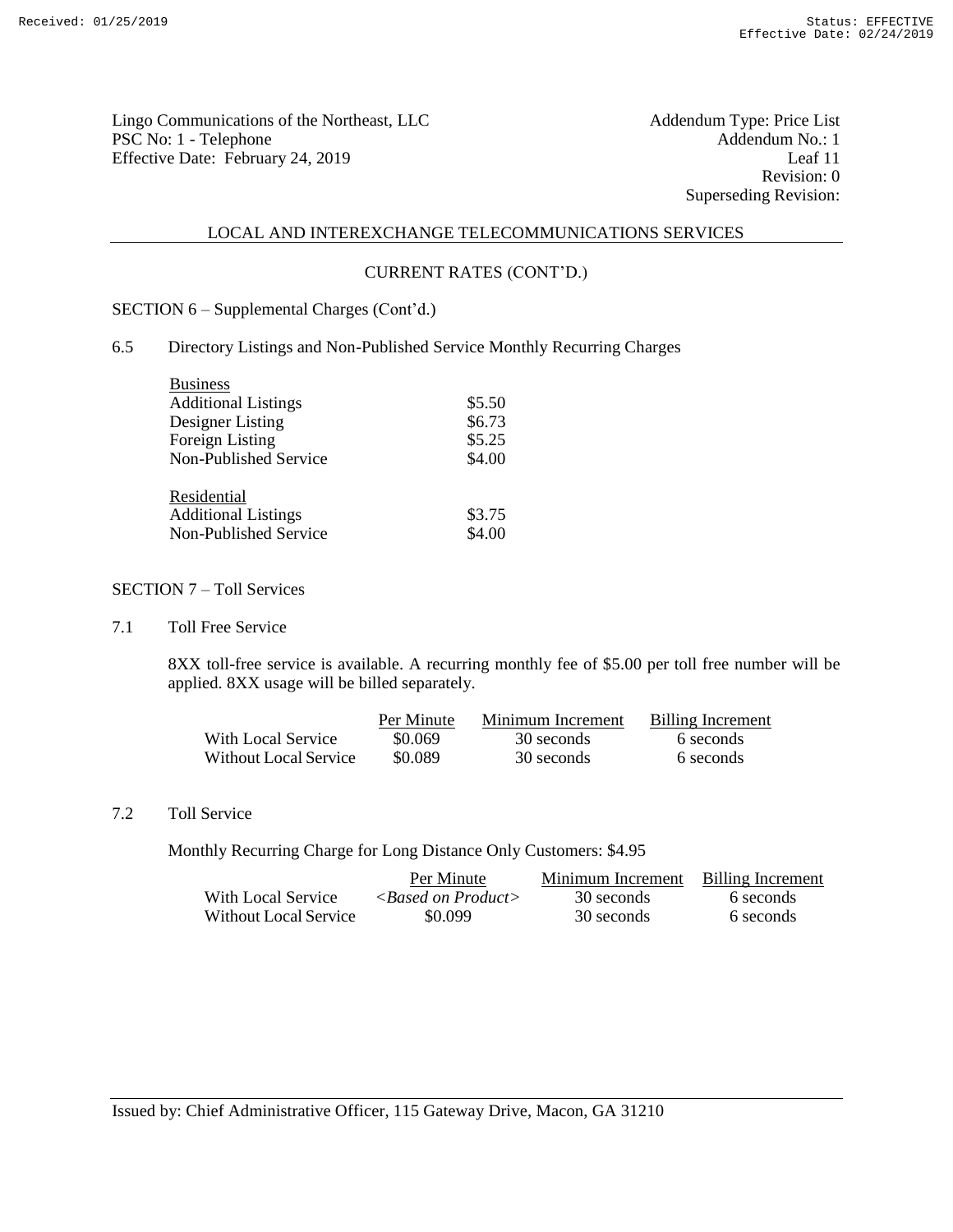Lingo Communications of the Northeast, LLC<br>
PSC No: 1 - Telephone Addendum No.: 1 PSC No: 1 - Telephone Addendum No.: 1<br>
Effective Date: February 24, 2019 [eaf 12] Effective Date: February 24, 2019

Revision: 0 Superseding Revision:

#### LOCAL AND INTEREXCHANGE TELECOMMUNICATIONS SERVICES

## CURRENT RATES (CONT'D.)

# SECTION 11 – Obsolete Services

11.1 Primus Local Telecommunications Services

Current rates contained in this section are grandfathered to existing Customers at their existing locations. If the Customer of record changes, or if the service is moved or disconnected, the Service is no longer considered grandfathered and the Customer must subscribe to an alternate service.

Call Charges

Per Call Service Charges

The following service charges apply to intraLATA toll calls for which operator assistance is provided for call completion and/or billing.

| <b>Customer Dialed Call</b>   | \$0.45 |
|-------------------------------|--------|
| Person to Person              | \$3.49 |
| 3rd Number Billed             | \$1.33 |
| All other Operator Assistance | \$1.58 |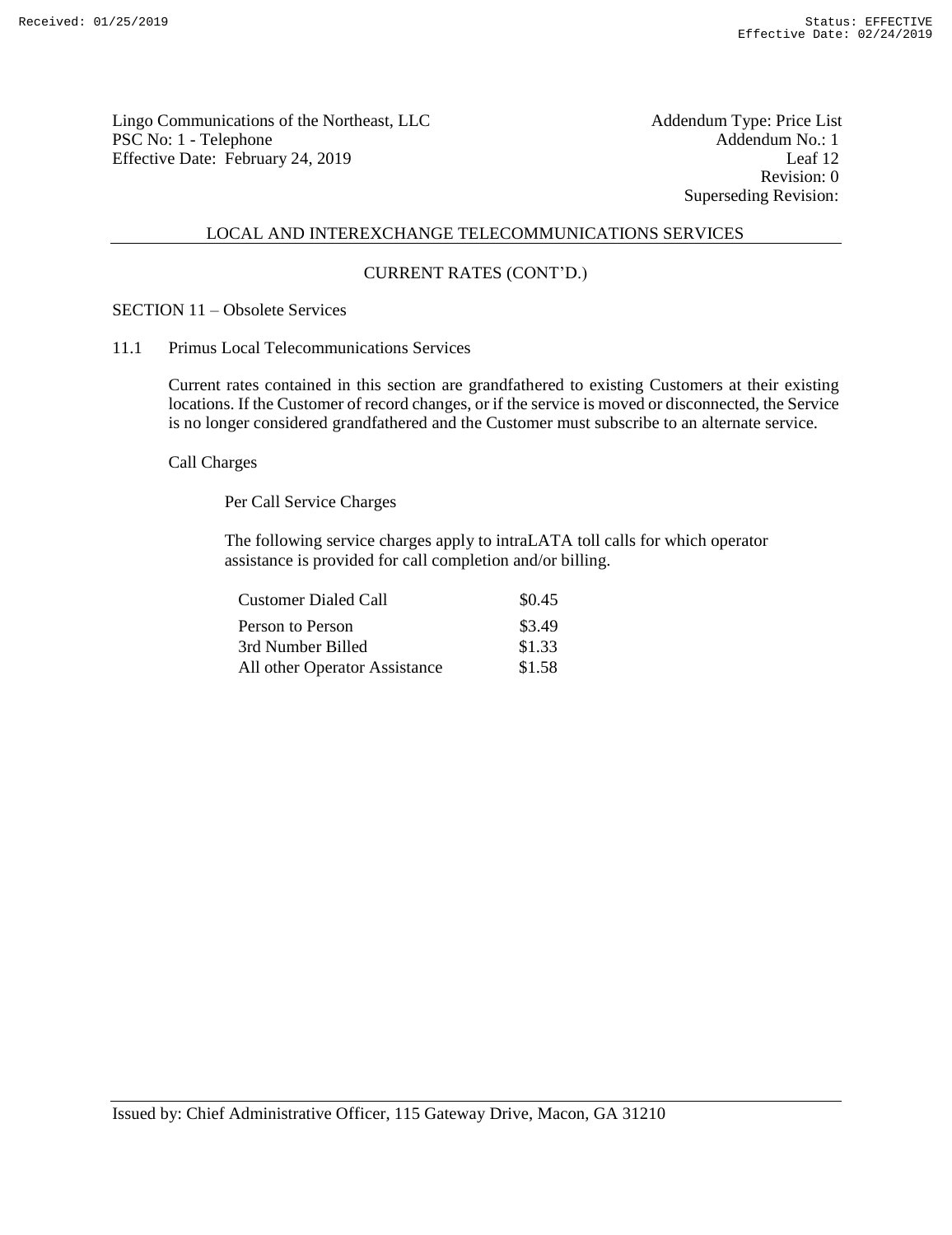Lingo Communications of the Northeast, LLC<br>
PSC No: 1 - Telephone Addendum No.: 1 PSC No: 1 - Telephone Addendum No.: 1<br>
Effective Date: February 24, 2019 [eaf 13] Effective Date: February 24, 2019

Revision: 0 Superseding Revision:

#### LOCAL AND INTEREXCHANGE TELECOMMUNICATIONS SERVICES

## CURRENT RATES (CONT'D.)

- SECTION 11 Obsolete Services (Cont'd.)
- 11.1 Primus Local Telecommunications Services (Cont'd.)

Custom Calling Service

Monthly Charges

Current rates for this service are located in the Residential Network Switched Service and Business Network Switched Service section.

Connection Charges (Nonrecurring Charges) \$10.00

Busy Line Verification and Interrupt Service

| Verification Charge, each request | \$1.25 |
|-----------------------------------|--------|
| Interrupt Charge, each request    | \$1.75 |

Directory Assistance Service

The directory assistance charge applies after the call allowance of two calls per line.

| Local, per request | $$3.49$ (I) |
|--------------------|-------------|
|                    |             |

Local Operator Service

| <b>Customer Dialed Calling Card</b> | \$0.45 |
|-------------------------------------|--------|
| Person to Person                    | \$3.49 |
| 3rd Number Billed                   | \$1.33 |
| All other Operator Service          | \$1.58 |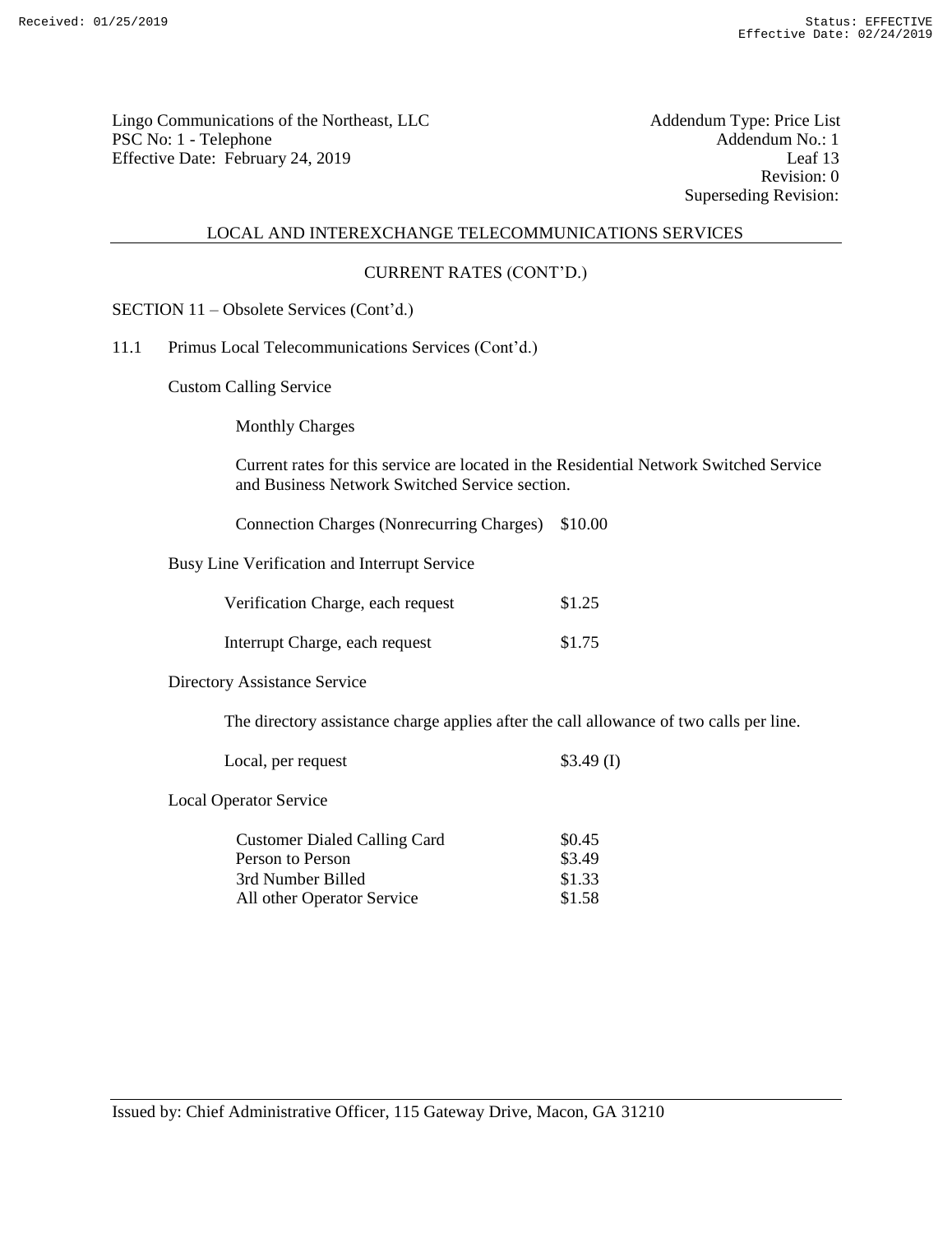Lingo Communications of the Northeast, LLC<br>
PSC No: 1 - Telephone Addendum No.: 1 PSC No: 1 - Telephone Addendum No.: 1<br>
Effective Date: February 24, 2019 [eaf 14 Effective Date: February 24, 2019

Revision: 0 Superseding Revision:

#### LOCAL AND INTEREXCHANGE TELECOMMUNICATIONS SERVICES

#### CURRENT RATES (CONT'D.)

SECTION 11 – Obsolete Services (Cont'd.)

11.1 Primus Local Telecommunications Services (Cont'd.)

Stand Alone Voice Mail Service

Recurring and Nonrecurring Charges

In addition to the nonrecurring charges listed below, service order charges apply per main billing account as described in this tariff. Service is offered on a month to month basis.

| Per Individual Mail Address:                  | Residence | <b>Business</b> |  |
|-----------------------------------------------|-----------|-----------------|--|
| Nonrecurring Charge                           | \$10.00   | \$10.00         |  |
| <b>Recurring Charges:</b><br>- Month to Month |           |                 |  |
| Basic                                         | \$7.50    | \$7.50          |  |
| Announcement                                  | \$7.50    | \$7.50          |  |
| Enhanced                                      | \$10.00   | \$10.00         |  |
| Deluxe                                        | \$12.50   | \$12.50         |  |

Over 100 Mail Addresses: INDIVIDUAL CASE BASIS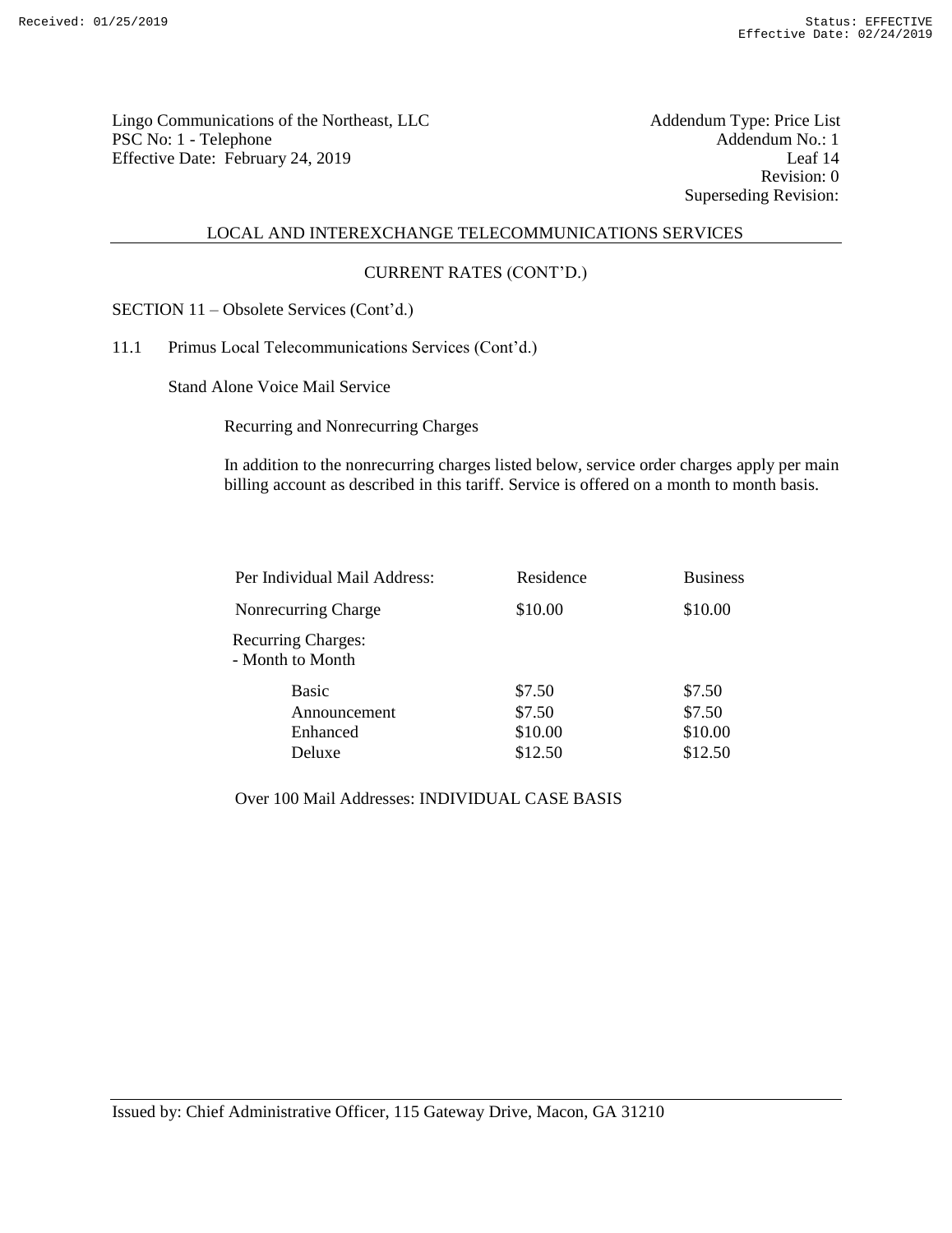Lingo Communications of the Northeast, LLC<br>
PSC No: 1 - Telephone Addendum No.: 1 PSC No: 1 - Telephone Addendum No.: 1<br>
Effective Date: February 24, 2019 [eaf 15] Effective Date: February 24, 2019

Revision: 0 Superseding Revision:

#### LOCAL AND INTEREXCHANGE TELECOMMUNICATIONS SERVICES

#### CURRENT RATES (CONT'D.)

SECTION 11 – Obsolete Services (Cont'd.)

## 11.1 Primus Local Telecommunications Services (Cont'd.)

Blocking Service

| 900 and 700 Blocking            |                          | <b>Nonrecurring Charge</b> |
|---------------------------------|--------------------------|----------------------------|
| Residential                     | \$10.00                  |                            |
| Business (up to 200 lines)      | \$10.00                  |                            |
| 976 Blocking                    |                          |                            |
| Residential                     | \$10.00                  |                            |
| Business (up to 200 lines)      | \$10.00                  |                            |
| Third Number Billed and         |                          |                            |
| <b>Collect Call Restriction</b> |                          |                            |
|                                 | <b>Monthly Recurring</b> | Nonrecurring               |
| - Residential                   | \$0.00                   | \$10.00                    |
| - Business (up to 200 lines)    | \$0.00                   | \$10.00                    |
| <b>Toll Restriction</b>         |                          |                            |
| - Residential                   | \$0.00                   | \$10.00                    |
| - Business (up to 200 lines)    | \$0.00                   | \$10.00                    |
| <b>Toll Restriction Plus</b>    |                          |                            |
| - Residential                   | \$0.00                   | \$10.00                    |
| - Business (up to 200 lines)    | \$0.00                   | \$10.00                    |
| Direct Inward Dialing Blocking  |                          |                            |
| (Third Party and Collect Call)  |                          |                            |
| - Initial Activation            | \$0.00                   | \$10.00                    |
| - Subsequent Activation         | \$0.00                   | \$10.00                    |
| (per line)                      |                          |                            |

Pricing for Blocking Service for a business customer with more than 200 lines will be based on the costs incurred by Company to provide the service.

Connection charges apply as specified in of this tariff.

Issued by: Chief Administrative Officer, 115 Gateway Drive, Macon, GA 31210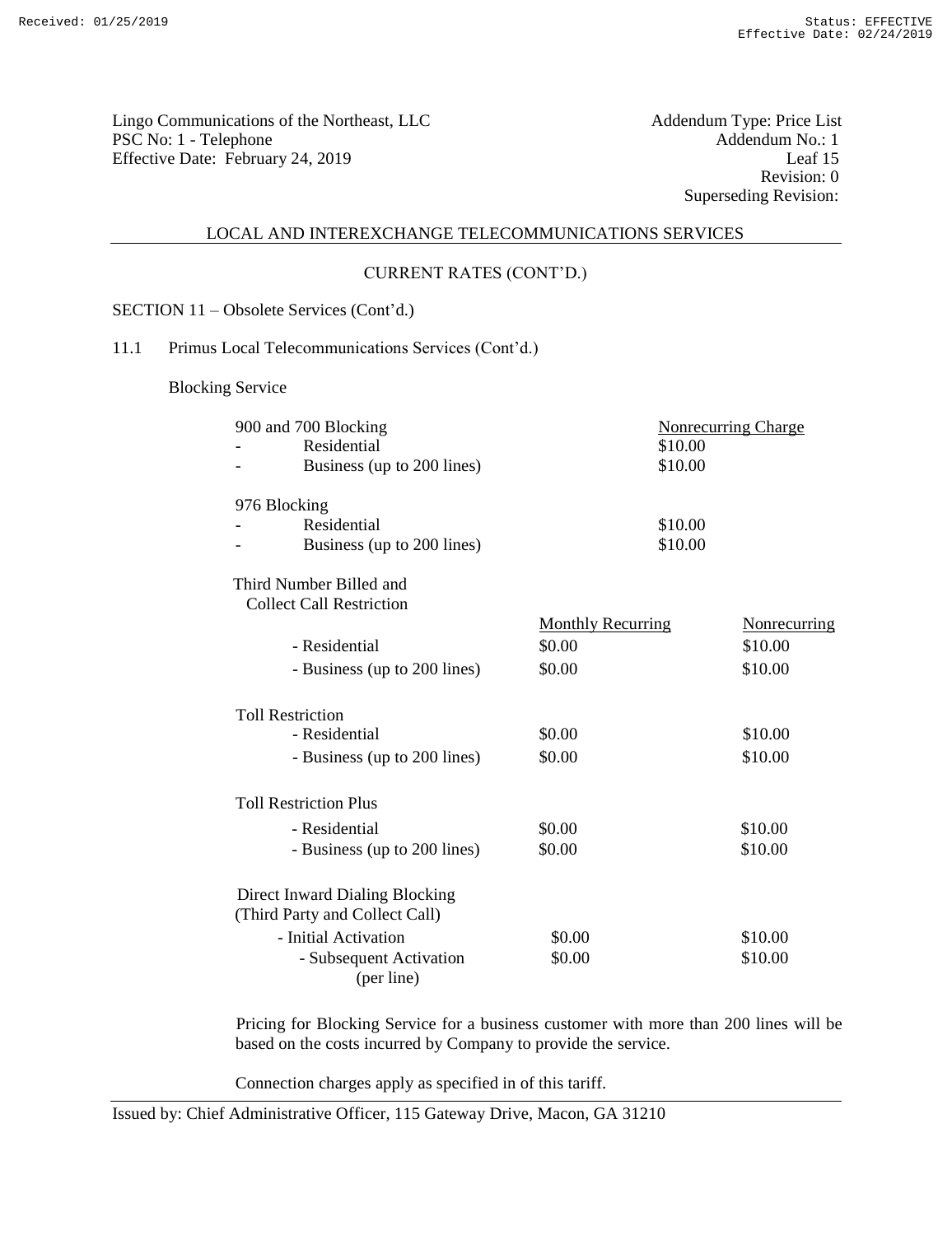Lingo Communications of the Northeast, LLC<br>
PSC No: 1 - Telephone Addendum No.: 1 PSC No: 1 - Telephone Addendum No.: 1<br>Effective Date: February 24, 2019 Leaf 16 Effective Date: February 24, 2019

Revision: 0 Superseding Revision:

# LOCAL AND INTEREXCHANGE TELECOMMUNICATIONS SERVICES

## CURRENT RATES (CONT'D.)

SECTION 11 – Obsolete Services (Cont'd.)

## 11.1 Primus Local Telecommunications Services (Cont'd.)

Customized Number Service

| <b>Monthly Recurring</b> | Nonrecurring |
|--------------------------|--------------|
|                          |              |
| \$5.25                   | \$10.00      |
| \$5.25                   | \$10.00      |
|                          |              |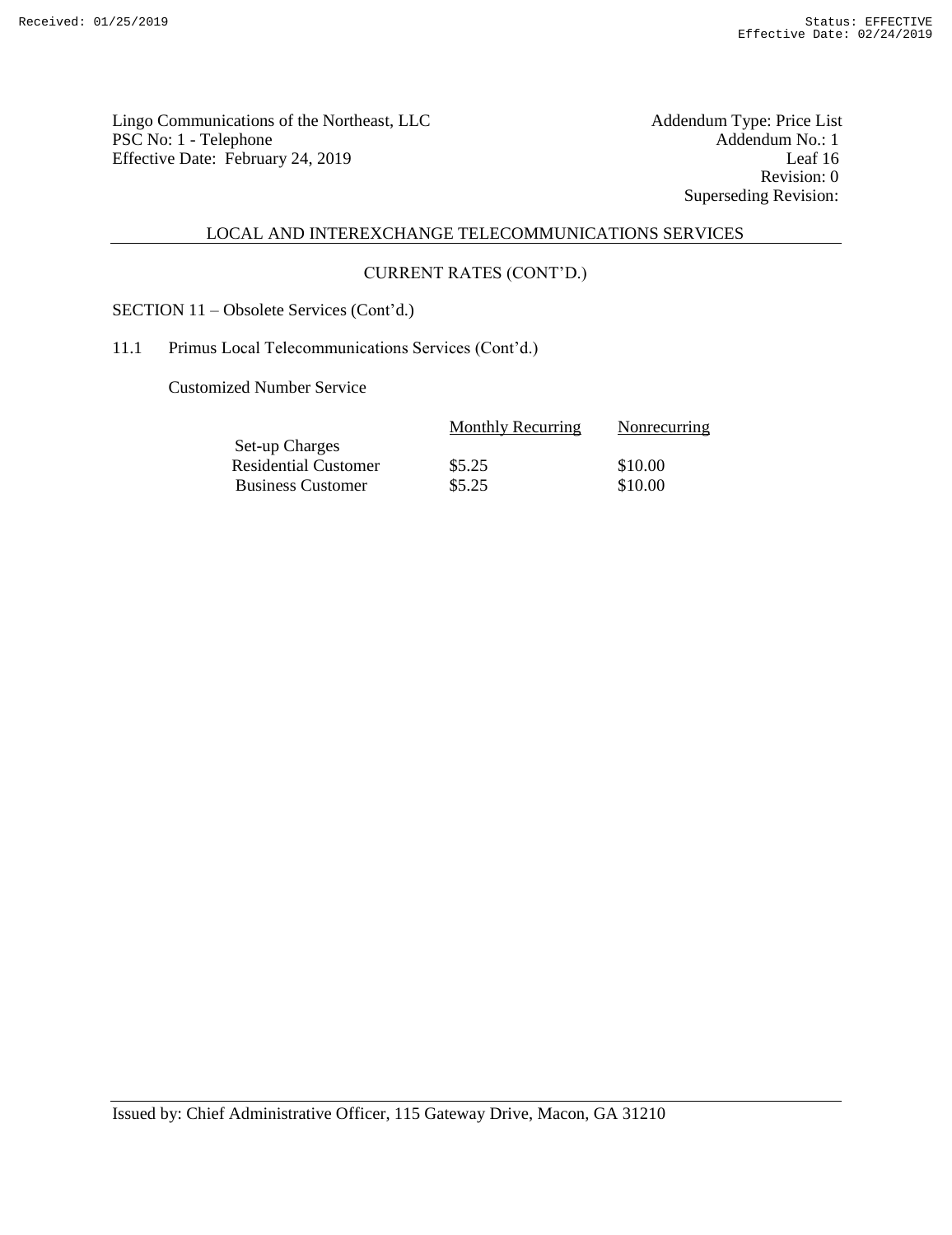Lingo Communications of the Northeast, LLC<br>
PSC No: 1 - Telephone Addendum No.: 1 PSC No: 1 - Telephone Addendum No.: 1<br>Effective Date: February 24, 2019 Leaf 17 Effective Date: February 24, 2019

Revision: 0 Superseding Revision:

# LOCAL AND INTEREXCHANGE TELECOMMUNICATIONS SERVICES

## CURRENT RATES (CONT'D.)

SECTION 11 – Obsolete Services (Cont'd.)

# 11.1 Primus Local Telecommunications Services (Cont'd.)

Residential Network Switched Services

| <b>Measured Rate Service</b>                                                                                                                                                                                                                                                                                                                       |                                  |                                                                                                  |
|----------------------------------------------------------------------------------------------------------------------------------------------------------------------------------------------------------------------------------------------------------------------------------------------------------------------------------------------------|----------------------------------|--------------------------------------------------------------------------------------------------|
| Nonrecurring Connection<br>Charge:                                                                                                                                                                                                                                                                                                                 | First<br>\$50.05                 | Additional<br>\$50.05                                                                            |
| <b>Monthly Recurring Charges</b>                                                                                                                                                                                                                                                                                                                   |                                  |                                                                                                  |
| -Each Base Service Line<br>-Voice Mail Option, per line<br>-End User Common Line charge (EUCL)                                                                                                                                                                                                                                                     | \$14.50<br>See Leaf XX<br>\$3.50 |                                                                                                  |
| <b>Custom Calling Features</b>                                                                                                                                                                                                                                                                                                                     |                                  |                                                                                                  |
| <b>Standard Features - Per Line</b>                                                                                                                                                                                                                                                                                                                |                                  |                                                                                                  |
| Nonrecurring Connection Charge:                                                                                                                                                                                                                                                                                                                    | <u>First</u><br>\$10.00          | <b>Additional</b><br>\$10.00                                                                     |
| <b>Monthly Recurring Charges</b><br>Three-Way Conference Consultation<br>Call Forwarding Variable<br>Call Forwarding Busy Line<br>Call Forwarding Don't Answer<br>Call Waiting Terminating<br>Call Waiting Originating<br>Speed Calling One Digit (8)<br>Speed Calling Two Digit (30)<br><b>Call Forward Remote Access</b><br><b>Call Transfer</b> |                                  | \$5.25<br>\$5.25<br>\$5.25<br>\$5.25<br>\$8.00<br>\$8.00<br>\$5.25<br>\$5.25<br>\$2.25<br>\$5.25 |
| Hunt Group Charge:                                                                                                                                                                                                                                                                                                                                 | First                            | Additional                                                                                       |
| Nonrecurring Connection Charge:                                                                                                                                                                                                                                                                                                                    | \$10.00                          | \$10.00                                                                                          |
| <b>Monthly Recurring Charges</b>                                                                                                                                                                                                                                                                                                                   |                                  |                                                                                                  |
| <b>Sequential Hunting</b>                                                                                                                                                                                                                                                                                                                          | 40.00                            |                                                                                                  |
| <b>Circular Hunting</b>                                                                                                                                                                                                                                                                                                                            | \$0.00                           |                                                                                                  |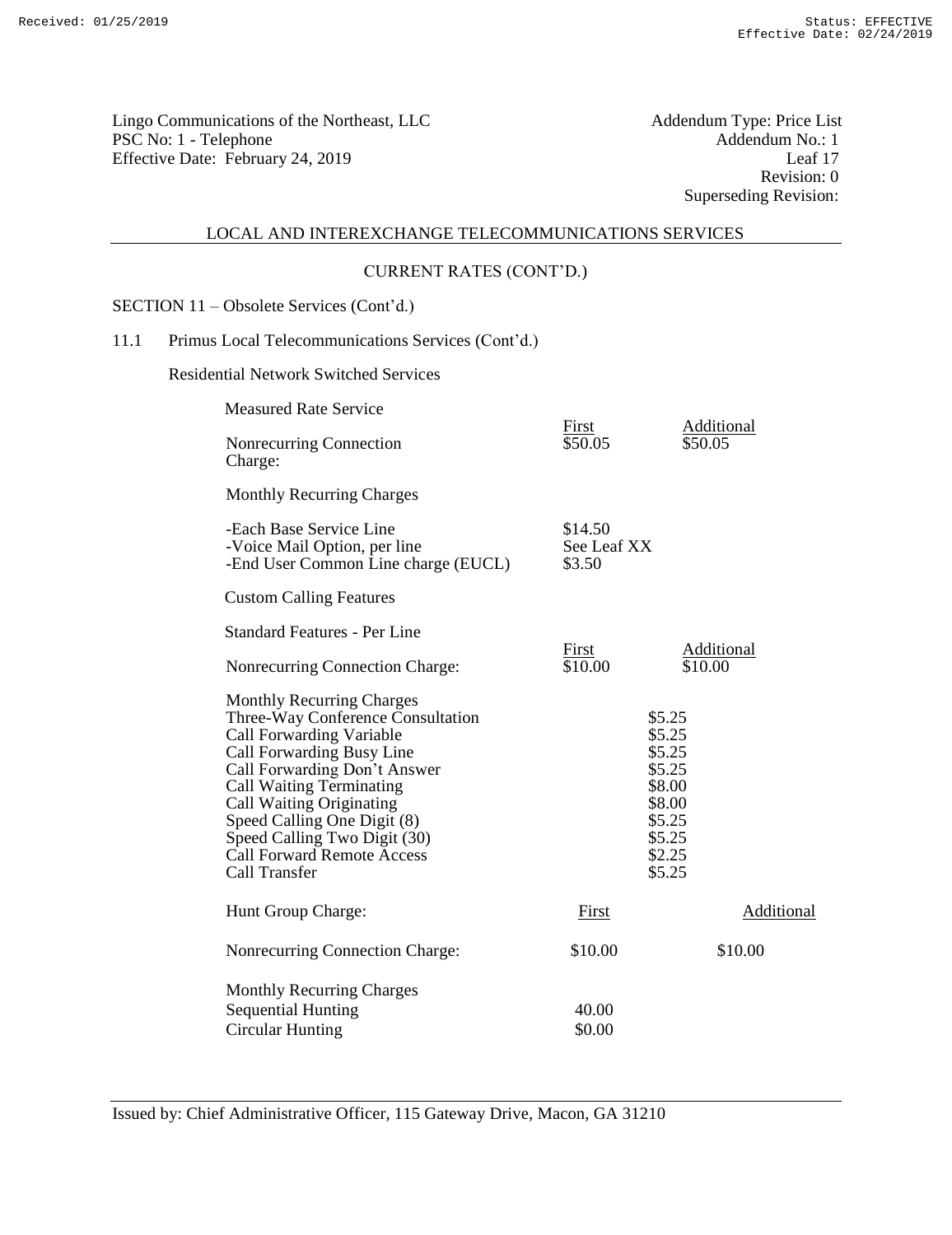Lingo Communications of the Northeast, LLC<br>
PSC No: 1 - Telephone Addendum No.: 1 PSC No: 1 - Telephone Addendum No.: 1<br>Effective Date: February 24, 2019 Leaf 18 Effective Date: February 24, 2019

Revision: 0 Superseding Revision:

# LOCAL AND INTEREXCHANGE TELECOMMUNICATIONS SERVICES

#### CURRENT RATES (CONT'D.)

SECTION 11 – Obsolete Services (Cont'd.)

# 11.1 Primus Local Telecommunications Services (Cont'd.)

Advanced Features Line Charge

| Nonrecurring Connection Charge:                     | First<br>\$10.00 | Additional<br>\$10.00 |
|-----------------------------------------------------|------------------|-----------------------|
| <b>Monthly Recurring Charges</b><br>Voice Messaging | See Leaf 11      |                       |
| <b>CLASS</b> Features Line Charge                   |                  |                       |
| Nonrecurring Connection Charge:                     | First<br>\$10.00 | Additional<br>\$10.00 |
| Monthly Recurring Charges (per line)                |                  |                       |
| Caller ID                                           | \$8.00           |                       |
| <b>Block Caller ID</b>                              | N/C              |                       |
| Auto Callback                                       | \$5.25           |                       |
| <b>Auto Recall</b>                                  | \$5.25           |                       |
| <b>CLASS Features Usage Charge:</b>                 |                  |                       |
|                                                     | Per Use          |                       |
| Auto Callback                                       | \$0.50           |                       |
| <b>Auto Recall</b>                                  | \$0.50           |                       |
| Call Trace                                          | \$1.50           |                       |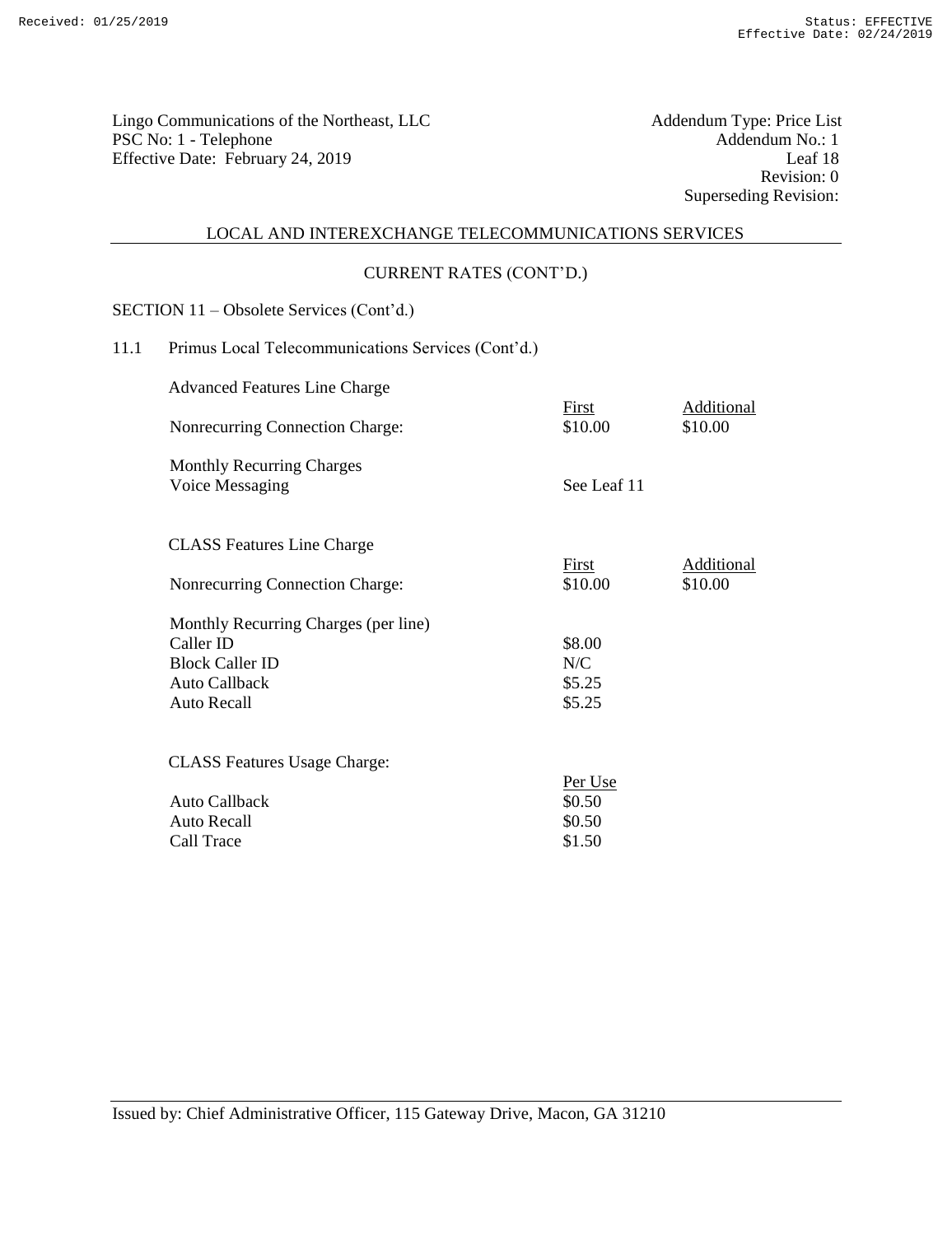Lingo Communications of the Northeast, LLC<br>
PSC No: 1 - Telephone Addendum No.: 1 PSC No: 1 - Telephone Addendum No.: 1<br>Effective Date: February 24, 2019 Leaf 19 Effective Date: February 24, 2019

Revision: 0 Superseding Revision:

### LOCAL AND INTEREXCHANGE TELECOMMUNICATIONS SERVICES

# CURRENT RATES (CONT'D.)

SECTION 11 – Obsolete Services (Cont'd.)

## 11.1 Primus Local Telecommunications Services (Cont'd.)

.

Measured Rate Service (Cont'd)

Usage Charges:

Rate Schedule Covers Residential Service in the Albany, Buffalo, and Syracuse Suburban Exchange Area.

A. Dial Station-To-Station Calls - Metro Call Band A

| Weekday Rate:              | $10:00$ p.m.                                                                                                                          | applies to directly dialed local messages<br>placed, Monday through Friday, 8:00 a.m. to |                                   |  |
|----------------------------|---------------------------------------------------------------------------------------------------------------------------------------|------------------------------------------------------------------------------------------|-----------------------------------|--|
|                            | The rate is                                                                                                                           | $1st$ Min<br>\$0.02                                                                      | Add'l Min.<br>\$0.02 per message. |  |
| Night and<br>Weekend Rate: | applies to directly dialed local messages<br>placed Monday through Friday, 10:00 p.m. to<br>8:00 a.m. and all day Saturday and Sunday |                                                                                          |                                   |  |
|                            |                                                                                                                                       | $1st$ Min                                                                                | Add'l Min.                        |  |

The rate is  $$0.02$  \$0.02 per message.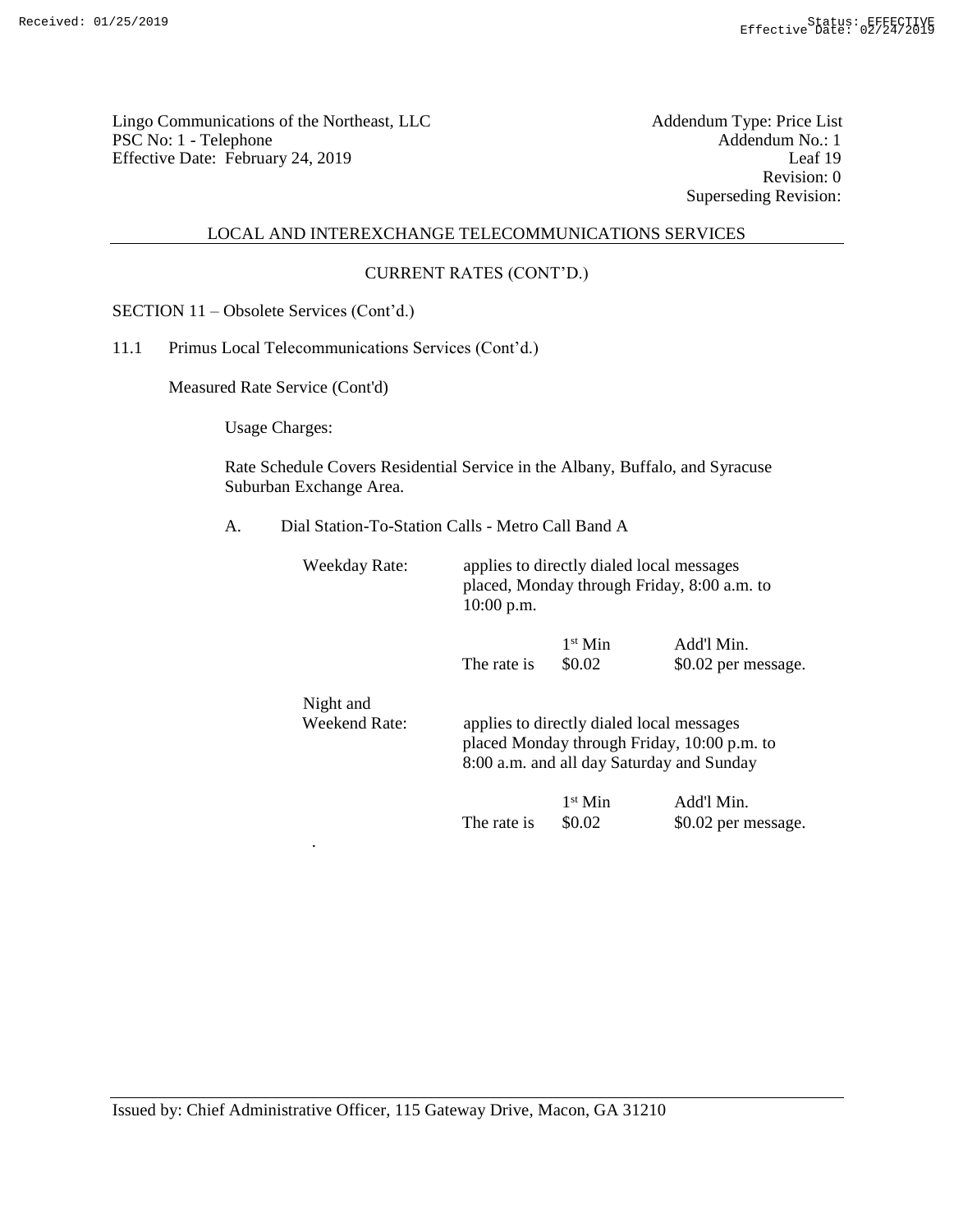Lingo Communications of the Northeast, LLC<br>
PSC No: 1 - Telephone Addendum No.: 1 PSC No: 1 - Telephone Addendum No.: 1<br>Effective Date: February 24, 2019 Leaf 20 Effective Date: February 24, 2019

Revision: 0 Superseding Revision:

## LOCAL AND INTEREXCHANGE TELECOMMUNICATIONS SERVICES

#### CURRENT RATES (CONT'D.)

SECTION 11 – Obsolete Services (Cont'd.)

11.1 Primus Local Telecommunications Services (Cont'd.)

Measured Rate Service (Cont'd)

Usage Charges: (Cont'd)

B. Dial Station-To-Station Calls - Metro Call Bands B-F

| Day        |         |        | Evening (Off Peak) |        | Night & Weekend |        |
|------------|---------|--------|--------------------|--------|-----------------|--------|
| Metro Call | Initial | Add'l  | Initial            | Add'l  | Initial         | Add'l  |
| Band       | Minute  | Minute | Minute             | Minute | Minute          | Minute |
| B.         | \$0.09  | \$0.09 | \$0.09             | \$0.09 | \$0.09          | \$0.09 |
| C.         | \$0.09  | \$0.09 | \$0.09             | \$0.09 | \$0.09          | \$0.09 |
| D.         | \$0.09  | \$0.09 | \$0.09             | \$0.09 | \$0.09          | \$0.09 |
| Ε.         | \$0.09  | \$0.09 | \$0.09             | \$0.09 | \$0.09          | \$0.09 |
| F.         | \$0.09  | \$0.09 | \$0.09             | \$0.09 | \$0.09          | \$0.09 |

| Day Rate:          | applies to directly dialed station-to-station calls<br>placed Monday through Friday, 8:00 a.m. to 5:00 p.m.                                       |
|--------------------|---------------------------------------------------------------------------------------------------------------------------------------------------|
| Evening Rate:      | applies to directly dialed station-to-station calls placed<br>Monday through Friday, 5:00 p.m. to 10:00 p.m.                                      |
| Night and Weekend: | applies to directly dialed station-to-station calls placed<br>Monday through Friday, 10:00 p.m. to 8:00 a.m., and all day<br>Saturday and Sunday. |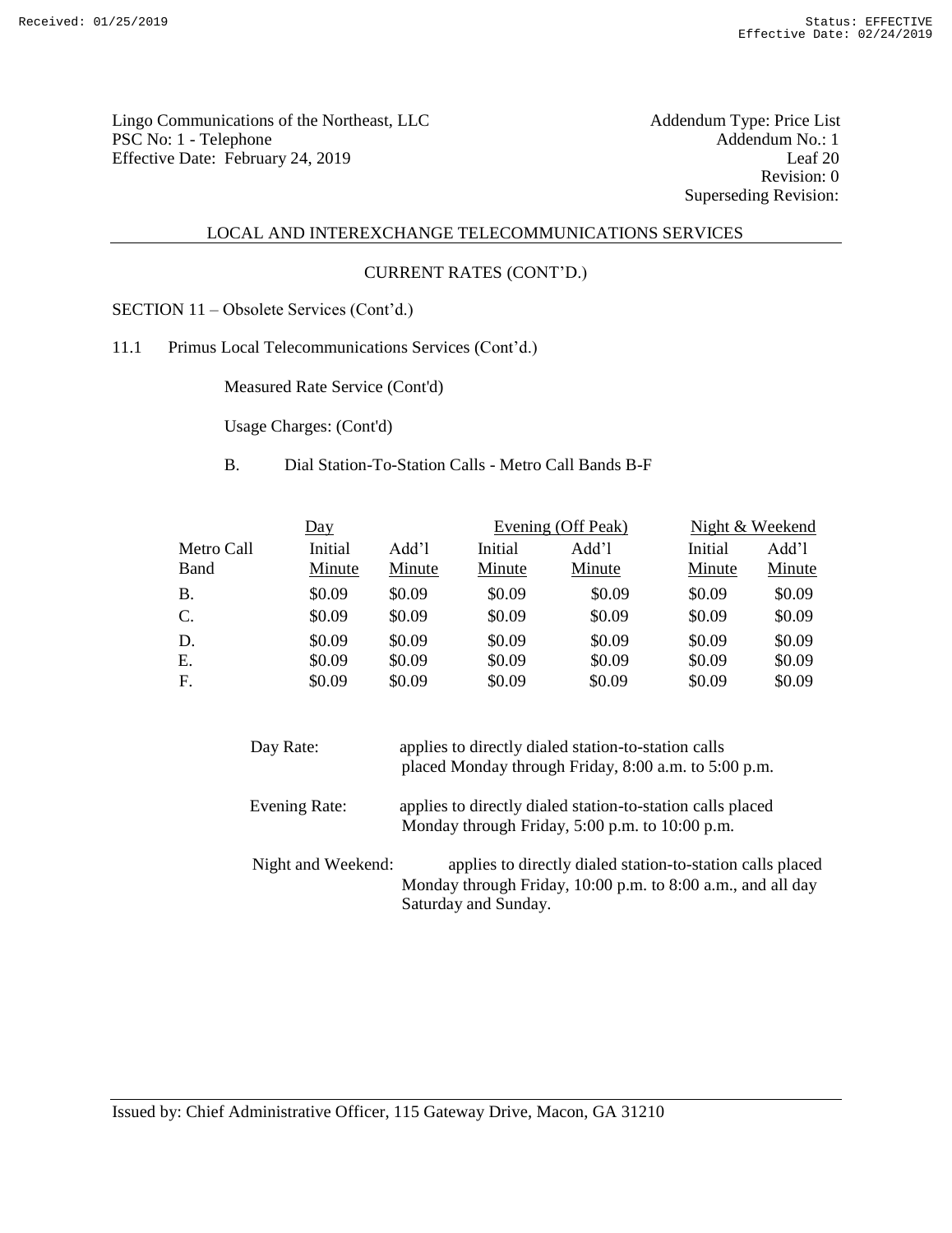Lingo Communications of the Northeast, LLC<br>
PSC No: 1 - Telephone Addendum No.: 1 PSC No: 1 - Telephone Addendum No.: 1<br>
Effective Date: February 24, 2019 Leaf 21 Effective Date: February 24, 2019

Revision: 0 Superseding Revision:

# LOCAL AND INTEREXCHANGE TELECOMMUNICATIONS SERVICES

## CURRENT RATES (CONT'D.)

SECTION 11 – Obsolete Services (Cont'd.)

## 11.1 Primus Local Telecommunications Services (Cont'd.)

Measured Rate Basic Business Line Service

|                                        | Recurring | Nonrecurring |            |
|----------------------------------------|-----------|--------------|------------|
|                                        | Monthly   | First        | Additional |
| -Each Base Service Line                | \$14.53   | \$0.00       | \$0.00     |
| - Voice Mail Option, Per Line*         |           | \$10.00      | \$10.00    |
| - EUCL Multiline Business              | \$8.27    | N/A          | N/A        |
| - EUCL Residential / One Line Business | \$3.50    | N/A          | N/A        |

\*Over 100 Mail Addresses: INDIVIDUAL CASE BASIS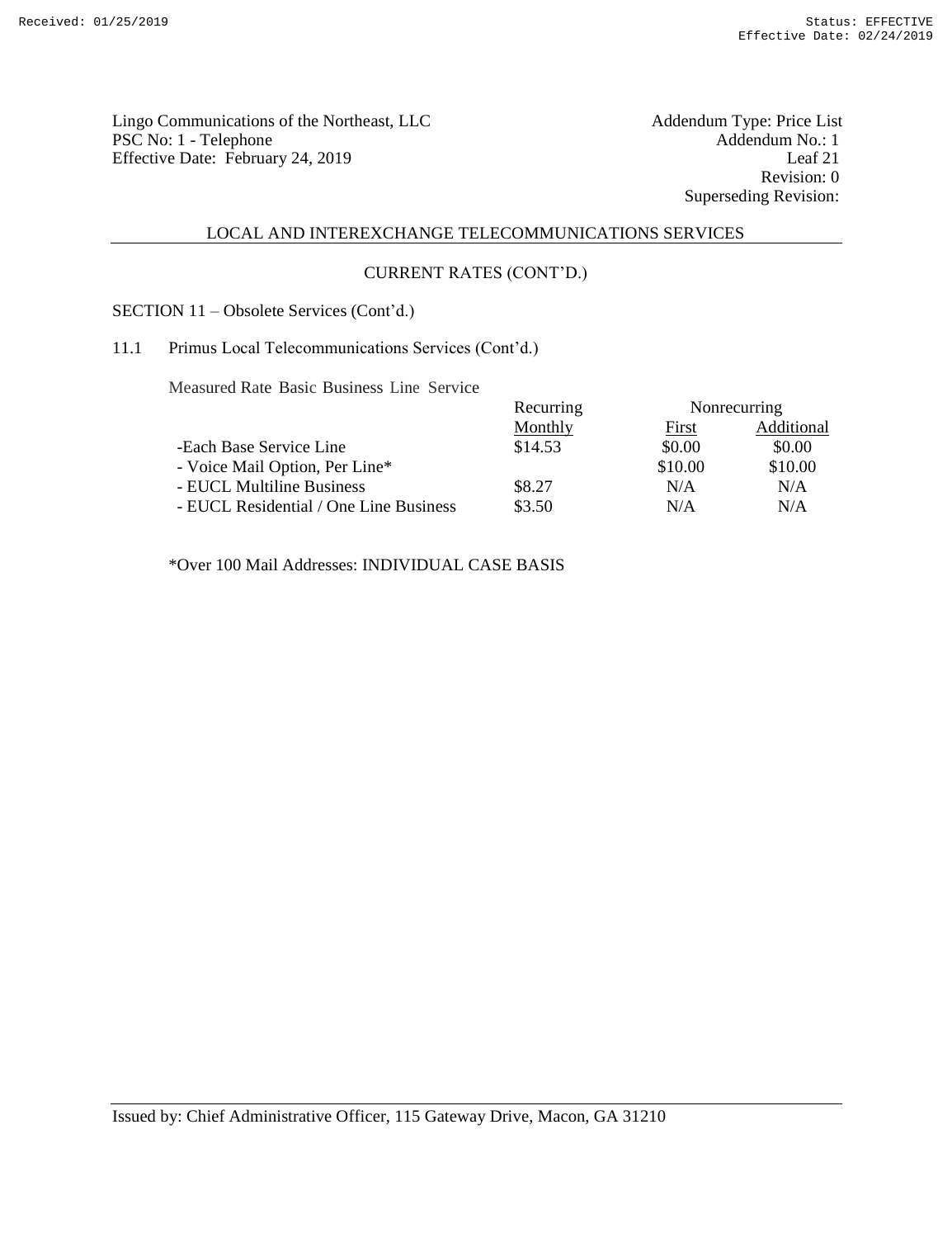Lingo Communications of the Northeast, LLC<br>
PSC No: 1 - Telephone Addendum No.: 1 PSC No: 1 - Telephone Addendum No.: 1<br>Effective Date: February 24. 2019 Leaf 22 Effective Date: February 24, 2019

Revision: 0 Superseding Revision:

#### LOCAL AND INTEREXCHANGE TELECOMMUNICATIONS SERVICES

## CURRENT RATES (CONT'D.)

SECTION 11 – Obsolete Services (Cont'd.)

## 11.1 Primus Local Telecommunications Services (Cont'd.)

Measured Rate Basic Business Line Service

Custom Calling Features

| Nonrecurring Connection Charge      | First   | Additional |
|-------------------------------------|---------|------------|
|                                     | \$10.00 | \$10.00    |
|                                     |         |            |
| <b>Monthly Recurring Charges:</b>   |         |            |
| <b>Standard Features - Per Line</b> | \$5.25  |            |
| Consultation, Transfer              | \$5.25  |            |
| <b>Call Forwarding Variable</b>     | \$5.25  |            |
| Call Forwarding Busy Line           | \$5.25  |            |
| Call Forwarding Don't Answer        | \$5.25  |            |
| Call Transfer                       | \$5.25  |            |
| <b>Call Waiting Terminating</b>     | \$8.00  |            |
| Call Waiting Originating            | \$8.00  |            |
| Speed Calling (8)                   | \$5.25  |            |
| Speed Calling (30)                  | \$5.25  |            |
| <b>Call Forward Remote Access</b>   | \$5.25  |            |
|                                     |         |            |
| Any 2 features 10% off              |         |            |
| Any 3 features 15% off              |         |            |

Any 4 features 20% off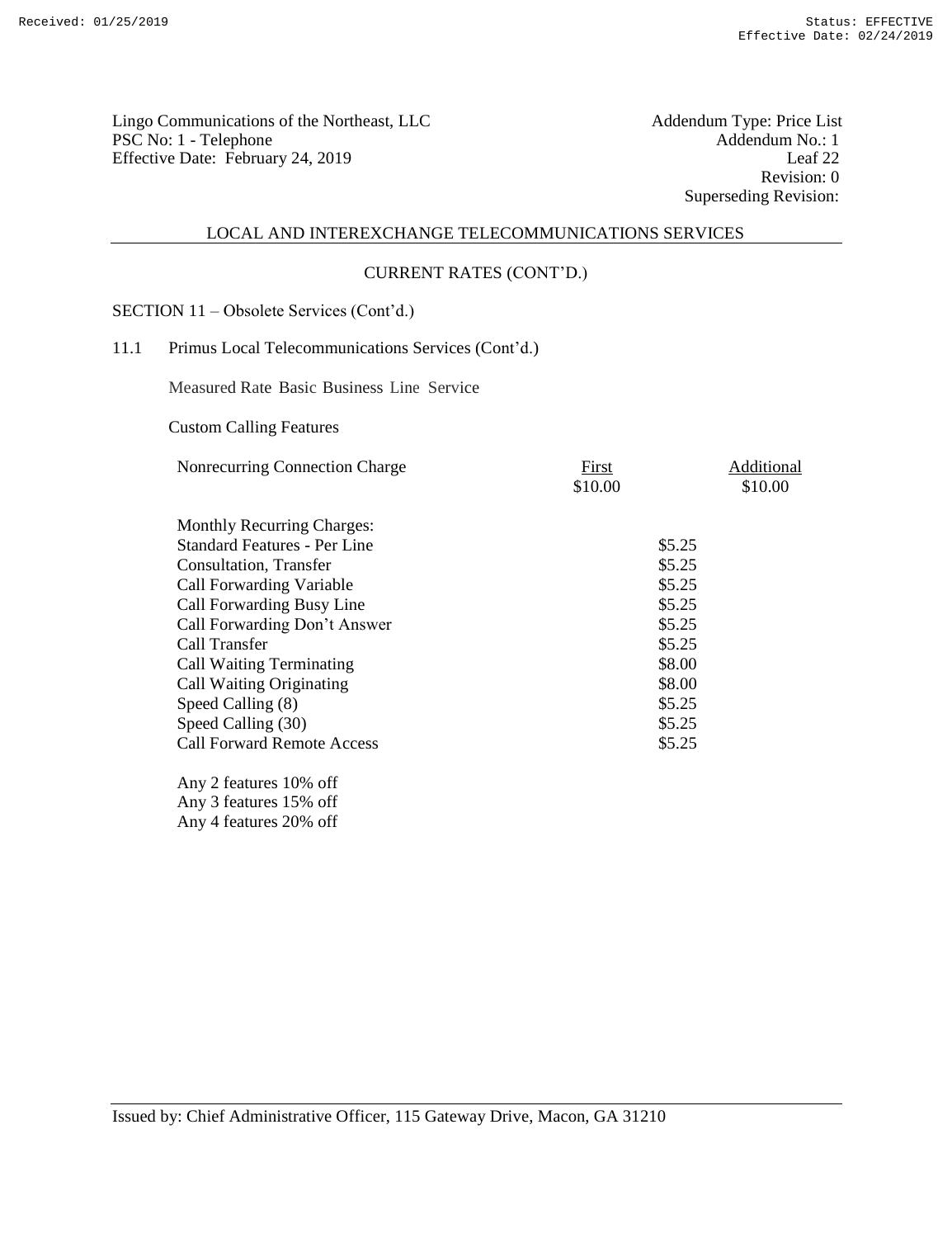Lingo Communications of the Northeast, LLC<br>
PSC No: 1 - Telephone Addendum No.: 1 PSC No: 1 - Telephone Addendum No.: 1<br>Effective Date: February 24, 2019 Leaf 23 Effective Date: February 24, 2019

Revision: 0 Superseding Revision:

#### LOCAL AND INTEREXCHANGE TELECOMMUNICATIONS SERVICES

## CURRENT RATES (CONT'D.)

SECTION 11 – Obsolete Services (Cont'd.)

## 11.1 Primus Local Telecommunications Services (Cont'd.)

Measured Rate Basic Business Line Service

Custom Calling Features

Monthly Recurring Charges:

| <b>Hunt Group Charge</b>             |             |
|--------------------------------------|-------------|
| <b>Sequential Hunting</b>            | N/C         |
| Circular Hunting                     | N/C         |
| <b>Hunting Line Charge</b>           |             |
| <b>Sequential Hunting</b>            | N/C         |
| Circular Hunting                     | N/C         |
| <b>Advanced Features Line Charge</b> |             |
| Voice Messaging                      | See Leaf 11 |
| <b>CLASS</b> Features                |             |
| Caller ID                            | \$8.00      |
| <b>Block Caller ID</b>               | N/C         |
| Auto Callback                        | \$5.25      |
| Auto Recall                          | \$5.25      |
| <b>Usage Charges</b>                 |             |
| <b>CLASS Features Usage Charge</b>   |             |
| <b>Auto Callback</b>                 | \$0.50      |
| Auto Recall                          | \$0.50      |
| Call Trace                           | \$1.50      |
|                                      |             |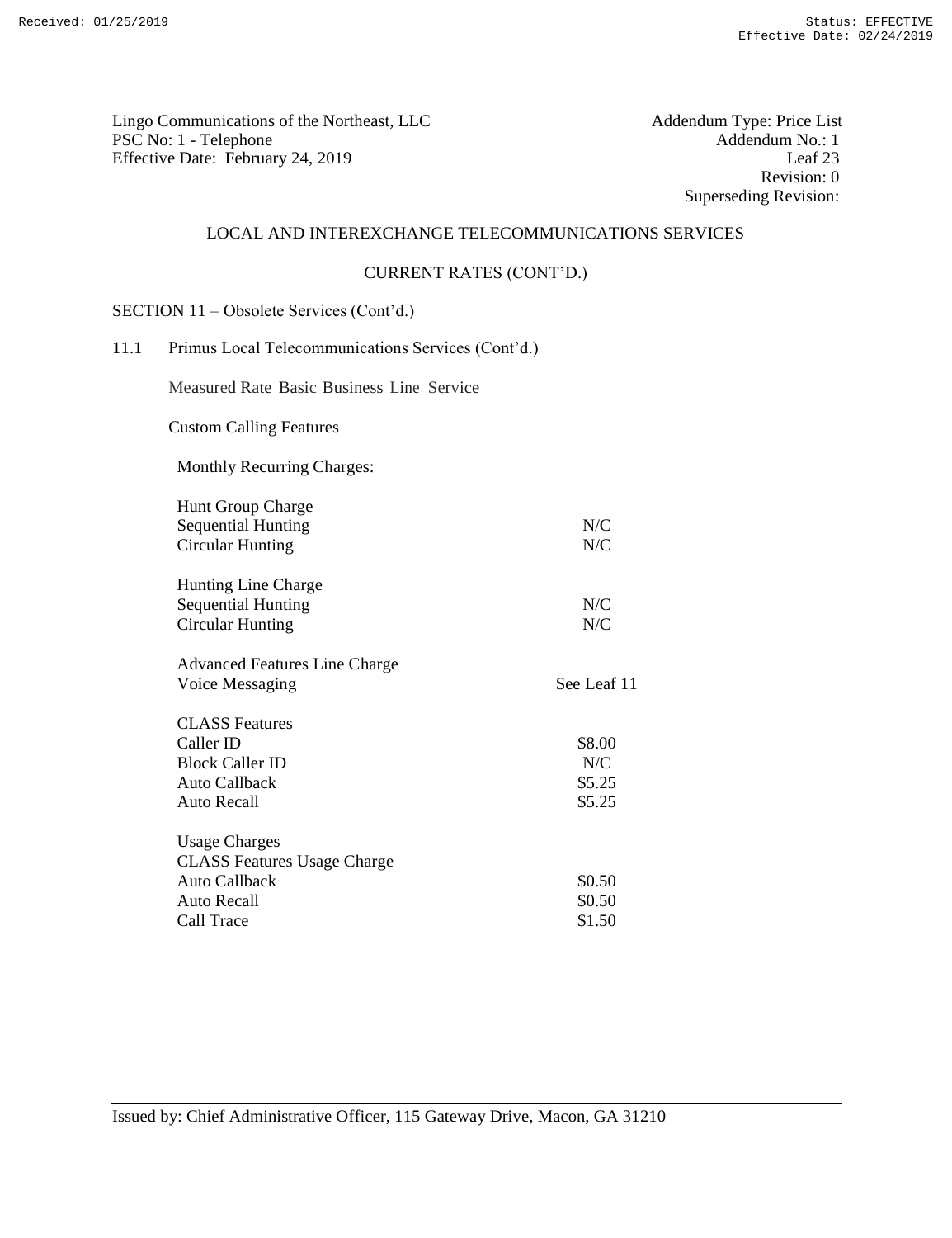Lingo Communications of the Northeast, LLC<br>
PSC No: 1 - Telephone Addendum No.: 1 PSC No: 1 - Telephone Addendum No.: 1<br>Effective Date: February 24, 2019 Leaf 24 Effective Date: February 24, 2019

Revision: 0 Superseding Revision:

## LOCAL AND INTEREXCHANGE TELECOMMUNICATIONS SERVICES

## CURRENT RATES (CONT'D.)

SECTION 11 – Obsolete Services (Cont'd.)

- 11.1 Primus Local Telecommunications Services (Cont'd.)
	- c. Rate Schedule Covers Business Service in the Albany, Buffalo and Syracuse Exchange Areas
		- l. Dial Station-To-Station Calls Metro Call Band A

| <b>Weekday Rate:</b> |            | applies to directly dialed local messages placed,<br>Monday through Friday, 8:00 a.m. to 10:00 p.m.                                    |
|----------------------|------------|----------------------------------------------------------------------------------------------------------------------------------------|
|                      | $1st$ Min. | Add Min.                                                                                                                               |
| The rate is          | \$0.02     | \$0.02 per minute                                                                                                                      |
| Night and Weekend:   |            | applies to directly dialed local messages placed<br>Monday through Friday, 10:00 p.m. to 8:00 a.m.<br>and all day Saturday and Sunday. |
|                      | $1st$ Min. | Add Min.                                                                                                                               |
| The rate is          | \$0.02     | \$0.02 per minute                                                                                                                      |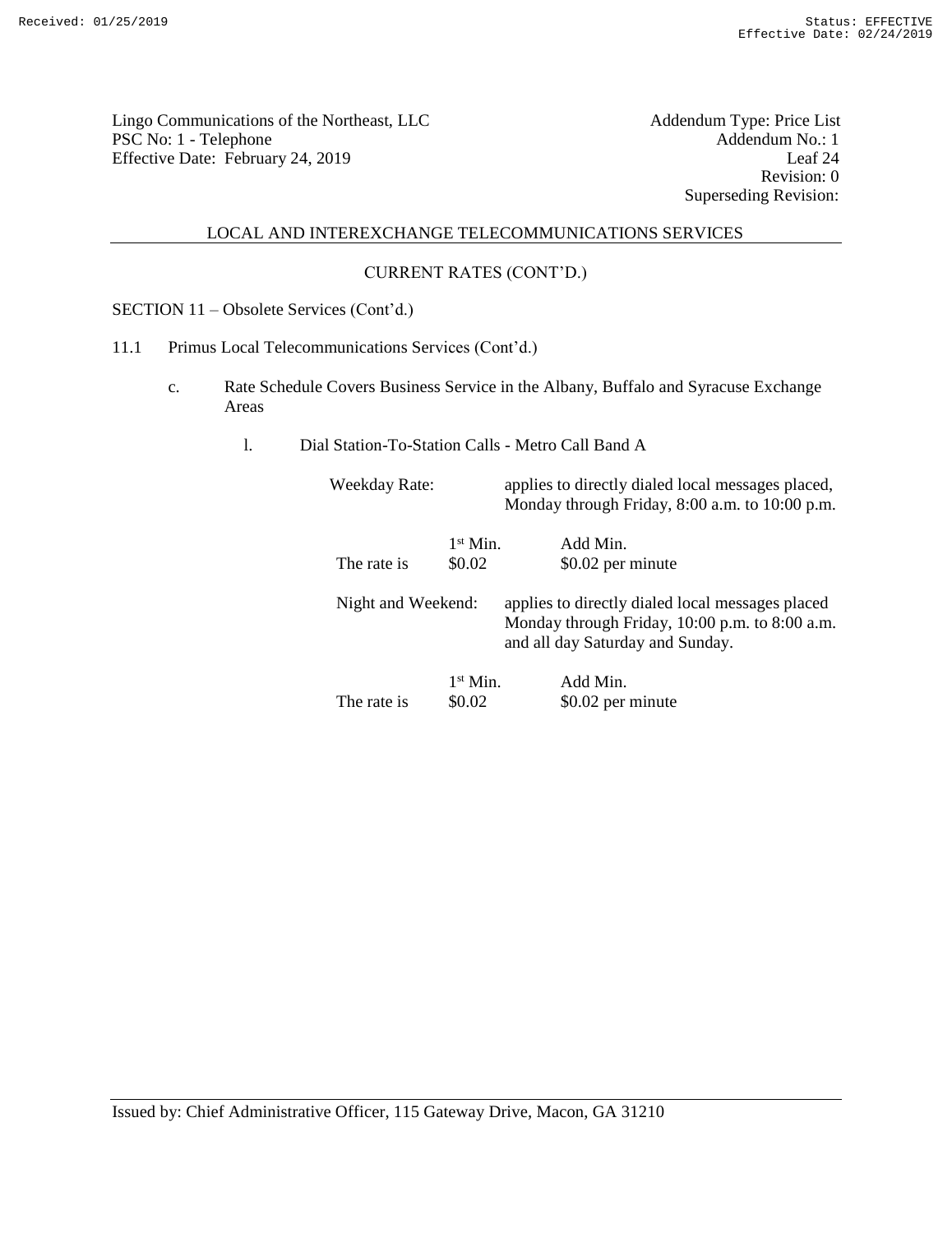Lingo Communications of the Northeast, LLC<br>
PSC No: 1 - Telephone Addendum No.: 1 PSC No: 1 - Telephone Addendum No.: 1<br>Effective Date: February 24, 2019 Leaf 25 Effective Date: February 24, 2019

Revision: 0 Superseding Revision:

#### LOCAL AND INTEREXCHANGE TELECOMMUNICATIONS SERVICES

## CURRENT RATES (CONT'D.)

SECTION 11 – Obsolete Services (Cont'd.)

11.1 Primus Local Telecommunications Services (Cont'd.)

Measured Rate Basic Business Line Service (Cont'd)

- c. Rate Schedule Covers Business Service in the Albany, Buffalo and Syracuse Exchange Areas
	- 2. Dial Station-To-Station Calls Metro Call Bands B-E

|                           | <u>Day</u>        |                 |                   | Evening (Off Peak) |                   | Night & Weekend |
|---------------------------|-------------------|-----------------|-------------------|--------------------|-------------------|-----------------|
| Metro Call<br><b>Band</b> | Initial<br>Minute | Add'l<br>Minute | Initial<br>Minute | Add'l<br>Minute    | Initial<br>Minute | Add'l<br>Minute |
| <b>B.</b>                 | \$0.09            | \$0.09          | \$0.09            | \$0.09             | \$0.09            | \$0.09          |
| $\mathcal{C}$ .           | \$0.09            | \$0.09          | \$0.09            | \$0.09             | \$0.09            | \$0.09          |
| D.                        | \$0.09            | \$0.09          | \$0.09            | \$0.09             | \$0.09            | \$0.09          |
| Ε.                        | \$0.09            | \$0.09          | \$0.09            | \$0.09             | \$0.09            | \$0.09          |
| F.                        | \$0.09            | \$0.09          | \$0.09            | \$0.09             | \$0.09            | \$0.09          |

| Day Rate:     | applies to directly dialed station-to-station calls<br>placed Monday through Friday, 8:00 a.m. to 5:00 p.m.                                                          |
|---------------|----------------------------------------------------------------------------------------------------------------------------------------------------------------------|
| Evening Rate: | applies to directly dialed station-to-station calls placed<br>Monday through Friday, 5:00 p.m. to 10:00 p.m.                                                         |
|               | Night and Weekend: applies to directly dialed station-to-station calls placed Monday<br>through Friday, 10:00 p.m. to 8:00 a.m., and all day Saturday<br>and Sunday. |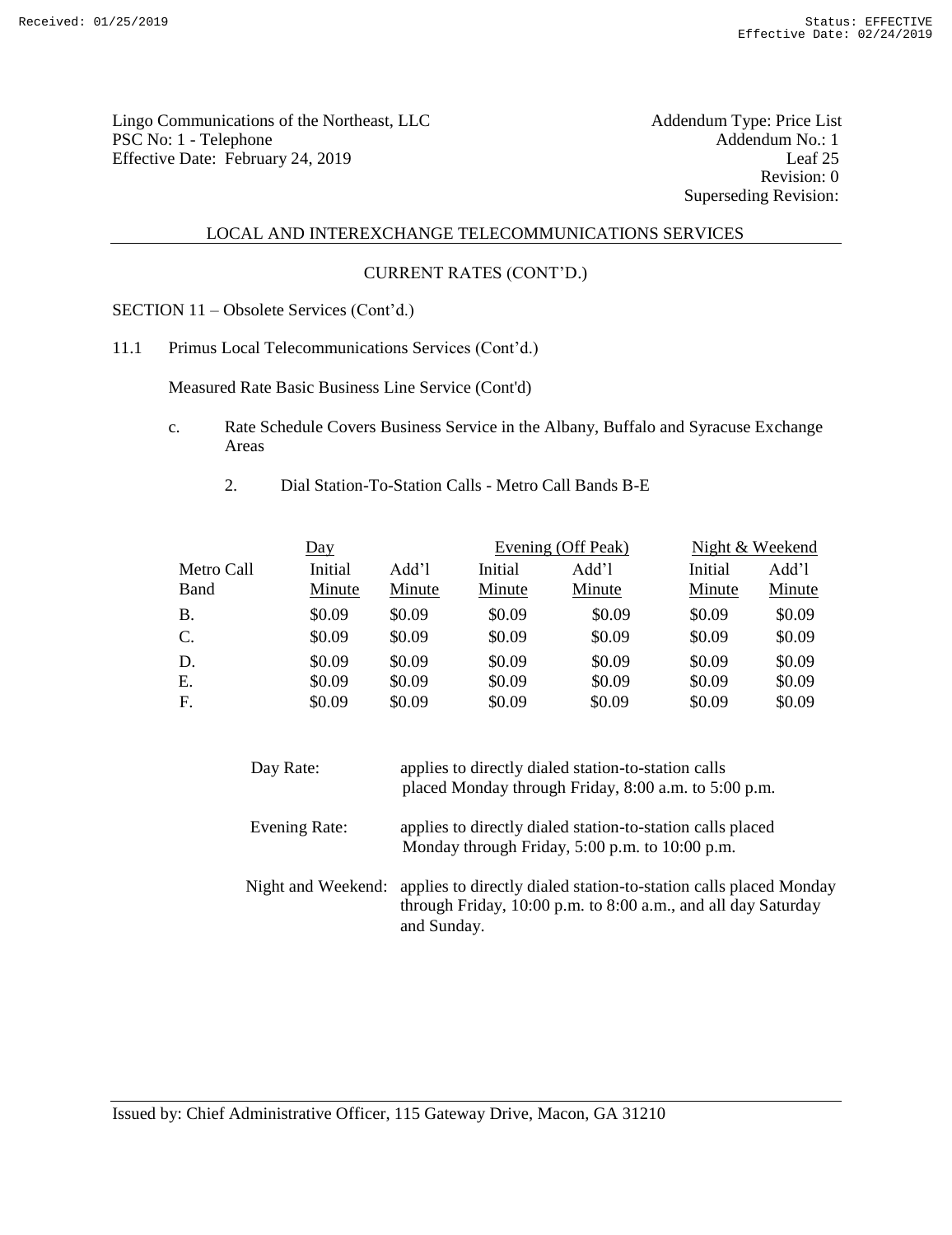Lingo Communications of the Northeast, LLC<br>
PSC No: 1 - Telephone Addendum No.: 1 PSC No: 1 - Telephone Addendum No.: 1<br>
Effective Date: February 24, 2019 [eaf 26] [eaf 26] Effective Date: February 24, 2019

Revision: 0 Superseding Revision:

## LOCAL AND INTEREXCHANGE TELECOMMUNICATIONS SERVICES

## CURRENT RATES (CONT'D.)

SECTION 11 – Obsolete Services (Cont'd.)

11.1 Primus Local Telecommunications Services (Cont'd.)

PBX Trunk Service (Cont'd)

A. Measured Rate PBX Trunks (Cont'd)

Sequential Hunting \$NC Circular Hunting \$NC

Hunting Charges Monthly Recurring Charges

Measured Usage Charges:

Measured Usage Charges for Measured Rate PBX Trunks are the same as those indicated for a basic business line.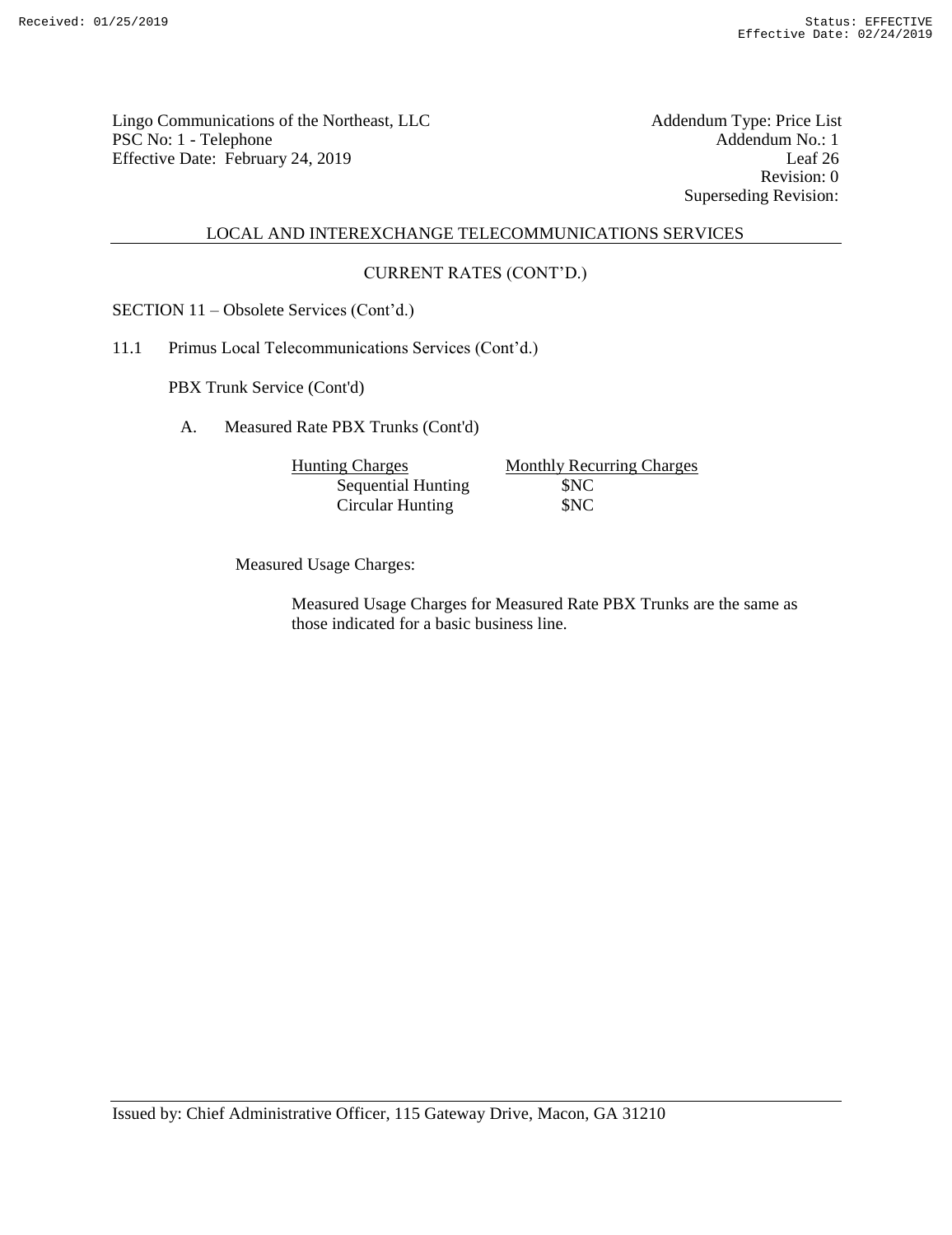Lingo Communications of the Northeast, LLC<br>
PSC No: 1 - Telephone Addendum No.: 1 PSC No: 1 - Telephone Addendum No.: 1<br>
Effective Date: February 24, 2019 [eaf 27] Effective Date: February 24, 2019

Revision: 0 Superseding Revision:

#### LOCAL AND INTEREXCHANGE TELECOMMUNICATIONS SERVICES

## CURRENT RATES (CONT'D.)

SECTION 11 – Obsolete Services (Cont'd.)

## 11.1 Primus Local Telecommunications Services (Cont'd.)

C. DS 1 PBX Trunk Service

Where appropriate facilities do not exist, Special Construction charges will also apply.

Nonrecurring Connection Charge: \$1,395.00

|    |         |                             | Monthly   | Non-      |
|----|---------|-----------------------------|-----------|-----------|
|    |         |                             | Recurring | Recurring |
|    |         |                             |           |           |
| T1 | Service | $-MTM^*$                    | \$800.00  | \$500.00  |
| T1 | Service | $-1$ year term <sup>*</sup> | \$750.00  | \$500.00  |
| T1 | Service | $-2$ year term <sup>*</sup> | \$700.00  | \$500.00  |
| T1 | Service | - 3 year term*              | \$525.00  | \$500.00  |

- Basic Service Line \$22.00

- Basic Service Line w/ Long Distance \$20.75

- Basic Service Line w/ Long Distance and Internet \$20.00

| Digital Facility      | \$375.00 |         |
|-----------------------|----------|---------|
| Per Channel (DSO)     | \$40.00  | \$50.00 |
| DID 20 Numbers Block  | \$3.25   | \$10.00 |
| DID 100 Numbers Block | \$16.00  | \$10.00 |

Measured Usage Charges:

Measured Usage Charges for DS I Trunks are the same as those indicated for a basic business line.

\* Includes group of 24 ports and transport facility.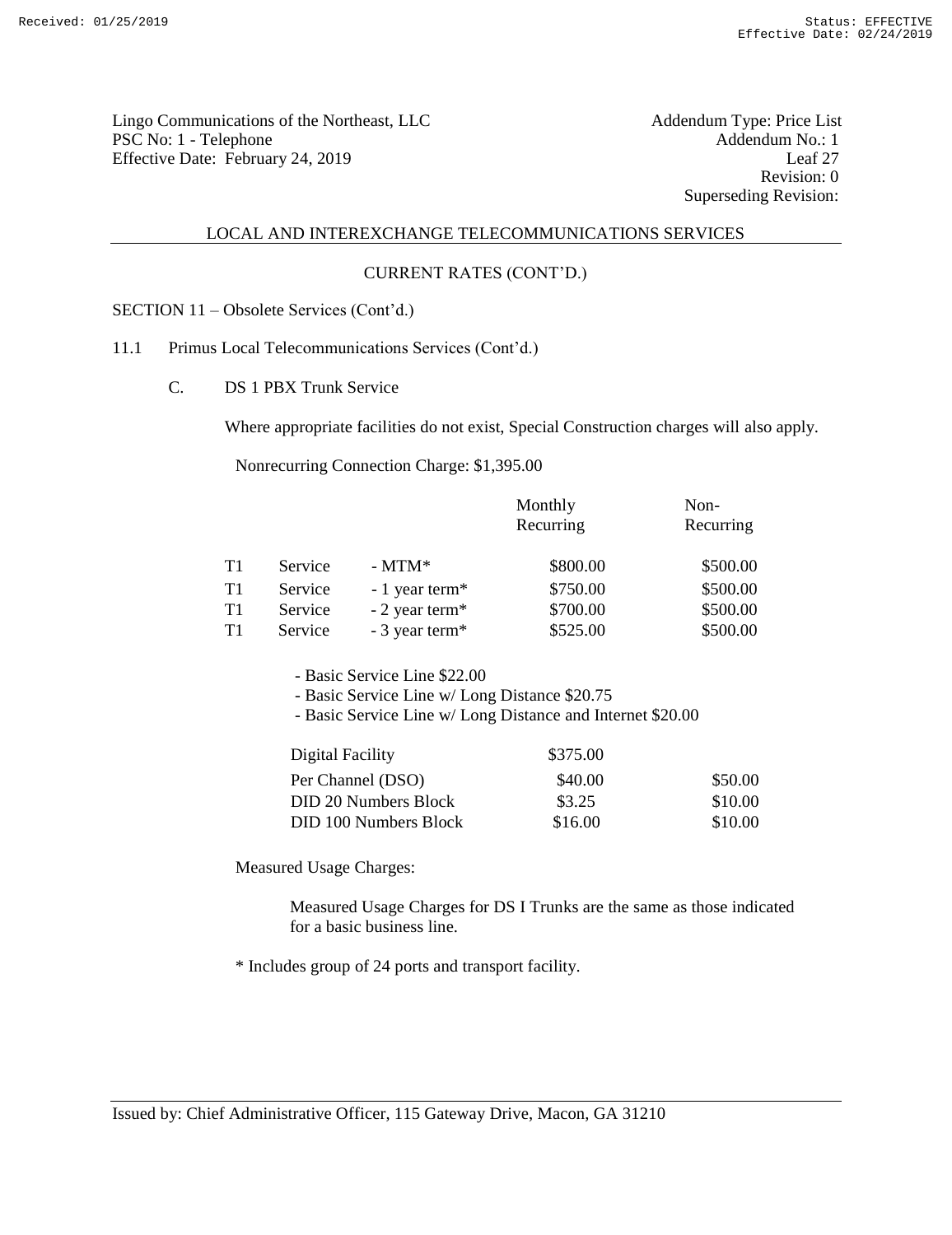Addendum Type: Price List<br>Addendum No.: 1<br>Leaf 28 Revision: 0 Superseding Revision:

#### LOCAL AND INTEREXCHANGE TELECOMMUNICATIONS SERVICES

#### CURRENT RATES (CONT'D.)

SECTION 11 – Obsolete Services (Cont'd.)

# 11.1 Primus Local Telecommunications Services (Cont'd.)

Alphabetical Directory

|                           | Nonrecurring |         |         |
|---------------------------|--------------|---------|---------|
|                           | Monthly      | First   | Add'l   |
| Non-Published Listing     |              |         |         |
| <b>Business</b>           | \$2.01       | \$10.00 | \$10.00 |
| Residence                 | \$2.01       | \$10.00 | \$10.00 |
| Semi-Private Listing      |              |         |         |
| <b>Business</b>           | \$2.01       | \$10.00 | \$10.00 |
| Residence                 | \$2.01       | \$10.00 | \$10.00 |
| <b>Additional Listing</b> |              |         |         |
| <b>Additional Listing</b> |              |         |         |
| <b>Business</b>           | \$2.01       | \$10.00 | \$10.00 |
| Residence                 | \$2.01       | \$10.00 | \$10.00 |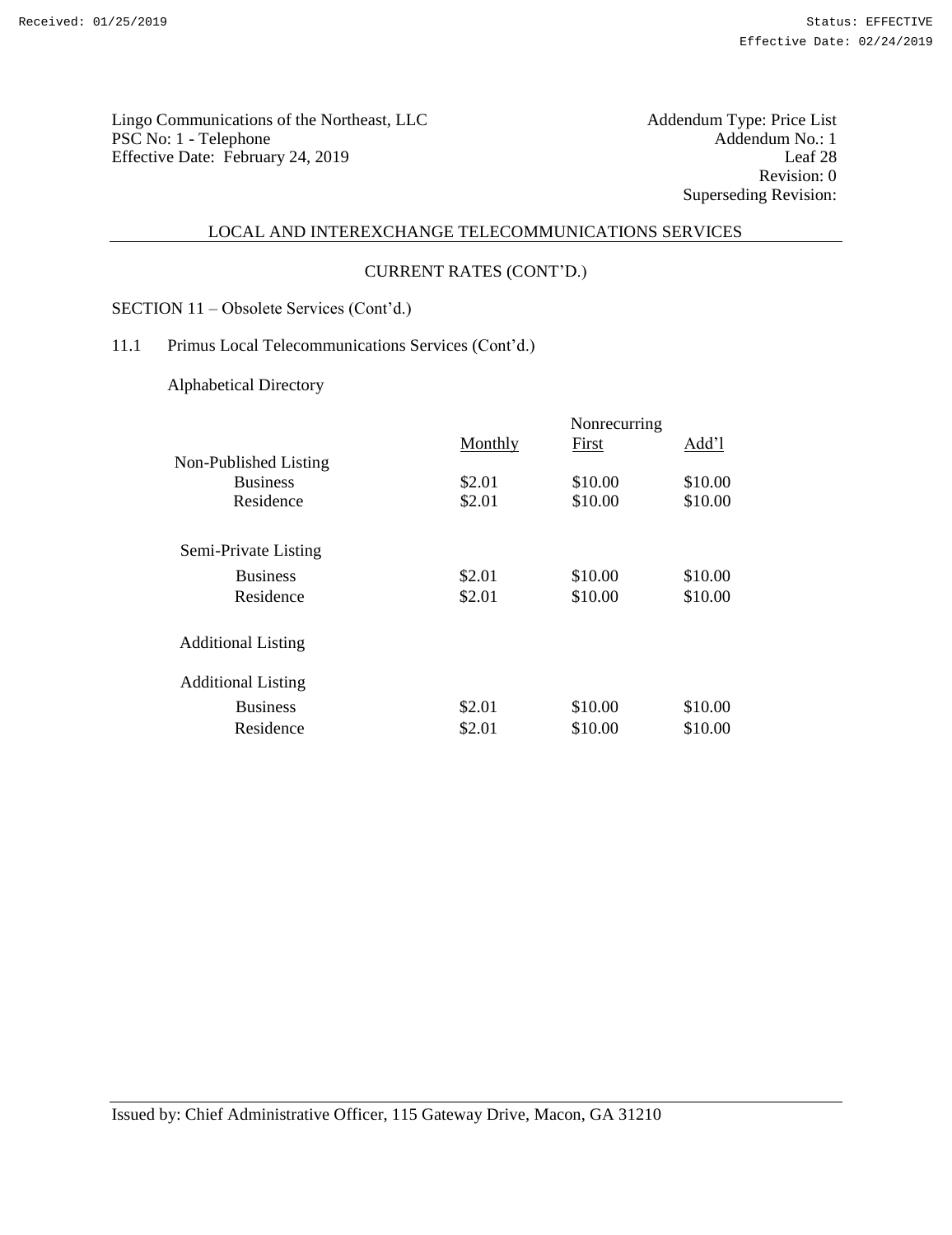Lingo Communications of the Northeast, LLC<br>
PSC No: 1 - Telephone Addendum No.: 1 PSC No: 1 - Telephone Addendum No.: 1<br>
PSC No: 1 - Telephone Addendum No.: 1<br>
Effective Date: February 24, 2019 Leaf 29 Effective Date: February 24, 2019

Revision: 0 Superseding Revision:

## LOCAL AND INTEREXCHANGE TELECOMMUNICATIONS SERVICES

## CURRENT RATES (CONT'D.)

SECTION 11 – Obsolete Services (Cont'd.)

# 11.1 Primus Local Telecommunications Services (Cont'd.)

Connection Charges

| Service Order Charge               |                            | <b>Business</b>           | Residential                  |
|------------------------------------|----------------------------|---------------------------|------------------------------|
| First                              |                            | \$50.50                   | \$50.50                      |
| Additional                         |                            | \$50.50                   | \$50.50                      |
| Premises Visit Charge              |                            | <b>Business</b>           | Residential                  |
| First (per 15 Min. Increment)      |                            | \$19.00                   | \$19.00                      |
| Additional (per 15 Min. Increment) |                            | \$19.00                   | \$19.00                      |
| <b>Restoral Charge</b>             |                            | <b>Business</b>           | Residential                  |
| First                              |                            | \$79.00                   | \$79.00                      |
| Additional                         |                            | \$79.00                   | \$79.00                      |
| Moves, Adds and Changes            |                            | <b>Business</b>           | Residential                  |
| First                              |                            | \$79.00                   | \$79.00                      |
| Additional                         |                            | \$79.00                   | \$79.00                      |
| Moves, Adds and Changes            |                            |                           |                              |
| Residence Charge per order:        |                            |                           |                              |
| First<br>Additional                | Move<br>\$32.00<br>\$32.00 | Add<br>\$50.50<br>\$50.50 | Change<br>\$32.00<br>\$32.00 |
| Business Charge per order:         | Move                       | Add                       | Change                       |
| First                              | \$32.00                    | \$50.50                   | \$32.00                      |
| Additional                         | \$32.00                    | \$50.50                   | \$32.00                      |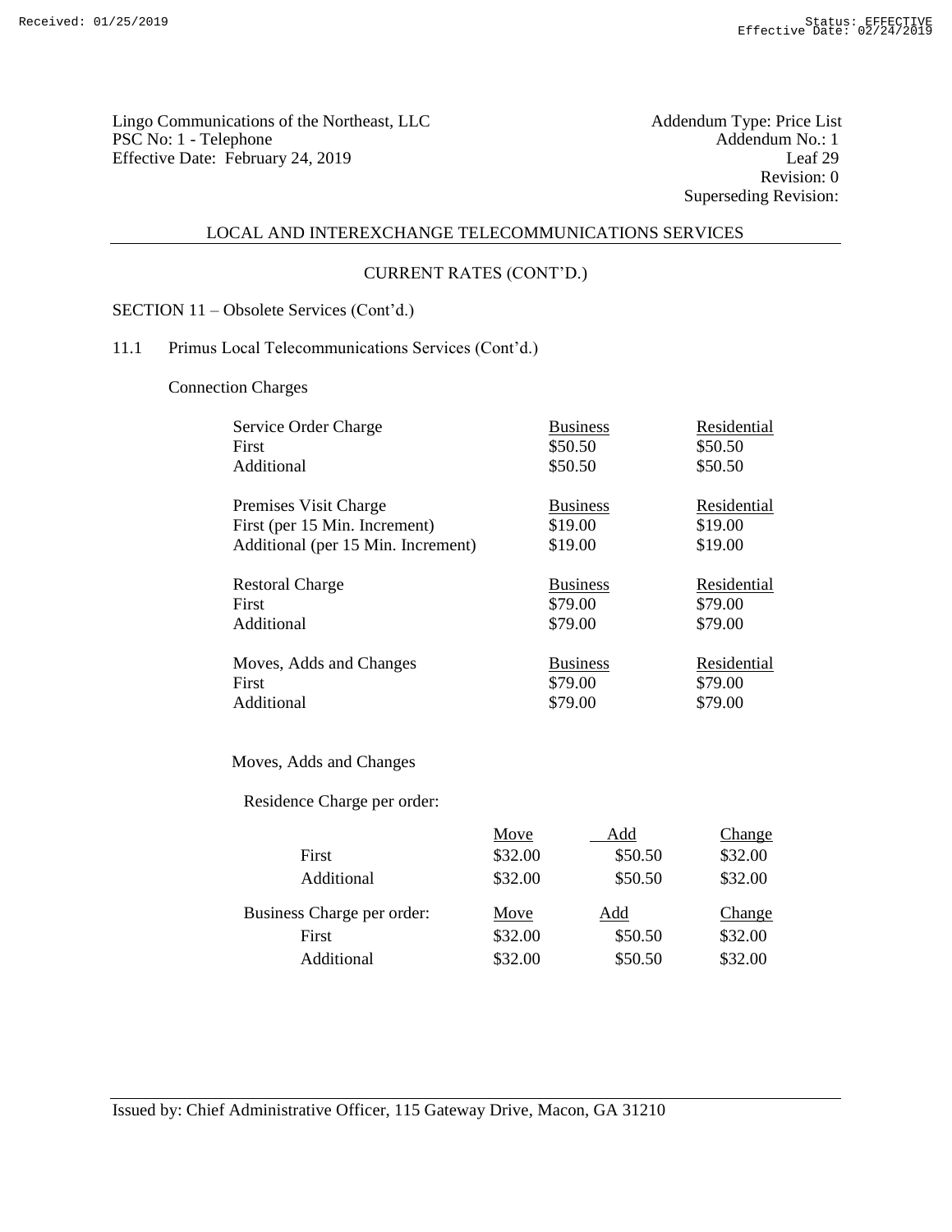Lingo Communications of the Northeast, LLC<br>
PSC No: 1 - Telephone Addendum No.: 1 PSC No: 1 - Telephone Addendum No.: 1<br>
Effective Date: February 24, 2019 Leaf 30 Effective Date: February 24, 2019

Revision: 0 Superseding Revision:

# LOCAL AND INTEREXCHANGE TELECOMMUNICATIONS SERVICES

# CURRENT RATES (CONT'D.)

SECTION 11 – Obsolete Services (Cont'd.)

# 11.1 Primus Local Telecommunications Services (Cont'd.)

Record Order Charge

| First<br>Additional                                                                                               | <b>Business</b><br>\$10.00<br>\$10.00 | Residential<br>\$10.00<br>\$10.00 |
|-------------------------------------------------------------------------------------------------------------------|---------------------------------------|-----------------------------------|
| <b>Charges Associated with Premises Visit</b>                                                                     |                                       |                                   |
| Per Premises Visit, Residence<br>(per 15 min increment)<br>Per Premises Visit, Business<br>(per 15 min increment) | <b>Business</b><br>\$19.00<br>\$19.00 | Residential<br>\$19.00<br>\$19.00 |
| Primary Interexchange Carrier Change Charge                                                                       |                                       |                                   |
| Charge                                                                                                            | \$5.00                                |                                   |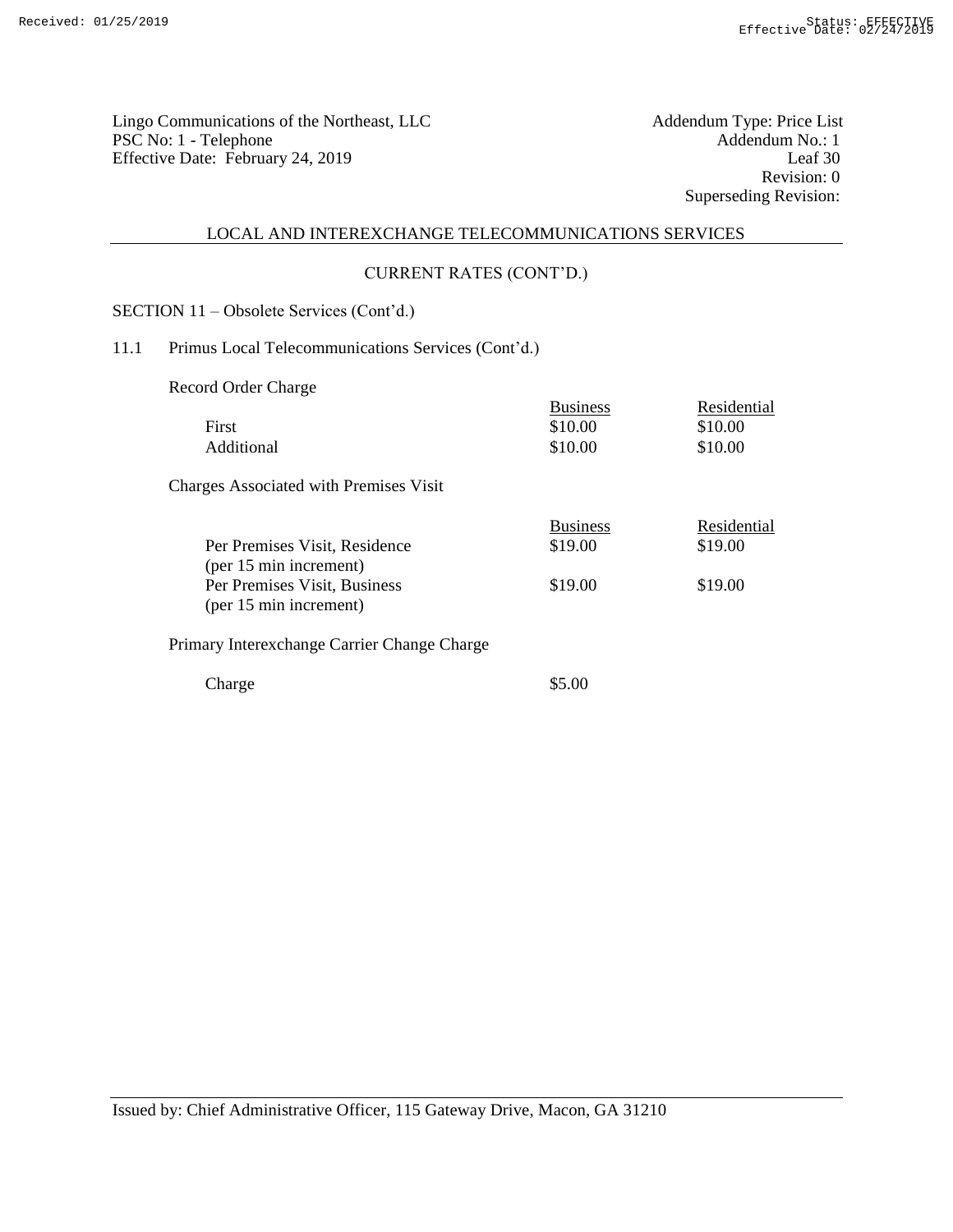Lingo Communications of the Northeast, LLC<br>
PSC No: 1 - Telephone Addendum No.: 1 PSC No: 1 - Telephone Addendum No.: 1<br>
Effective Date: February 24, 2019 [eaf 31] Effective Date: February 24, 2019

Revision: 0 Superseding Revision:

#### LOCAL AND INTEREXCHANGE TELECOMMUNICATIONS SERVICES

#### CURRENT RATES (CONT'D.)

SECTION 11 – Obsolete Services (Cont'd.)

11.1 Primus Local Telecommunications Services (Cont'd.)

IntraLATA Toll Usage and Mileage Charges

Call Area Calling Area Legend

|          | Min First | Max    | Min    | Max    |
|----------|-----------|--------|--------|--------|
|          |           | Min    | Addl'l | Min    |
| Peak     | \$0.01    | \$0.20 | \$0.01 | \$0.20 |
| Off Peak | \$0.01    | \$0.20 | \$0.01 | \$0.20 |

|                 | $\overline{Day}$  |                    |                   | Evening (Off Peak) |                   | Night & Weekend    |
|-----------------|-------------------|--------------------|-------------------|--------------------|-------------------|--------------------|
| $0 - 10$ Miles  | Initial<br>Period | Overtime<br>Period | Initial<br>Period | Overtime<br>Period | Initial<br>Period | Overtime<br>Period |
| 11 - 14 Miles   | \$0.09            | \$0.09             | \$0.09            | \$0.09             | \$0.09            | \$0.09             |
| 15 - 18 Miles   | \$0.09            | \$0.09             | \$0.09            | \$0.09             | \$0.09            | \$0.09             |
| 19 - 24 Miles   | \$0.09            | \$0.09             | \$0.09            | \$0.09             | \$0.09            | \$0.09             |
| $25 - 30$ Miles | \$0.09            | \$0.09             | \$0.09            | \$0.09             | \$0.09            | \$0.09             |
| 31 - 35 Miles   | \$0.09            | \$0.09             | \$0.09            | \$0.09             | \$0.09            | \$0.09             |
| $50+$ Miles     | \$0.09            | \$0.09             | \$0.09            | \$0.09             | \$0.09            | \$0.09             |

DAY 8AM-5PM MONDAY -FRIDAY\*

EVENING 5PM - 11 PM MONDAY-FRIDAY\* 5PM - 11 PM SUNDAY\* All day Christmas, New Years, Thanksgiving, Independence and Labor Days

#### NIGHT & WEEKEND: 8AM SATURDAY - 5PM SUNDAY\* 11 PM-8AM EVERY DAY\*

\*The time shown indicates the termination of one rate application period and the beginning of the next. Calls connected at exactly the time shown are considered in the next time period.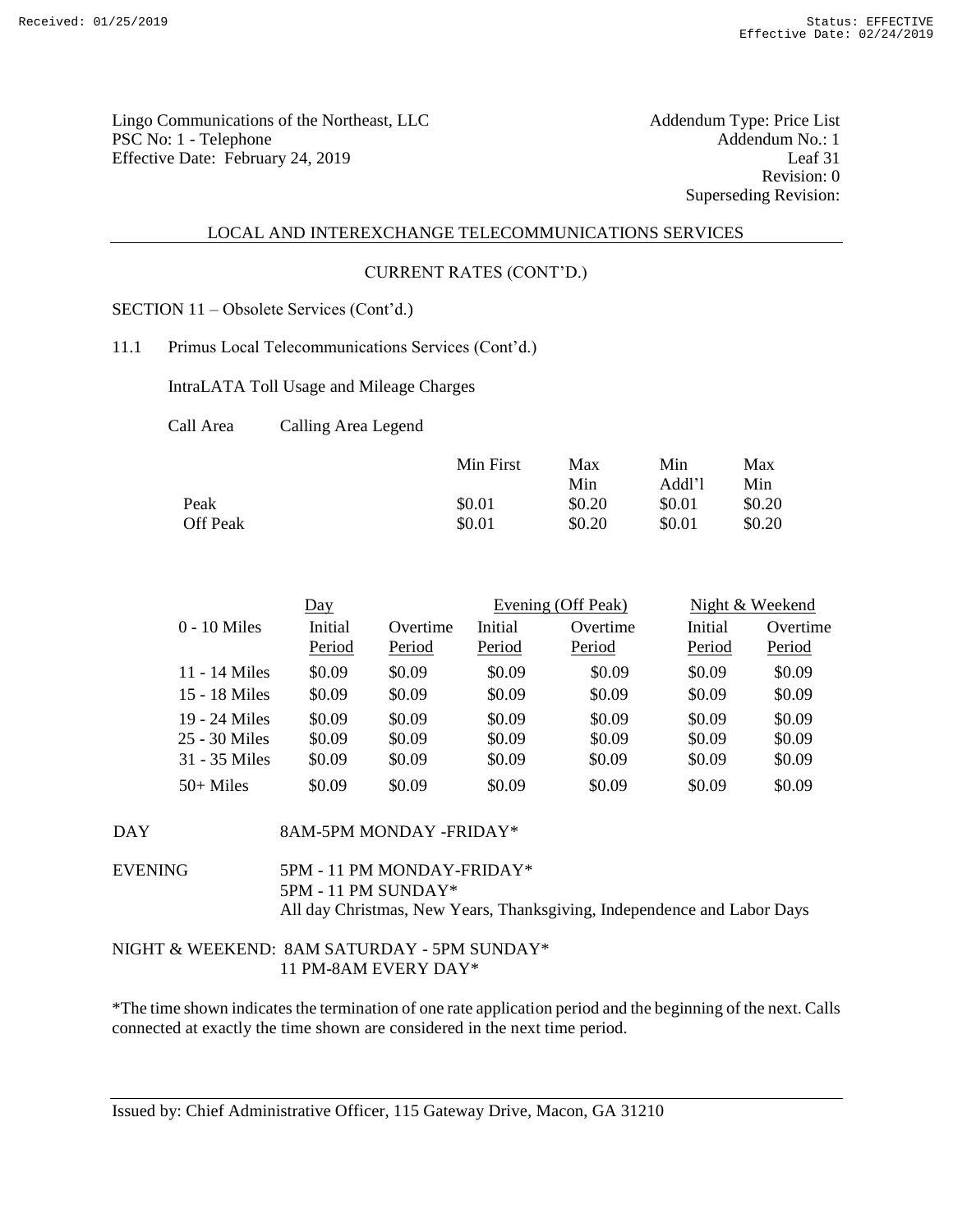Lingo Communications of the Northeast, LLC<br>
PSC No: 1 - Telephone Addendum No.: 1 PSC No: 1 - Telephone Addendum No.: 1<br>Effective Date: February 24, 2019 Leaf 32 Effective Date: February 24, 2019

Revision: 0 Superseding Revision:

# LOCAL AND INTEREXCHANGE TELECOMMUNICATIONS SERVICES

# CURRENT RATES (CONT'D.)

SECTION 11 – Obsolete Services (Cont'd.)

11.2 Primus Interexchange Telecommunications Services

This section sets forth the rates and charges applicable to Carrier's service offering. Calling card calls from payphones may be subject to additional surcharges as described in this tariff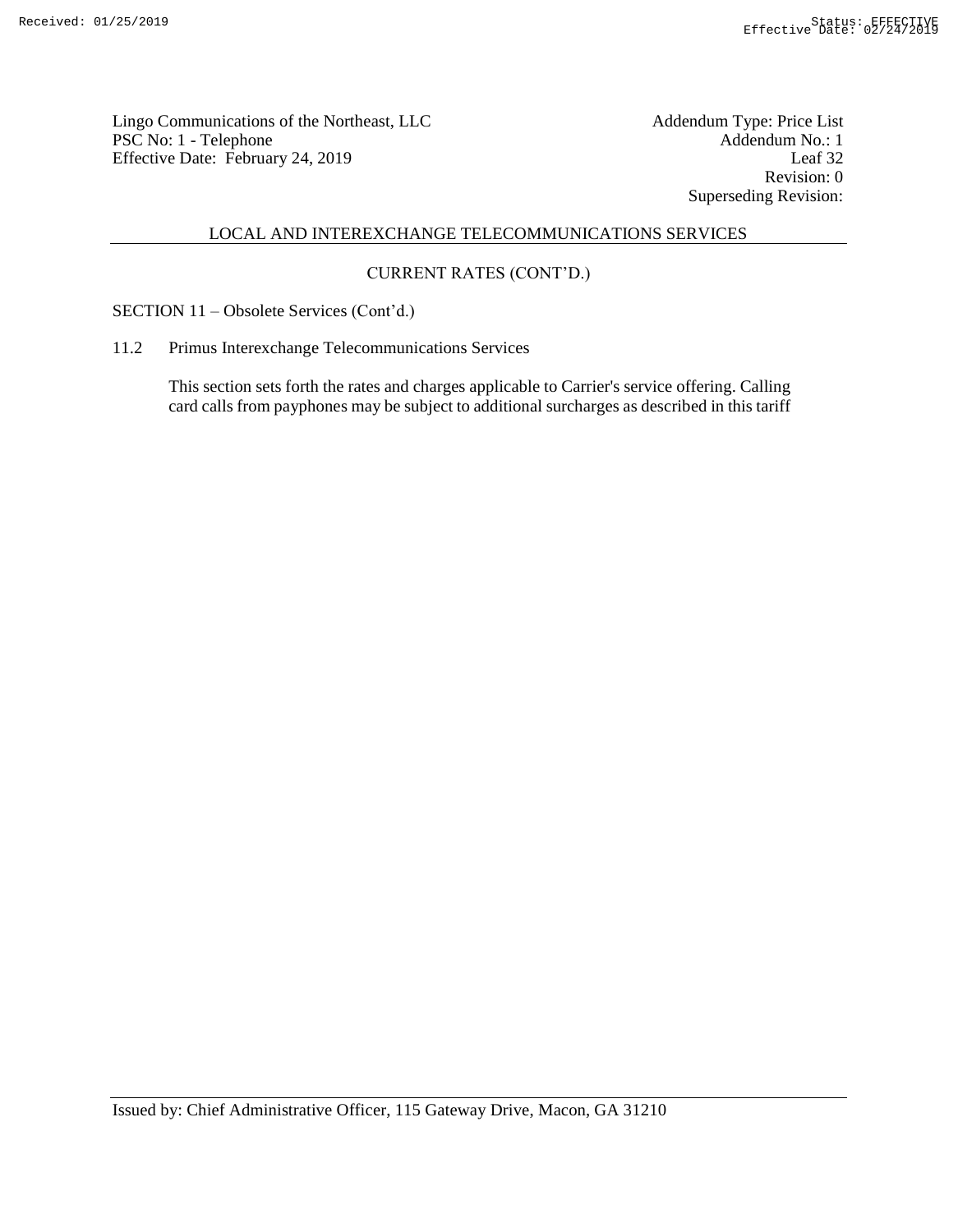Addendum Type: Price List<br>Addendum No.: 1<br>Leaf 33 Revision: 0 Superseding Revision:

# LOCAL AND INTEREXCHANGE TELECOMMUNICATIONS SERVICES

## CURRENT RATES (CONT'D.)

SECTION 11 – Obsolete Services (Cont'd.)

## 11.2 Primus Interexchange Telecommunications Services (Cont'd.)

Spectra Toll-Free Service

| Rate Per Minute:                                                                     | \$0.179                                 |                |
|--------------------------------------------------------------------------------------|-----------------------------------------|----------------|
| Spectra Toll Free Dedicated Service                                                  |                                         |                |
| Rate Per Minute:                                                                     | \$0.124                                 |                |
| LCR Best Business Service                                                            | Outbound                                | Inbound        |
| Rate Per Minute:                                                                     | \$0.300                                 | \$0.300        |
| Surcharge Per Call:<br>Calling Card Rate Per Minute:                                 | \$1.00<br>\$0.235                       | N/A            |
| SME 2000 Service                                                                     | Outbound                                | Inbound        |
| Rate Per Minute:<br>Calling Card Rate Per Minute:                                    | \$0.066<br>\$0.166                      | \$0.066<br>N/A |
| DVD 2000 Service                                                                     | Outbound                                | Inbound        |
| Rate Per Minute:<br>Calling Card Rate Per Minute:                                    | \$0.066<br>\$0.166                      | \$0.066<br>N/A |
| SME Casual Caller Service                                                            | Outbound                                | Inbound        |
| Rate Per Minute:<br>Surcharge Per Call:                                              | \$0.50<br>\$1.00                        | \$0.50         |
| Business VoiceLink Service *                                                         | Outbound                                | Inbound        |
| Rate Per Minute:<br>Calling Card Rate Per Minute<br>Calling Card Surcharge, per call | \$0.069<br>S <sub>0.179</sub><br>\$0.30 | \$0.069<br>N/A |
| Voice Solutions 1 Service*                                                           | Outbound                                | Inbound        |
| Rate Per Minute:                                                                     | S0.07                                   | S0.07          |

Business VoiceLink and Voice Solutions 1 Services have been grandfathered and are no longer available to new Subscribers.

Issued by: Chief Administrative Officer, 115 Gateway Drive, Macon, GA 31210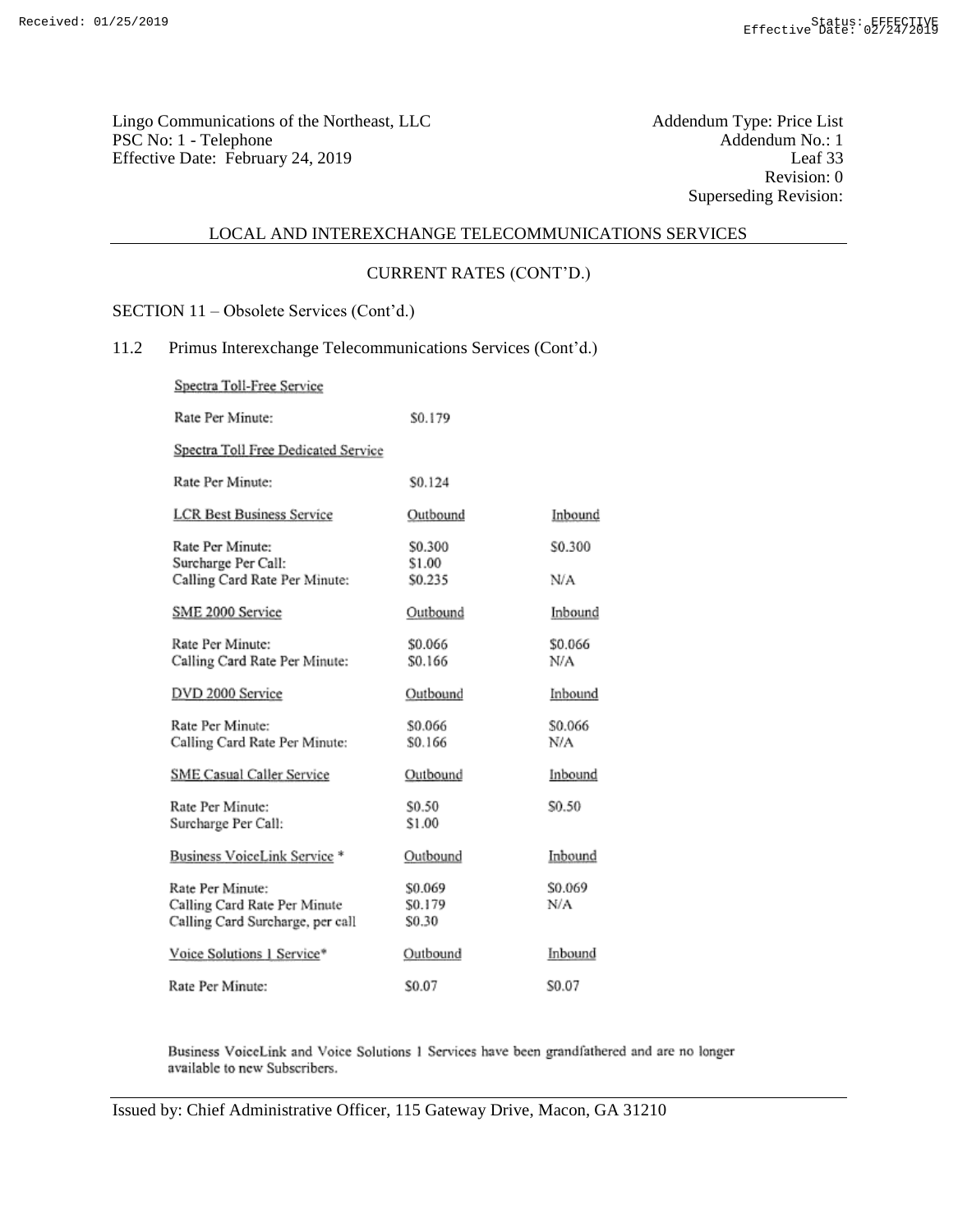Addendum Type: Price List<br>Addendum No.: 1<br>Leaf 34 Revision: 0 Superseding Revision:

# LOCAL AND INTEREXCHANGE TELECOMMUNICATIONS SERVICES

# CURRENT RATES (CONT'D.)

SECTION 11 – Obsolete Services (Cont'd.)

## 11.2 Primus Interexchange Telecommunications Services (Cont'd.)

TeraFon Service

| TeraFon Basic Service*            |          | Outbound | Inbound  |
|-----------------------------------|----------|----------|----------|
| Rate Per Minute:                  |          | \$0.1500 | \$0.1700 |
| Calling Card Rate Per Minute:     |          | \$0.2350 | N/A      |
| TeraFon 1000 Switched Service     |          | Outbound | Inbound  |
| Rate Per Minute:                  |          | \$0.1500 | \$0.1500 |
| Calling Card Rate Per Minute:     |          | \$0.2350 | N/A      |
| TeraFon 5000 Switched Service     |          | Outbound | Inbound  |
| Rate Per Minute:                  |          | \$0.065  | N/A      |
| TeraFon Basic Service for Home*   |          | Outbound | Inbound  |
| Rate Per Minute:                  | Peak     | \$0.160  | \$0.200  |
|                                   | Off Peak | \$0.130  | \$0.200  |
| Calling Card Rate per Minute:     |          | \$0.350  |          |
| Calling Card Surcharge (Per Call) |          | \$0.250  |          |
| Global Choice On-Net Service*     |          | Outbound | Inbound  |
| Rate Per Minute:                  |          | \$0.085  | \$0.085  |
| Calling Card Rate Per Minute:     |          | \$0.185  | N/A      |
| International Plus Service *      |          | Outbound | Inbound  |
| Rate Per Minute:                  |          | \$0.079  | \$0.079  |
| Calling Card Rate Per Minute:     |          | \$0.1900 | N/A      |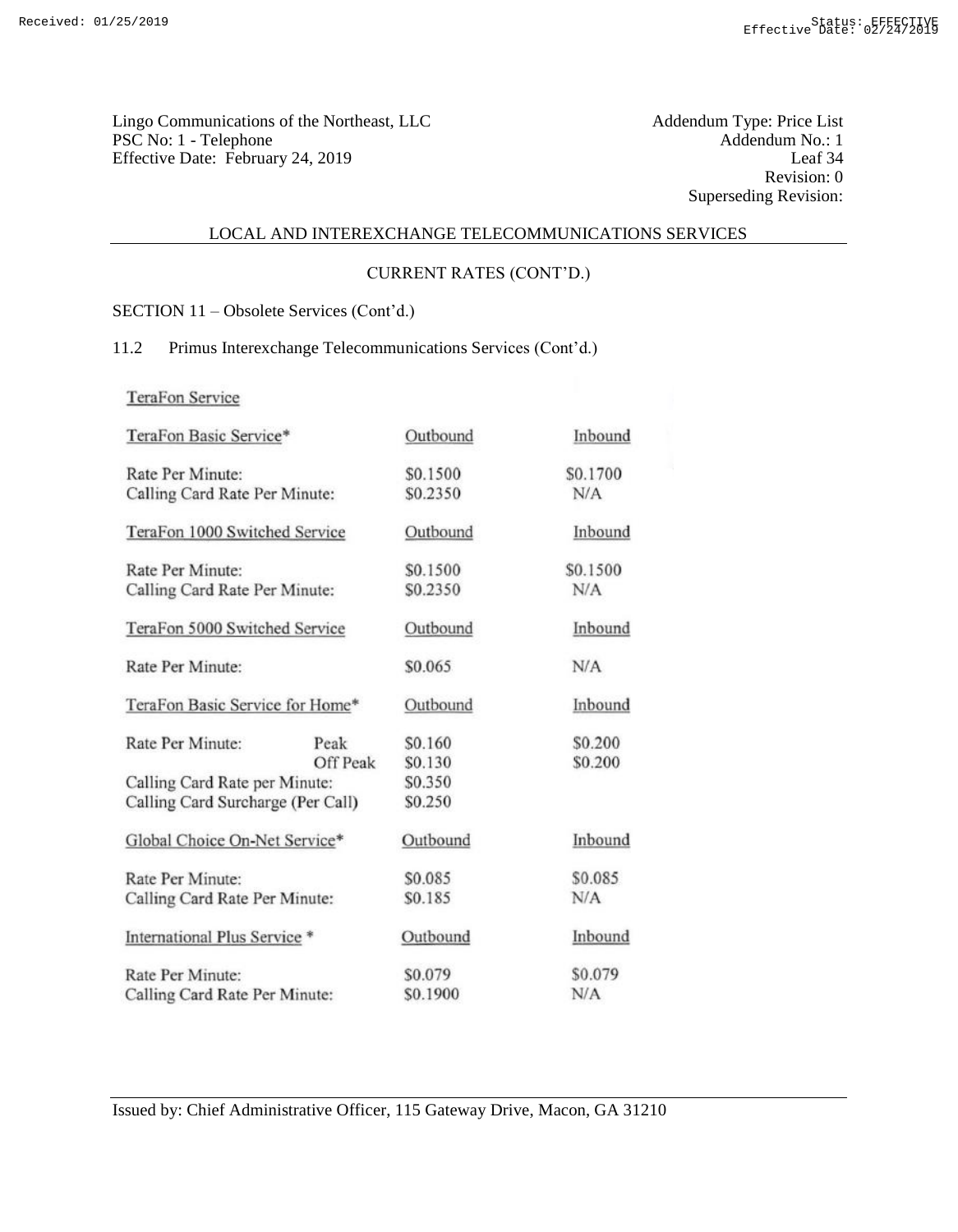Addendum Type: Price List<br>Addendum No.: 1<br>Leaf 35 Revision: 0 Superseding Revision:

# LOCAL AND INTEREXCHANGE TELECOMMUNICATIONS SERVICES

## CURRENT RATES (CONT'D.)

SECTION 11 – Obsolete Services (Cont'd.)

| 11.2 | Primus Interexchange Telecommunications Services (Cont'd.)<br>Primus Residential Switch Service* | Peak                          | Off Peak                             |
|------|--------------------------------------------------------------------------------------------------|-------------------------------|--------------------------------------|
|      | Rate Per Minute:<br>Paper Bill Fee (per invoice): \$1.50                                         | S0.176                        | \$0.176                              |
|      | Primus ICM Passport Card Service*                                                                | Peak                          | Off Peak                             |
|      | Rate Per Minute:<br>Surcharge Per Call:<br>Paper Bill Fee (per invoice): \$1.99                  | \$0.275<br>\$0.50             | \$0.275                              |
|      | PRI Wireless Plan                                                                                |                               |                                      |
|      | Rate Per Minute:<br>Paper Bill Fee (per invoice): \$1.50                                         | S <sub>0.25</sub>             |                                      |
|      | Primus Select Service                                                                            | Outbound                      | Inbound                              |
|      | Dedicated Rate Per Minute*<br>Switched Rate Per Minute<br>Calling Card Rate Per Minute:          | \$0.055<br>\$0.085<br>\$0.179 | \$0.055<br>\$0.085<br>N/A            |
|      | Hello Greece Service*                                                                            | Outbound                      | Inbound                              |
|      | Rate Per Minute                                                                                  | \$0.0790                      | Peak: \$0.1500<br>Off Peak: \$0,1000 |
|      | Calling Card Rate Per Minute:                                                                    | \$0.2350                      | N/A                                  |
|      | Global VoiceLink Service*                                                                        | Outbound                      | Inbound                              |
|      | Rate Per Minute:<br>Calling Card Rate Per Minute:                                                | \$0.089<br>\$0.190            | \$0.089<br>N/A                       |
|      | Primus Business Service*                                                                         | Outbound                      | Inbound                              |
|      | Rate Per Minute:                                                                                 | \$0.080                       | \$0.080                              |
|      | MHS Service*                                                                                     | Outbound                      | Inbound                              |
|      | Dedicated Rate Per Minute:<br>Switched Rate Per Minute:                                          | \$0.080<br>S0.072             | \$0.080<br>S0.072                    |

Primus Residential Switch Service, Primus ICM Passport Card Service, Primus Select (dedicated), HelloGreece, Global VoiceLink and Primus Business Services have been grandfathered and are no longer available to new Subscribers.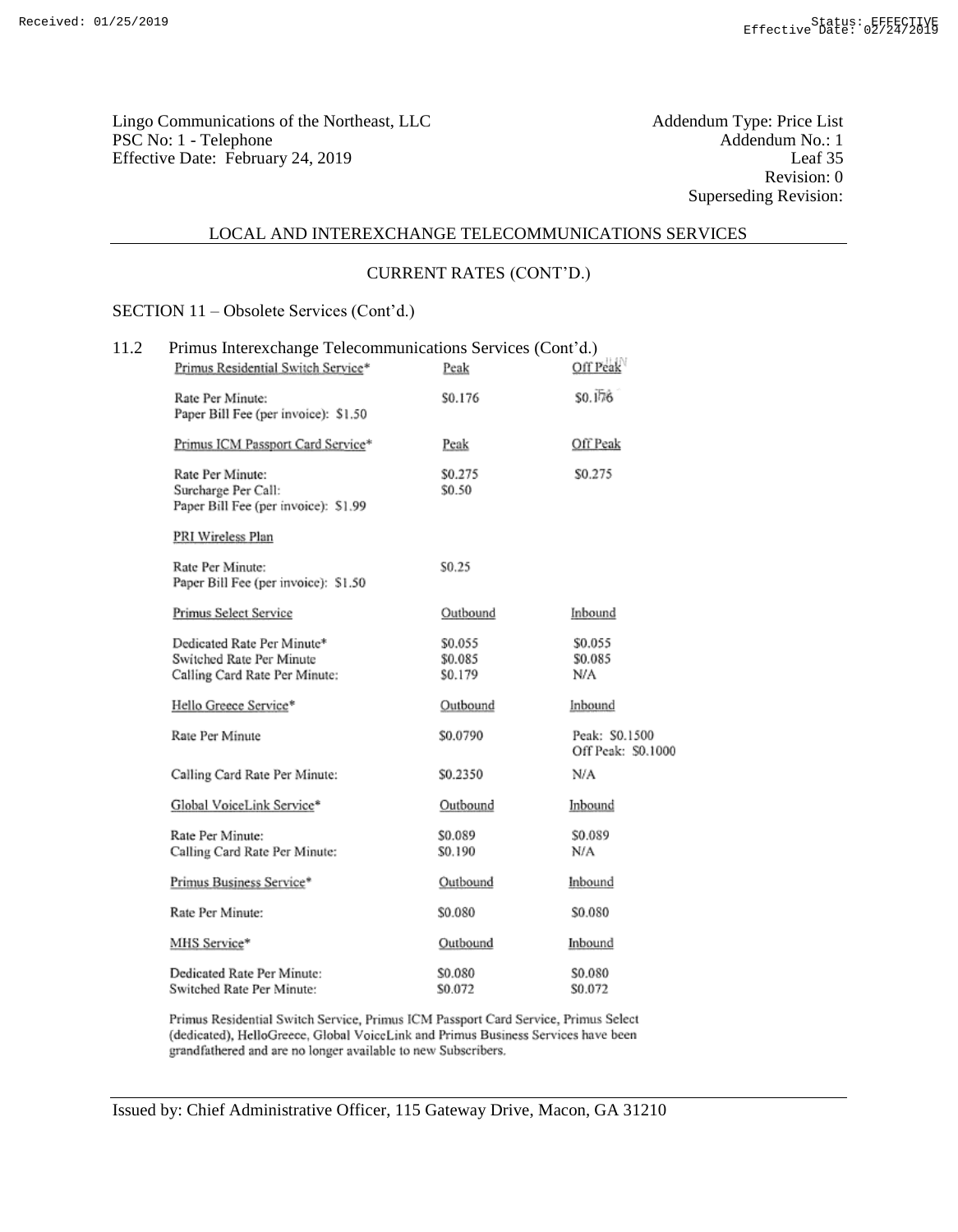Addendum Type: Price List<br>Addendum No.: 1<br>Leaf 36 Revision: 0 Superseding Revision:

#### LOCAL AND INTEREXCHANGE TELECOMMUNICATIONS SERVICES

# CURRENT RATES (CONT'D.)

SECTION 11 – Obsolete Services (Cont'd.)

# 11.2 Primus Interexchange Telecommunications Services (Cont'd.)

| Global 2001 Service*                 | Outbound | Inbound |
|--------------------------------------|----------|---------|
| Rate Per Minute:                     | \$0.059  | N/A     |
| No Calling Card available            |          |         |
| Global 2000 Service*                 | Outbound | Inbound |
| Rate Per Minute:                     | \$0.093  | \$0.093 |
| Calling Card Rate Per Minute:        | \$0.166  | N/A     |
| ICM/SME Voice Service*               | Outbound | Inbound |
| Rate Per Minute:                     | \$0.090  | \$0.160 |
| Calling Card Rate Per Minute:        | \$0.090  | N/A     |
| Paper Bill Fee (per invoice): \$1.50 |          |         |
| P/T Service (Option M, Level 3)*     | Outbound | Inbound |
| Rate Per Minute:                     | \$0.105  | \$0.105 |
| <b>Endless Talk Service</b>          |          |         |
| Monthly Fee: \$49.99                 |          |         |
| Calling Card Rate Per Minute:        | \$0.15   |         |
| Paper Bill Fee (per invoice): \$1.50 |          |         |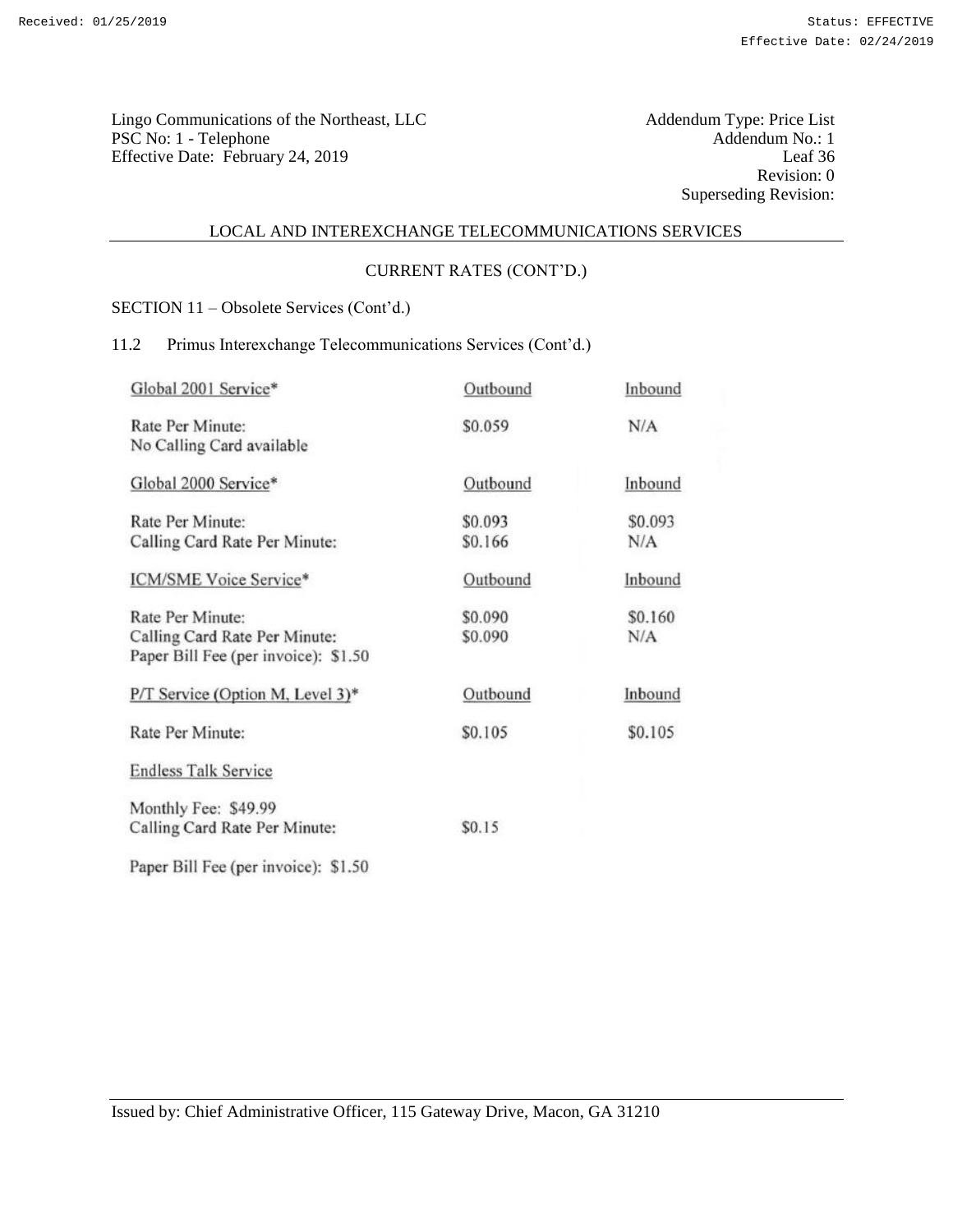Addendum Type: Price List<br>Addendum No.: 1<br>Leaf 37 Revision: 0 Superseding Revision:

#### LOCAL AND INTEREXCHANGE TELECOMMUNICATIONS SERVICES

## CURRENT RATES (CONT'D.)

SECTION 11 – Obsolete Services (Cont'd.)

# 11.2 Primus Interexchange Telecommunications Services (Cont'd.)

| Primus AO Service*                          | Outbound                  | Inbound |
|---------------------------------------------|---------------------------|---------|
| <b>Rate Per Minute</b>                      | \$0.063                   | \$0.063 |
| Calling Card Rate Per Minute:               | \$0.1490                  |         |
| Calling Card Surcharge (per call)           | \$0.50                    |         |
| Paper Bill Fee (per invoice): \$1.99        |                           |         |
| Low Usage Fee, per applicable month: \$1.99 |                           |         |
| Primus CP Service - Standard                | Outbound                  | Inbound |
| Rate Per Minute                             | [Reserved for Future Use] |         |
| Calling Card Rate Per Minute                | [Reserved for Future Use] |         |
| Calling Card Surcharge, per call            | [Reserved for Future Use] |         |
| Paper Bill Fee (per invoice):               | [Reserved for Future Use] |         |
| Low Usage Fee, per applicable month:        | [Reserved for Future Use] |         |
| Primus CP Service - Mid West Mania!         | Outbound                  | Inbound |
| Rate Per Minute                             | \$0.071                   | \$0.071 |
| Calling Card Rate Per minute:               | \$0.15                    |         |
| Paper Bill Fee (per invoice): \$3.00        |                           |         |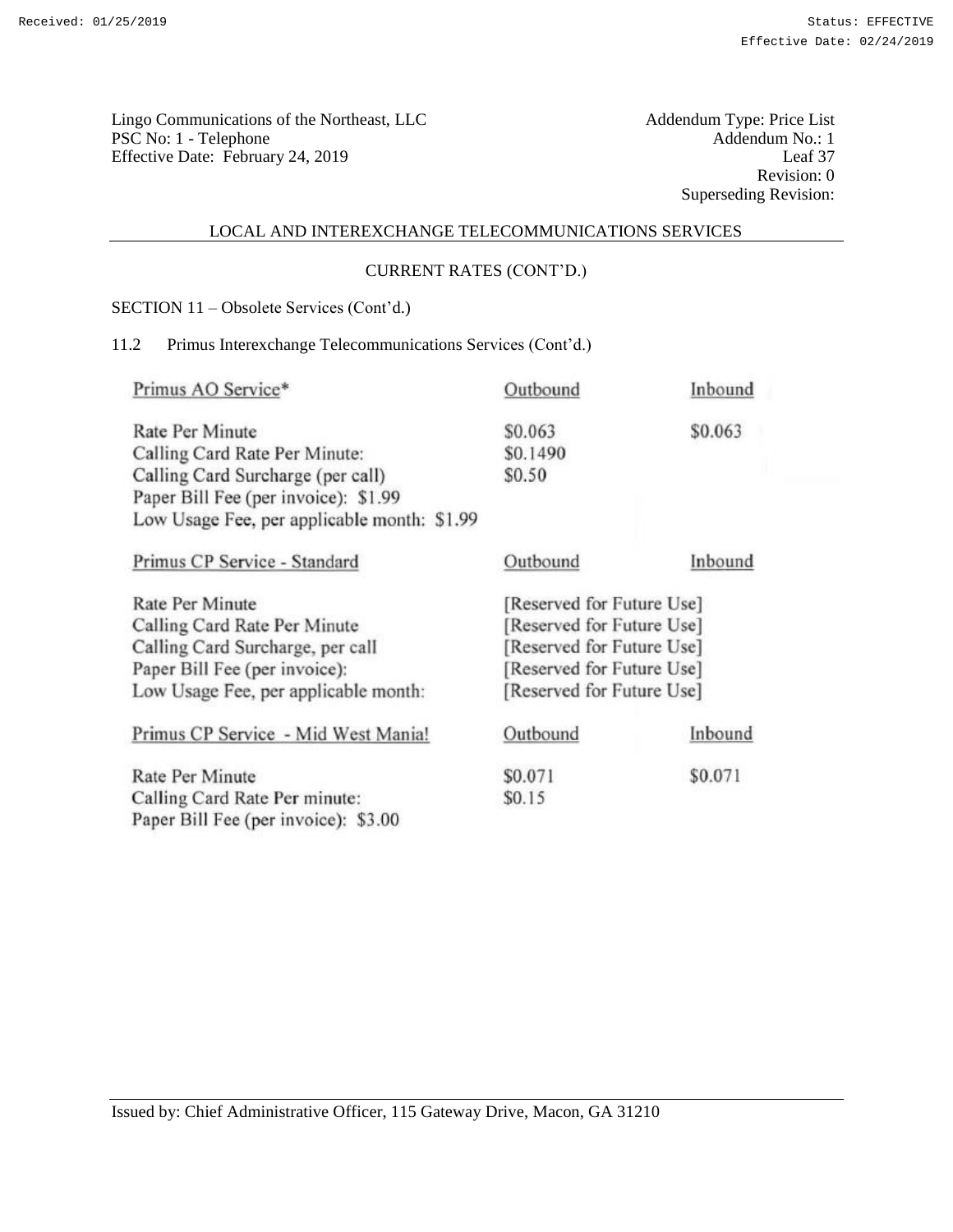Lingo Communications of the Northeast, LLC<br>
PSC No: 1 - Telephone Addendum No.: 1 PSC No: 1 - Telephone Addendum No.: 1<br>
Effective Date: February 24 2019 [eaf 38] Effective Date: February 24, 2019

Revision: 0 Superseding Revision:

#### LOCAL AND INTEREXCHANGE TELECOMMUNICATIONS SERVICES

#### CURRENT RATES (CONT'D.)

SECTION 11 – Obsolete Services (Cont'd.)

#### 11.2 Primus Interexchange Telecommunications Services (Cont'd.)

Primus CP Services – Flex Plan

|                                      | Outbound | Inbound |
|--------------------------------------|----------|---------|
| Rate Per Minute:                     | \$0.071  | \$0.071 |
| Calling Card Rate Per Minute:        | \$0.150  | N/A     |
| Paper Bill Fee (per invoice): \$3.00 |          |         |

Primus CP Services – Sizzlin' Summer 2004 (Dedicated)

|                                      | Outbound | Inbound |
|--------------------------------------|----------|---------|
| Rate Per Minute:                     | \$0.042  | N/A     |
| Calling Card Rate Per Minute:        | \$0.150  | N/A     |
| Paper Bill Fee (per invoice): \$3.00 |          |         |

Talk Smart – Talk A Little Service

Monthly Free: \$19.99

|                                      | Outbound | Inbound |
|--------------------------------------|----------|---------|
| Rate Per Minute (after 650 minutes): | \$0.071  | N/A     |
| Calling Card Rate Per Minute:        | \$0.150  | N/A     |
| Paper Bill Fee (per invoice): \$1.50 |          |         |

Talk Smart – Talk A Lot Service

Monthly Free: \$29.99

|                                        | Outbound | Inbound |
|----------------------------------------|----------|---------|
| Rate Per Minute (after 1,000 minutes): | \$0.071  | N/A     |
| Calling Card Rate Per Minute:          | N/A      | N/A     |
| Paper Bill Fee (per invoice): \$1.50   |          |         |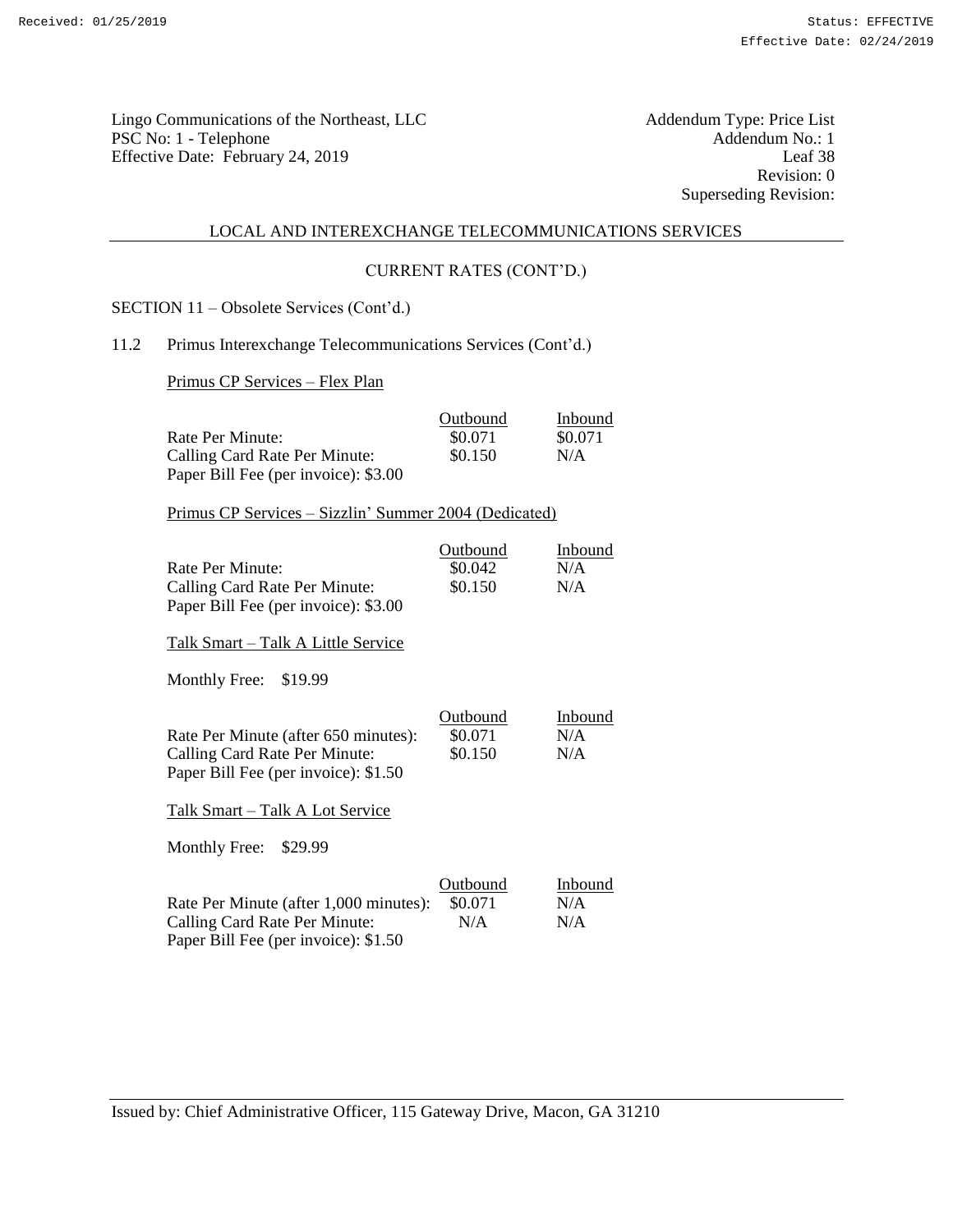Lingo Communications of the Northeast, LLC<br>
PSC No: 1 - Telephone Addendum No.: 1 PSC No: 1 - Telephone Addendum No.: 1<br>Effective Date: February 24, 2019 Leaf 39 Effective Date: February 24, 2019

Revision: 0 Superseding Revision:

#### LOCAL AND INTEREXCHANGE TELECOMMUNICATIONS SERVICES

#### CURRENT RATES (CONT'D.)

SECTION 11 – Obsolete Services (Cont'd.)

# 11.2 Primus Interexchange Telecommunications Services (Cont'd.)

## Primus CP Services – California Gold

|                                                                                                            | Outbound           | Inbound        |
|------------------------------------------------------------------------------------------------------------|--------------------|----------------|
| <b>Rate Per Minute</b><br>Calling Card Rate Per Minute<br>Paper Bill Fee (per invoice): \$3.00             | \$0.042<br>\$0.150 | \$0.042<br>N/A |
| Primus CP Services – Falling for New England                                                               | Outbound           | Inbound        |
| <b>Rate Per Minute</b><br>Calling Card Rate Per Minute<br>Paper Bill Fee (per invoice): \$3.00             | \$0.071<br>\$0.150 | \$0.071<br>N/A |
| Primus CP Services - Call Vietnam Plan                                                                     | Outbound           | Inbound        |
| <b>Rate Per Minute</b><br>Calling Card Rate Per Minute<br>Paper Bill Fee (per invoice): \$1.50 per invoice | \$0.071<br>\$0.150 | \$0.071<br>N/A |
| Primus CP Services – Greece & Mexico Residential Plan                                                      |                    |                |
|                                                                                                            | Outbound           | Inbound        |
| <b>Rate Per Minute</b><br>Calling Card Rate Per Minute<br>Paper Bill Fee (per invoice): 1.50               | \$0.071<br>\$0.150 | \$0.071<br>N/A |
| Primus CP Services - SOHO Rate Plan                                                                        | Outbound           | Inbound        |
| <b>Rate Per Minute</b><br>Calling Card Rate Per Minute<br>Paper Bill Fee (per invoice): 1.50               | \$0.071<br>\$0.150 | \$0.071<br>N/A |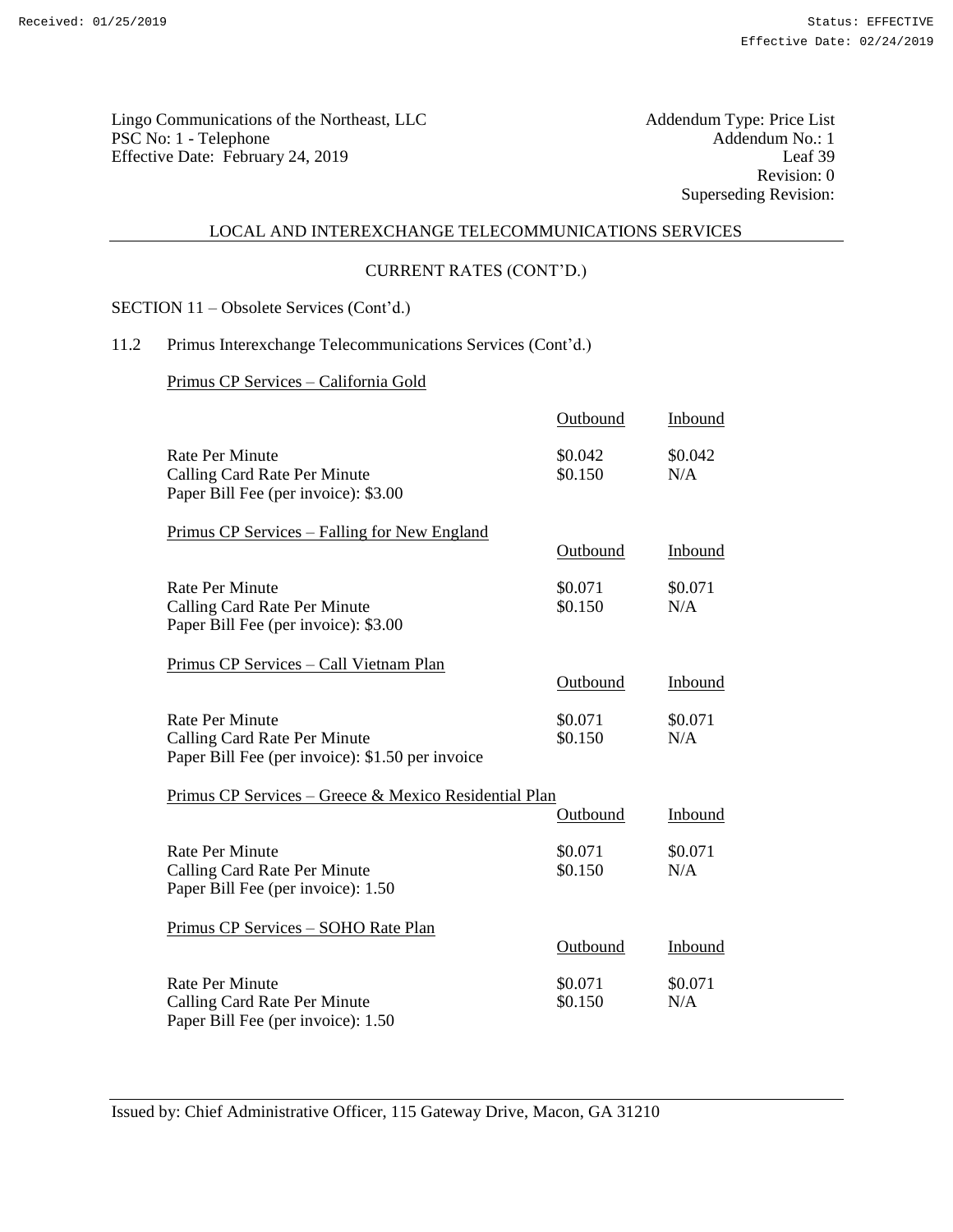Lingo Communications of the Northeast, LLC<br>
PSC No: 1 - Telephone Addendum No.: 1 PSC No: 1 - Telephone Addendum No.: 1<br>Effective Date: February 24, 2019 Leaf 40 Effective Date: February 24, 2019

Revision: 0 Superseding Revision:

#### LOCAL AND INTEREXCHANGE TELECOMMUNICATIONS SERVICES

## CURRENT RATES (CONT'D.)

SECTION 11 – Obsolete Services (Cont'd.)

# 11.2 Primus Interexchange Telecommunications Services (Cont'd.)

Primus LD – High Five Plan

|                                       | Outbound        | Inbound                   |
|---------------------------------------|-----------------|---------------------------|
| Rate Per Minute:                      | \$0.07          | N/A                       |
| Calling Card Rate Per Minute:         | \$0.10          |                           |
| Wireless Dial Around Rate Per Minute: | \$0.10          |                           |
| Paper Bill Fee (per invoice): \$1.99  |                 |                           |
| Paper Copy of Welcome Kit:            | \$1.00          |                           |
| One time Web Payment Fee              | \$2.00          |                           |
| <b>Local Connect Fee:</b>             |                 | (Reserved for Future Use) |
| <u> Primus LD – Triple Play Plan</u>  |                 |                           |
|                                       | <b>Outbound</b> | Inbound                   |
| Rate Per Minute:                      | \$0.07          | N/A                       |
| Paper Bill Fee (per invoice): \$1.99  |                 |                           |
| Paper Copy of Welcome Kit:            | \$1.00          |                           |
| One time Web Payment Fee              | \$2.00          |                           |
| <b>Local Connect Fee:</b>             |                 | (Reserved for Future Use) |
| Primus LD - World B. Free USA Plan    |                 |                           |
|                                       | <b>Outbound</b> | Inbound                   |
| Rate Per Minute:                      | \$0.07          | N/A                       |
| Paper Bill Fee (per invoice): \$1.99  |                 |                           |
| Paper Copy of Welcome Kit:            | \$1.00          |                           |
| One time Web Payment Fee              | \$2.00          |                           |
| <b>Local Connect Fee:</b>             |                 | (Reserved for Future Use) |

Issued by: Chief Administrative Officer, 115 Gateway Drive, Macon, GA 31210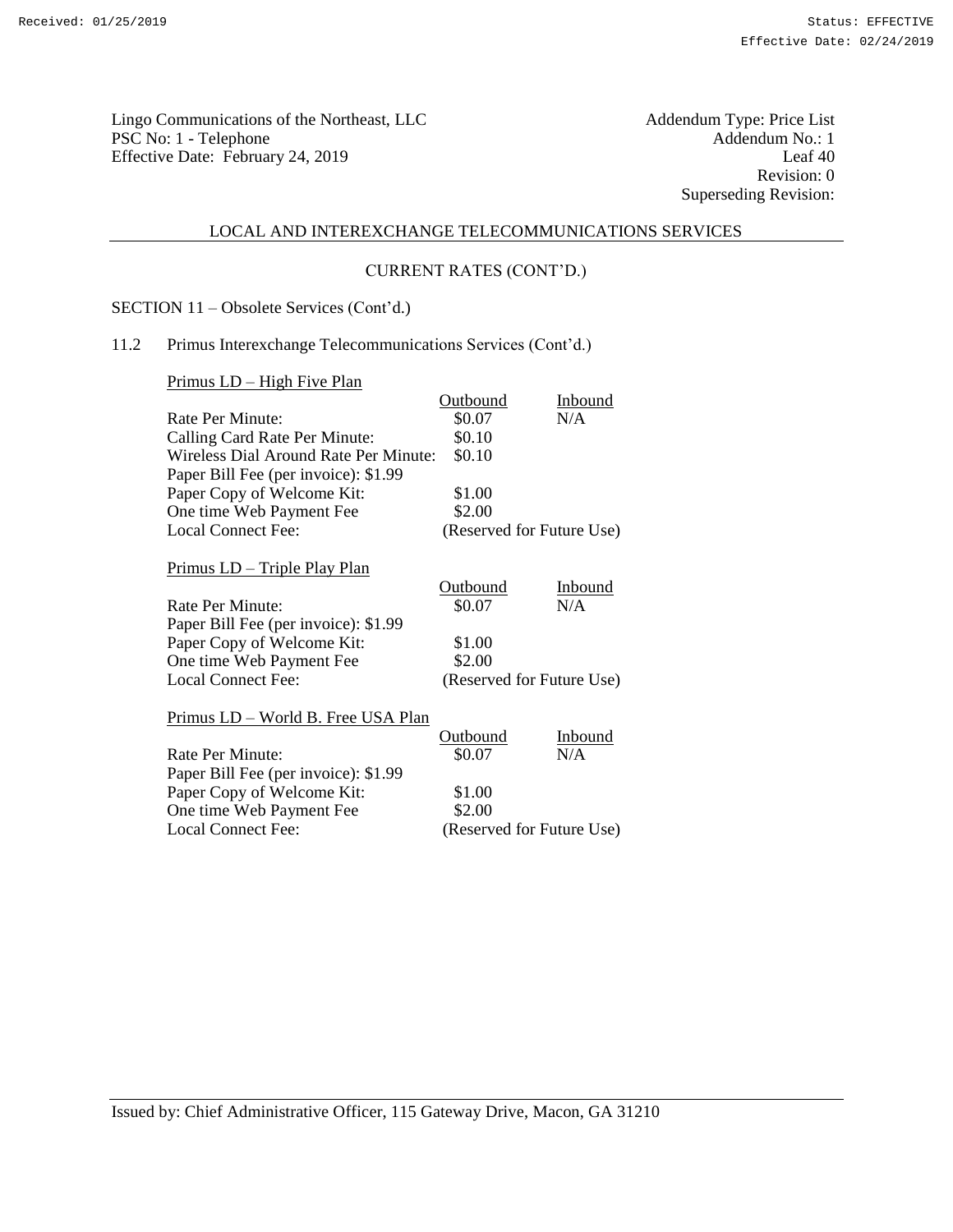Lingo Communications of the Northeast, LLC<br>
PSC No: 1 - Telephone Addendum No.: 1 PSC No: 1 - Telephone Addendum No.: 1<br>
Effective Date: February 24 2019 [eaf 41] Effective Date: February 24, 2019

Revision: 0 Superseding Revision:

#### LOCAL AND INTEREXCHANGE TELECOMMUNICATIONS SERVICES

## CURRENT RATES (CONT'D.)

SECTION 11 – Obsolete Services (Cont'd.)

## 11.2 Primus Interexchange Telecommunications Services (Cont'd.)

Primus LD – World B. Free Israel Plan

|                                      | Outbound | Inbound                   |
|--------------------------------------|----------|---------------------------|
| Rate Per Minute:                     | \$0.07   | N/A                       |
| Paper Bill Fee (per invoice): \$1.99 |          |                           |
| Paper Copy of Welcome Kit:           | \$1.00   |                           |
| One time Web Payment Fee             | \$2.00   |                           |
| Local Connect Fee:                   |          | (Reserved for Future Use) |

# Primus LD – World B. Free Japan Plan

|                                      | Outbound | Inbound                   |
|--------------------------------------|----------|---------------------------|
| Rate Per Minute:                     | \$0.07   | N/A                       |
| Paper Bill Fee (per invoice): \$1.99 |          |                           |
| Paper Copy of Welcome Kit:           | \$1.00   |                           |
| One time Web Payment Fee             | \$2.00   |                           |
| <b>Local Connect Fee:</b>            |          | (Reserved for Future Use) |

Primus LD – World B. Free Asia Plan

|                                      | Outbound | Inbound                   |
|--------------------------------------|----------|---------------------------|
| Rate Per Minute:                     | \$0.07   | N/A                       |
| Paper Bill Fee (per invoice): \$1.99 |          |                           |
| Paper Copy of Welcome Kit:           | \$1.00   |                           |
| One time Web Payment Fee             | \$2.00   |                           |
| <b>Local Connect Fee:</b>            |          | (Reserved for Future Use) |
|                                      |          |                           |

Issued by: Chief Administrative Officer, 115 Gateway Drive, Macon, GA 31210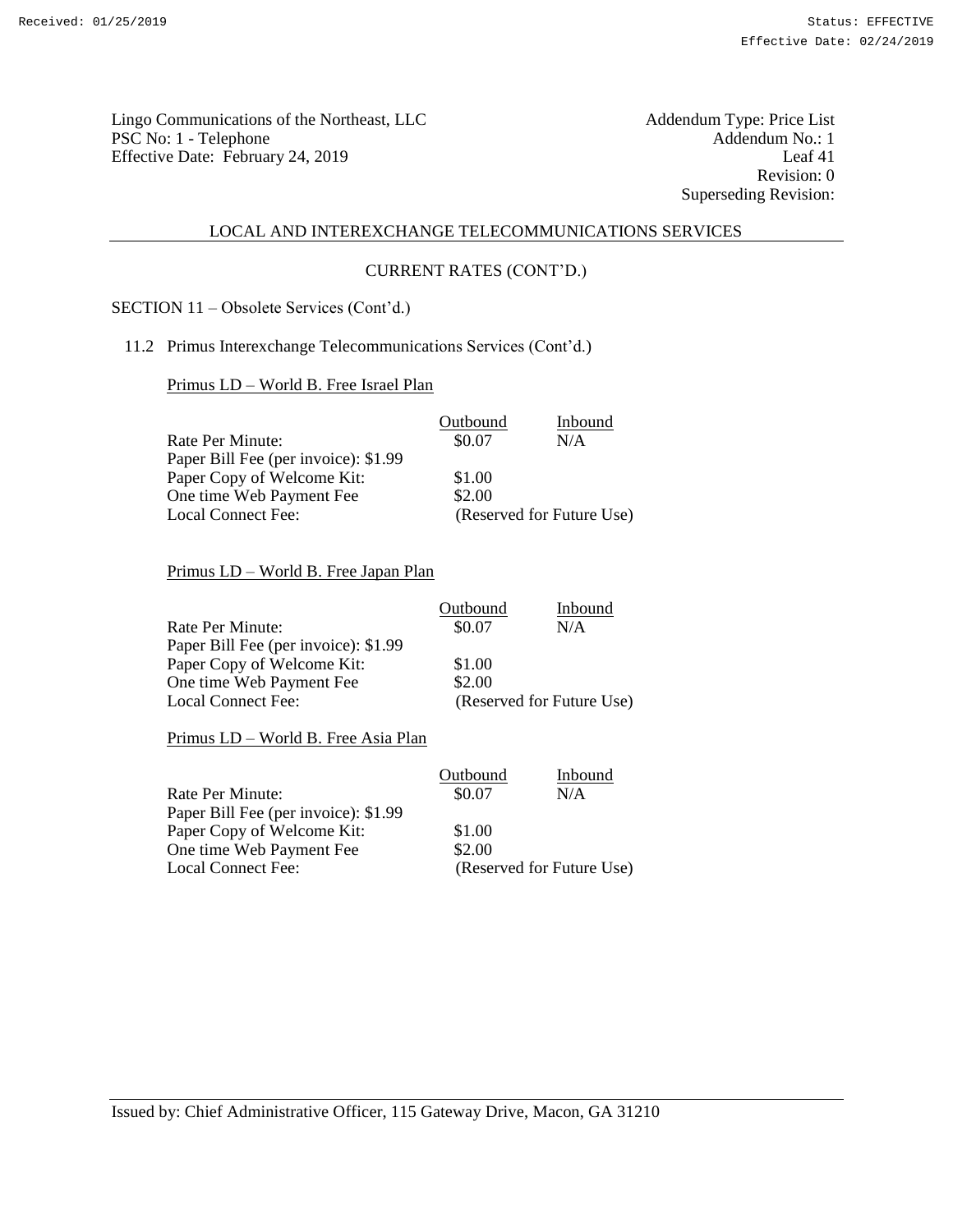Lingo Communications of the Northeast, LLC<br>
PSC No: 1 - Telephone Addendum No.: 1 PSC No: 1 - Telephone Addendum No.: 1<br>
Effective Date: February 24 2019 [eaf 42] Effective Date: February 24, 2019

Revision: 0 Superseding Revision:

#### LOCAL AND INTEREXCHANGE TELECOMMUNICATIONS SERVICES

## CURRENT RATES (CONT'D.)

SECTION 11 – Obsolete Services (Cont'd.)

### 11.2 Primus Interexchange Telecommunications Services (Cont'd.)

Primus LD – World B. Free Europe Plan

|                                      | Outbound | Inbound                   |
|--------------------------------------|----------|---------------------------|
| Rate Per Minute:                     | \$0.07   | N/A                       |
| Paper Bill Fee (per invoice): \$1.99 |          |                           |
| Paper Copy of Welcome Kit:           | \$1.00   |                           |
| One time Web Payment Fee             | \$2.00   |                           |
| Local Connect Fee:                   |          | (Reserved for Future Use) |

### Primus LD – World B. Free South America Plan

|                                      | Outbound | Inbound                   |
|--------------------------------------|----------|---------------------------|
| Rate Per Minute:                     | \$0.07   | N/A                       |
| Paper Bill Fee (per invoice): \$1.99 |          |                           |
| Paper Copy of Welcome Kit:           | \$1.00   |                           |
| One time Web Payment Fee             | \$2.00   |                           |
| Local Connect Fee:                   |          | (Reserved for Future Use) |

#### Primus LD – World B. Free Russia Plan

|                                      | Outbound | Inbound                   |
|--------------------------------------|----------|---------------------------|
| Rate Per Minute:                     | \$0.07   | N/A                       |
| Paper Bill Fee (per invoice): \$1.99 |          |                           |
| Paper Copy of Welcome Kit:           | \$1.00   |                           |
| One time Web Payment Fee             | \$2.00   |                           |
| Local Connect Fee:                   |          | (Reserved for Future Use) |

Primus LD – World B. Free Mexico Plan

|                                      | Outbound | Inbound                   |
|--------------------------------------|----------|---------------------------|
| Rate Per Minute:                     | \$0.07   | N/A                       |
| Paper Bill Fee (per invoice): \$1.99 |          |                           |
| Paper Copy of Welcome Kit:           | \$1.00   |                           |
| One time Web Payment Fee             | \$2.00   |                           |
| Local Connect Fee:                   |          | (Reserved for Future Use) |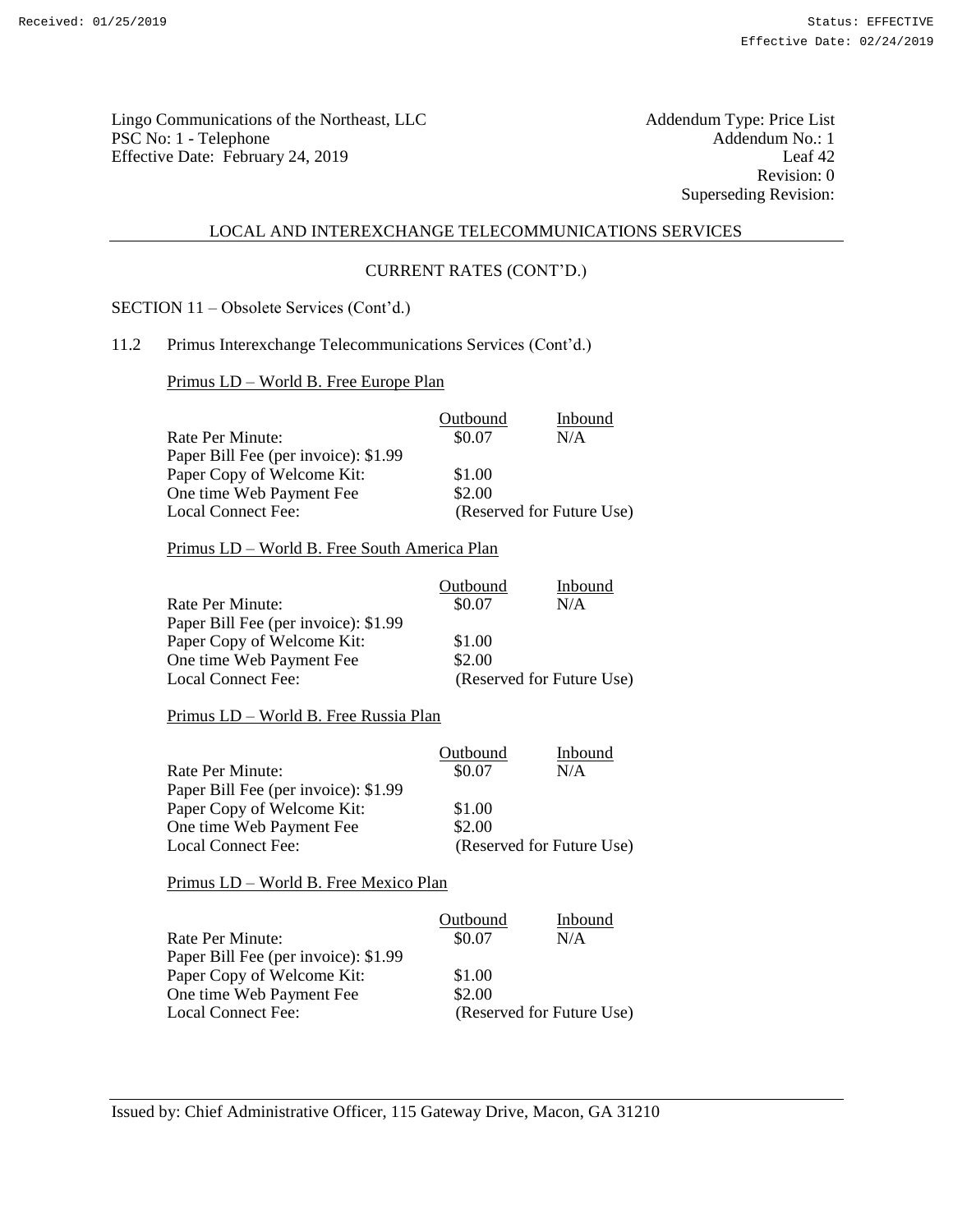Addendum Type: Price List<br>Addendum No.: 1<br>Leaf 43 Revision: 0 Superseding Revision:

#### LOCAL AND INTEREXCHANGE TELECOMMUNICATIONS SERVICES

## CURRENT RATES (CONT'D.)

SECTION 11 – Obsolete Services (Cont'd.)

11.2 Primus Interexchange Telecommunications Services (Cont'd.)

Primus LD – World B. Free India Plan

|                                      | Outbound | Inbound                   |
|--------------------------------------|----------|---------------------------|
| Rate Per Minute:                     | \$0.07   | N/A                       |
| Paper Bill Fee (per invoice): \$1.99 |          |                           |
| Paper Copy of Welcome Kit:           | \$1.00   |                           |
| One time Web Payment Fee             | \$2.00   |                           |
| Local Connect Fee:                   |          | (Reserved for Future Use) |